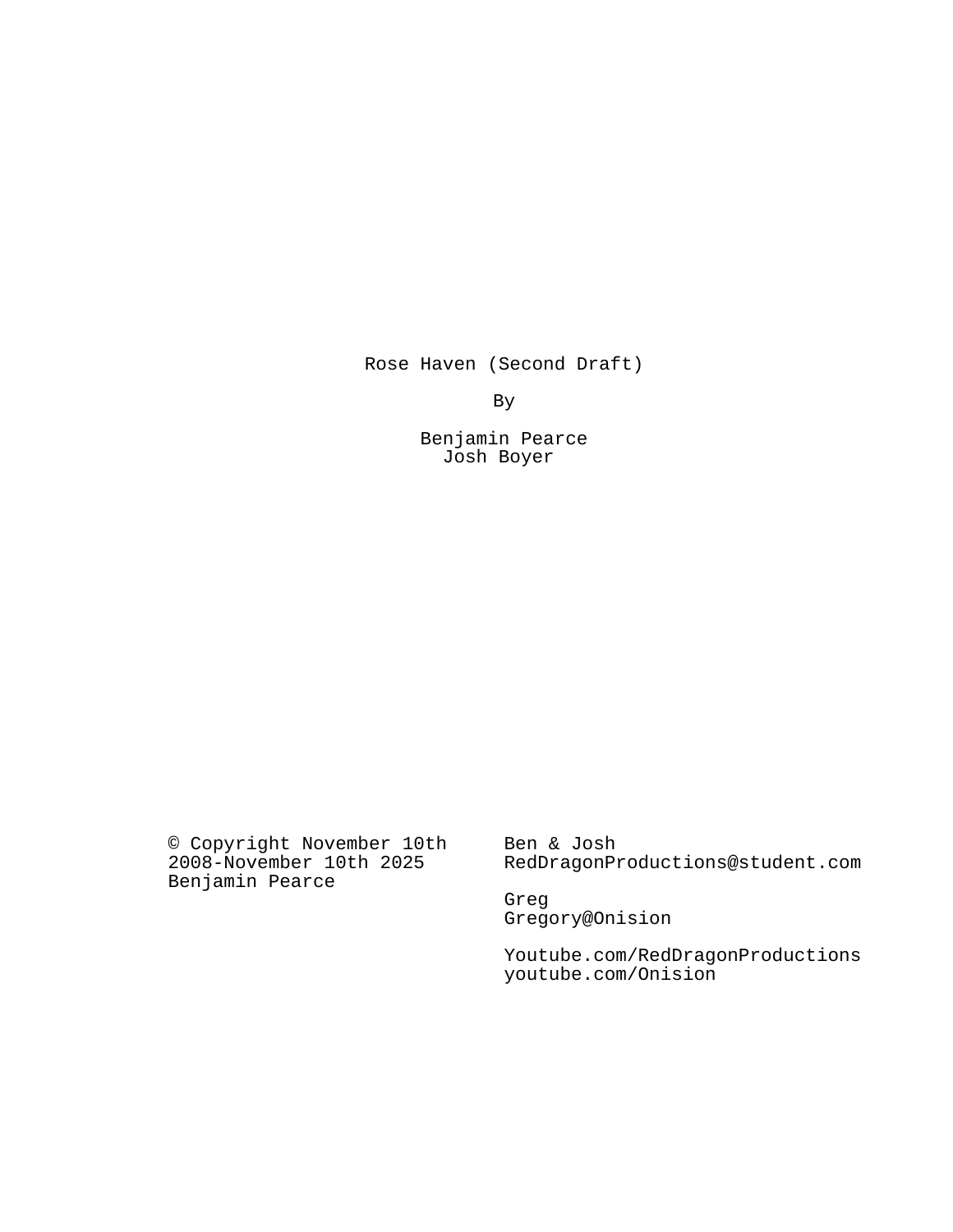INT. ROSE HAVEN- 1950'S

THE RECORD PLAYER out in the lobby is playing "Johnny B. Good" By Chuck Berry.

A man DR. AMES, walks into a room to check on a patient.

The man lying in the bed is sleeping.

Dr. Ames walks out into the hallway.

DR. AMES Patient 0021 is still asleep.

VOICE Just give him the shot anyway, Dr. Ames!

DR. AMES What?! That could kill him!

VOICE Just give him the shot!

Dr. Ames walks back into the room and sits down in the chair beside the patient.

He looks on the table beside the patient and sees a dusty, old book lying on the table.

> VOICE Read it! Pick up the book, and read it! You know you want to.

DR. AMES No, it's illegal to do that.

VOICE Do it! Pick up the book! Look inside.

The patient opens his eyes just as Dr. Ames lifts the book up off the table.

> PATIENT Don't read from the book!

Dr. Ames drops the book back on the table.

DR. AMES

I wasn't.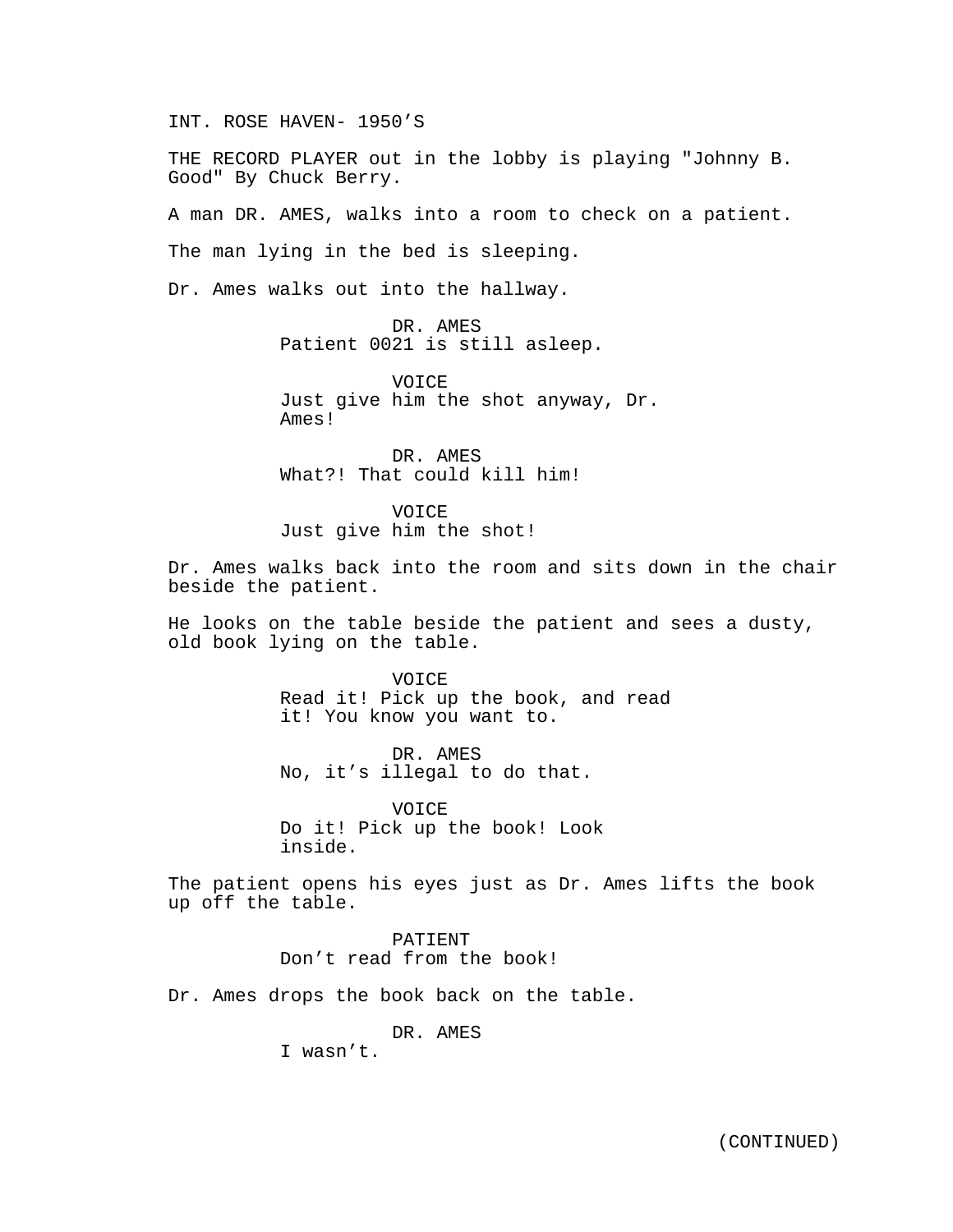PATIENT Yes you were, I literally just saw you pick it up and read from it.

DR. AMES I wasn't going to read it. Maybe skim through it a little bit.

The patient sits up in his bed.

PATIENT You know what you did is illegal, and I can report you to the manager of this hospital!

DR. AMES This is a retirement home, not a hospital. You're lucky we brought you in. What were you doing along the side of the road anyway? In a cold winter like this you could have frozen.

PATIENT I was running.

DR. AMES Running? Why would you go out on a jog in twenty below temperatures?

PATIENT I wasn't out for a jog, I was running from somebody.

DR. AMES They were chasing you?

PATIENT Yes. Yes they were.

VOICE Stop talking and finish him off!

DR. AMES Just shut up! Let me talk for once you son of a bitch! Just shut up for one damn minute!

PATIENT

Well if that's---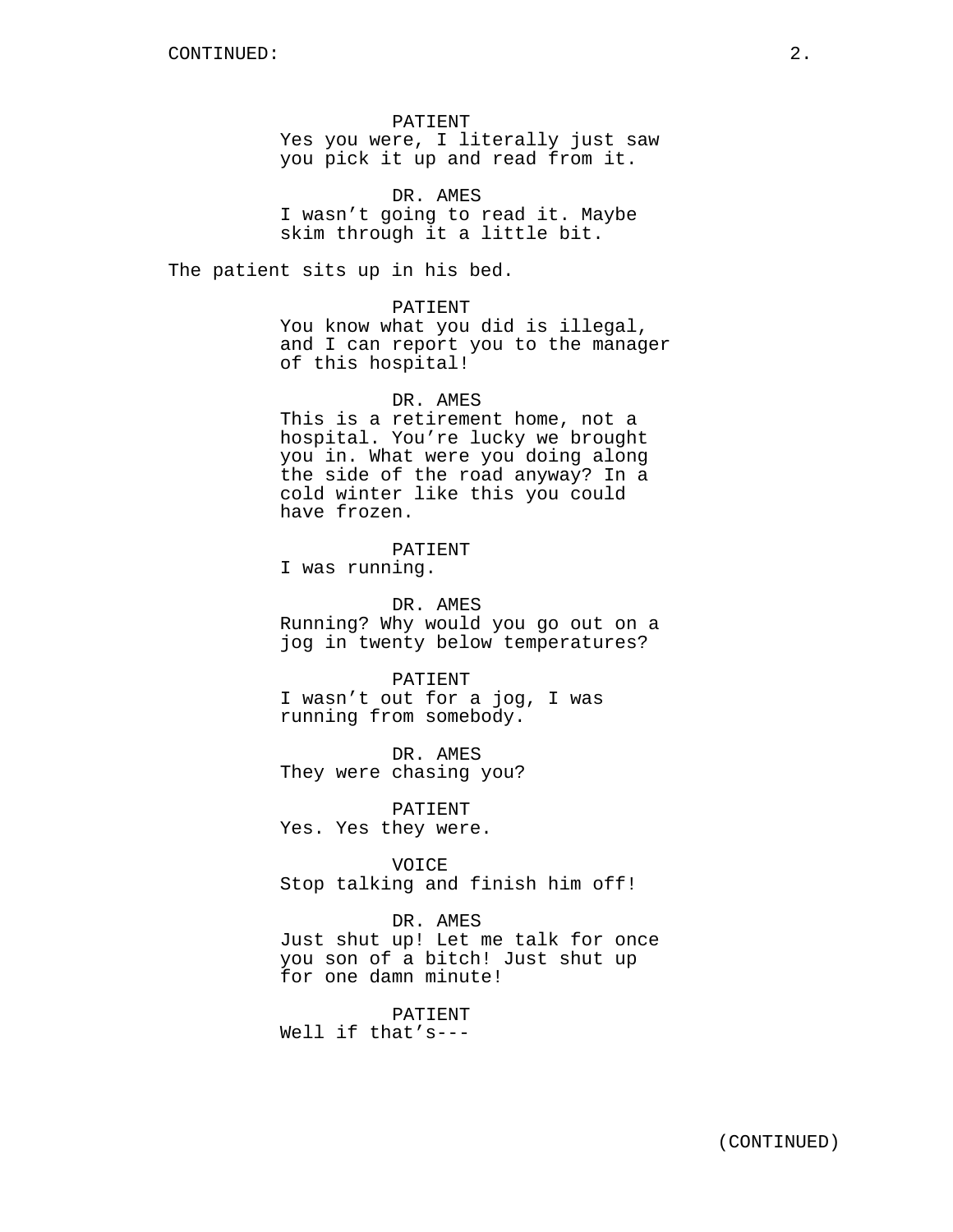DR. AMES No, not you, just continue with your story. Who were you running from?

PATIENT There was this...

The patient looks out in the hallway and sees a man dressed in black standing there looking at him.

PATIENT

That man!

Dr. Ames turns around and sees nobody.

DR. AMES I see nobody out there, little dude.

PATIENT He was just there! I saw him!

VOICE Give him the shot! Give him the shot! Do it! Give him the goddamn shot!

Dr. Ames starts to pull his hair and scratch at his face. The patient looks at him all confused.

> VOICE Do it Ames! Kill him! Give him the shot! Shut him up and read from the book!

DR. AMES If I do it will you get away from me?!

**VOICE** Yes, yes I will! Just do it!

Dr. Ames pulls a syringe out of his white lab coat pocket and sticks the patient full of air.

> PATIENT What the hell did you just---

The patient holds his arm, and then starts to scream.

All of a sudden it goes quiet, all of Rose Haven is silent.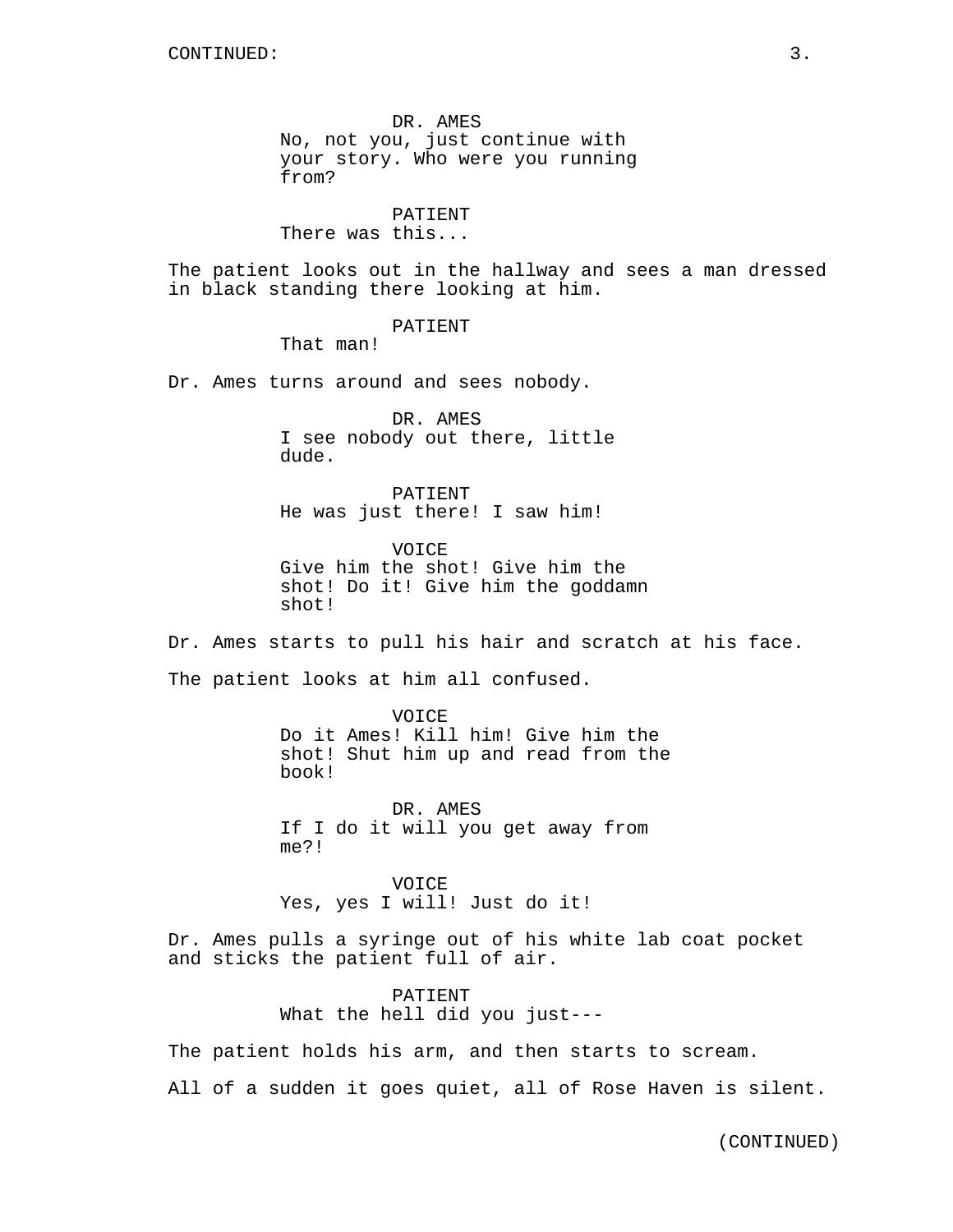The patient is dead.

Dr. Ames picks up the book and opens it to the first page.

"If you opened this book, you will die." The first page says.

> DR. AMES Uh oh, that can't be good.

An echo can be heard from the air vents. Screaming and burning and other ghostly noises.

Dr. Ames looks out into the hallway and sees a tail like thing slither by the door.

> DR. AMES What have I done?

MAN IN BLACK You have opened a portal, a portal to another place, an unearthly place.

THE RECORD PLAYER switches songs and "Man in Black" by Johnny Cash plays.

Dr. Ames turns around and sees the man in black standing there.

The man grabs Dr. Ame's throat and pulls out a syringe and stabs him in the throat with it.

Dr. Ames holds his throat and falls to the ground.

The man in black walks over to a green oxygen tank in the room and twists the valve.

He lets the oxygen fill the room for a few minutes.

He walks over to a chair and sits down in it and takes out a lighter.

> MAN IN BLACK God have mercy, for what these people have unleashed, please forgive me, Lord.

The man in black lights his lighter.

The whole room explodes, catching everything on fire, and soon spreading the fire to the rest of the nursing home of Rose Haven.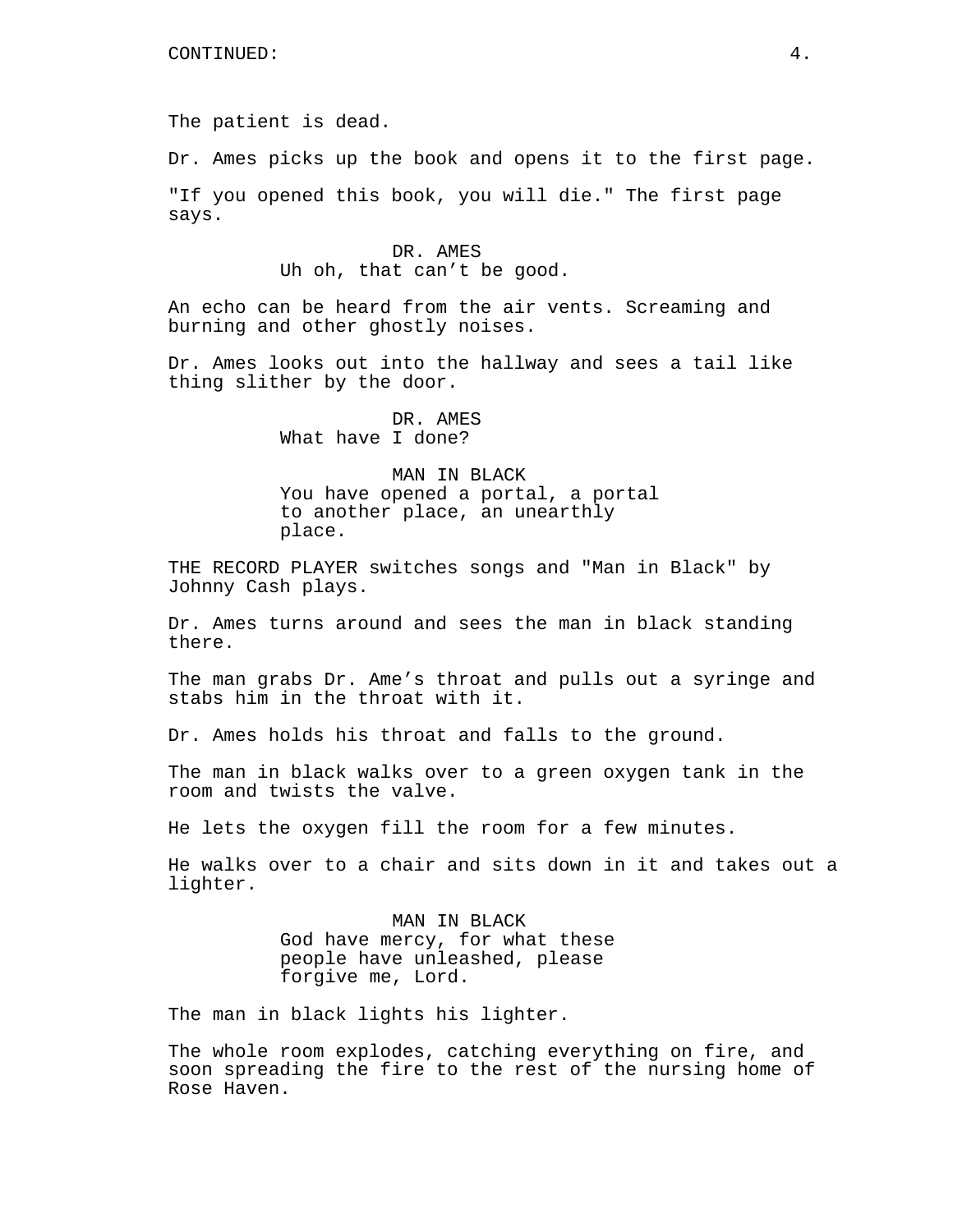MR. GARRISON Good evening class. Before I begin our lesson for today, does anybody know which popular holiday is being celebrated in a few days? That's right, Halloween. I read your minds before you even had a chance to speak. And that is why ghouls and goblins and ghosts do not exist, children. It's science that explains everything about us. Ghouls and goblins and other creatures that go bump in the night are just stories. Ghosts are a religious figure that are either meant to inspire or haunt us. Science can't find anything dealing with ghosts. For example, that show... Ghost Hunters, they never actually find anything, do they? Orbs? They're just lights from the camera mixing with another light somewhere in the area, causing a glare. I'm not attacking religion, but Jesus, the holy spirit, that's another myth. The physical pain the man went through would be unbearable for anybody. He "Died of a broken heart", come on people, use your heads! That kind of stuff just doesn't happen. If it did happen, the man clearly wasn't dead and the men just didn't check his vital signs correctly. So there are no such things as ghost, goblins, or monsters.

The Teacher, Mr Garrison, walks around the classroom, observing the juniors and seniors of his classroom.

> MR. GARRISON Also, if ghosts existed, science would have no way to prove they exist, making us wrong. And people would get the wrong impression of scientists and theorists.

Mr. Garrison smiles and lets out a little giggle.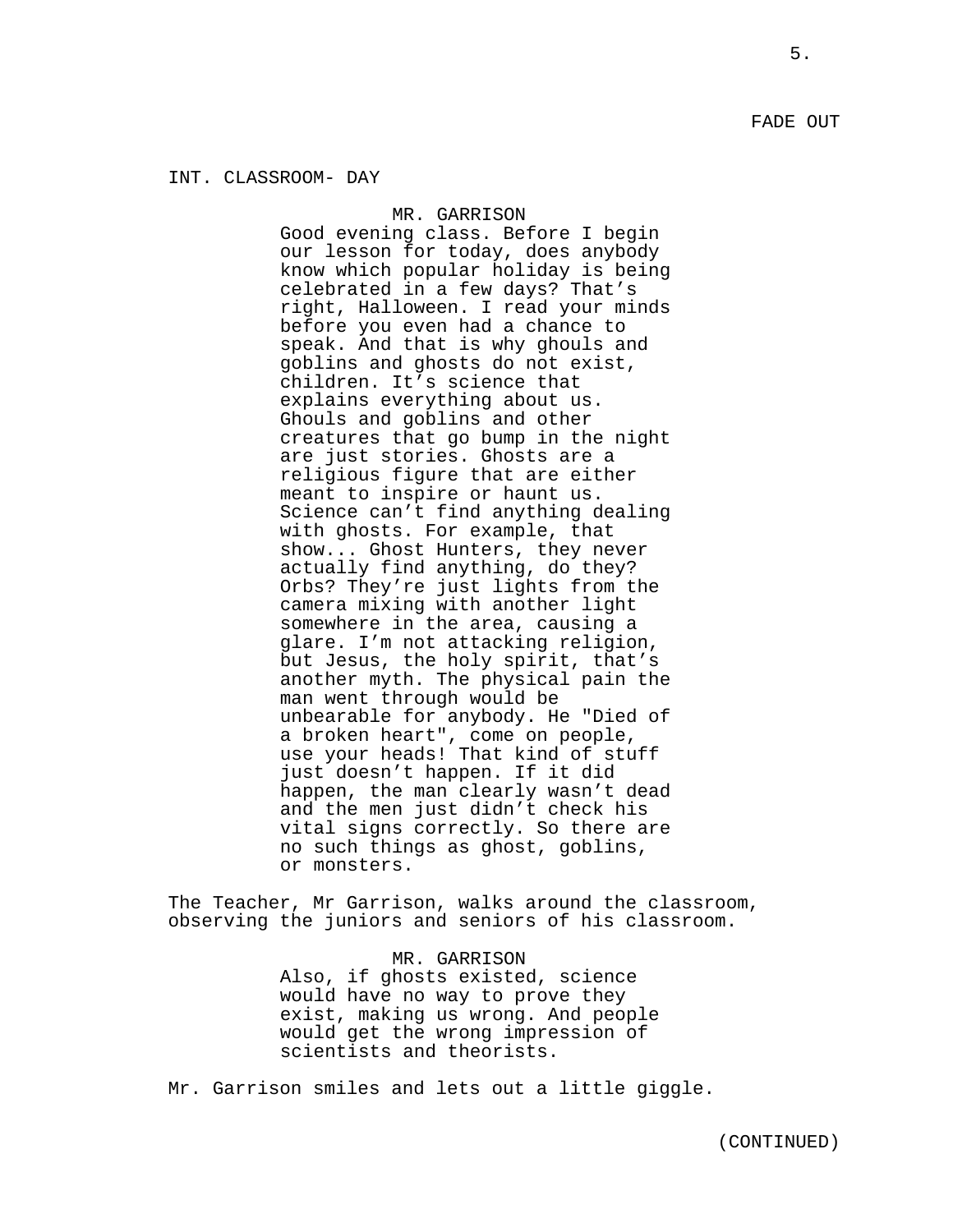One of the female students raises her hand. Mr. Garrison looks over at her.

# MR. GARRISON

Yes, Zoey?

#### ZOEY

Mr. Garrison, just because you can't prove it, doesn't make it not true.

#### MR. GARRISON

Zoey, I am not attacking your Christianity, I am just doing my job. Please do not make this personal. It's part of the chorus, you're forced to take this class, I understand you do not enjoy listening to me diss your religion. But when you're in my class you have to listen to me weather you believe me or not, capeach?

### ZOEY

Now what about your "Big Bang Theory," how do you prove that? You scientists just go out and observe rocks and say "Yep, that's a billion year-old rock!"

### MR. GARRISON

Now, Zoey, I think you're oversimplifying that a lot.

#### ZOEY

Look, Mr. Garrison, I understand that you are just doing your job, okay. I am just trying to get you to lay off the subject of my religion.

### MR. GARRISON

Zoey, I understand that you are angry and upset at people like me. But, I mean come on, let me at least try and talk some sense into you. You say your god loves you, do you not? If a man loves his child so much, why does he torture them?

ZOEY

What?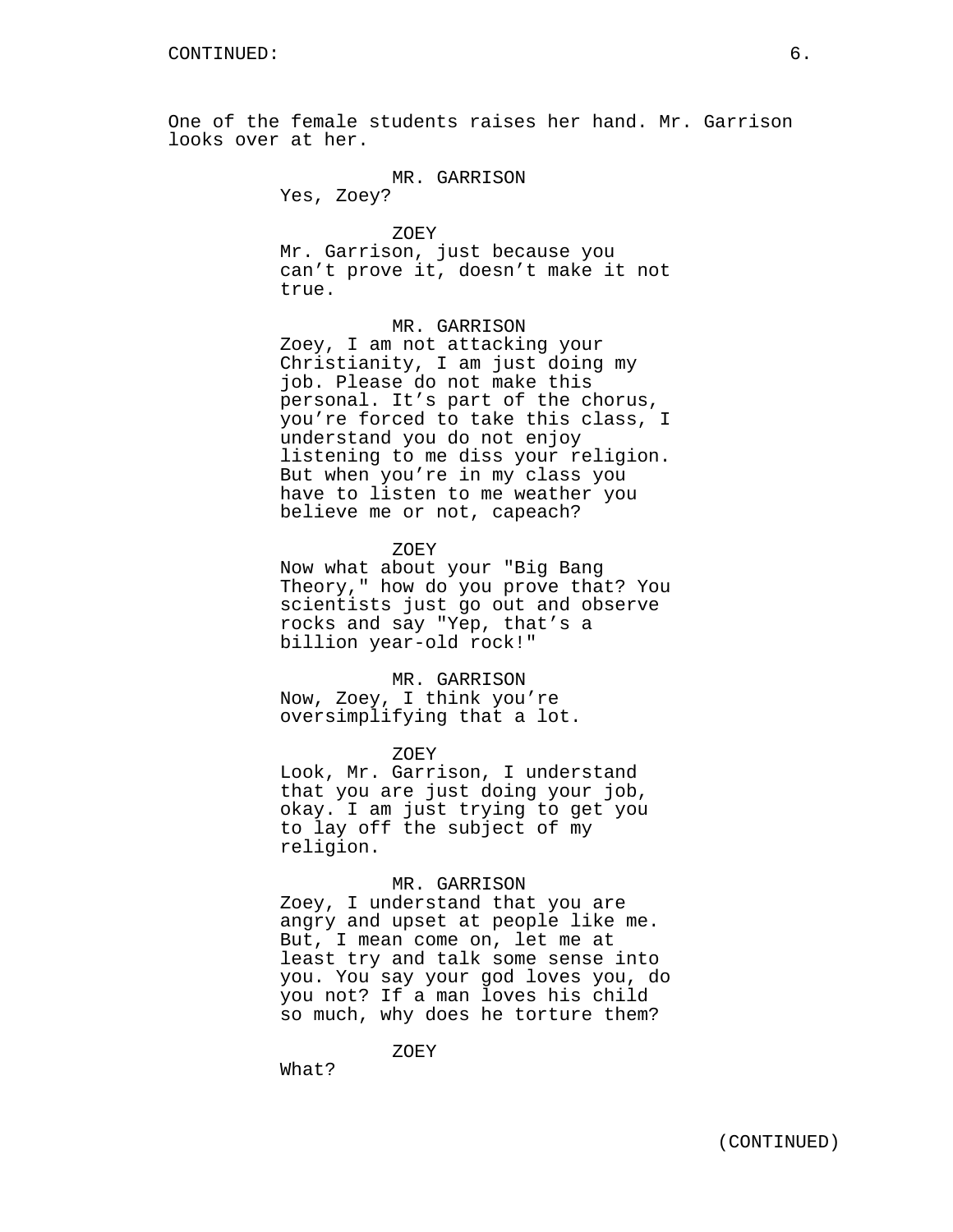### MR. GARRISON

For an example, no, a couple examples. One, remember that story about the town that was being destroyed and the woman looked back and got turned into a grain of salt, or however the story went? Well it's not her fault that she looked back. Curiosity is a lot more powerful than the power to obey. Your god killed her because her instinct kicked in. Does that sound like a loving got to you?

#### ZOEY

Lets just drop this conversation.

#### MR. GARRISON

Just wait a minute... and another example. If we're bad on earth, we burn forever in a dark pit? Does that sound like a loving god? You think he'd lighten up and let more people into the gates of heaven. If he loves us so much, why does he do that? He does lighten up a little according to the new testament, he stopped schmiting people left and right, but he still wont let his loved ones, \*US\* into his kingdom because we made some mistakes in our time? Does that sound like a loving god to you, Zoey?

#### ZOEY

Why do you attack our religion? Because you don't have any proof? Are you afraid to die? I guarantee when you grow old and your loved ones and friends are dropping like flies, you \*WILL\* convert to a religion, in fear of dying. It's everybody's fear, to die. You will fear it when you're old, you'll want to look forward to something, and then when everybody you love is gone and you're all that's left, you will turn to God.

Mr. Garrison's face starts to get red. He starts yelling.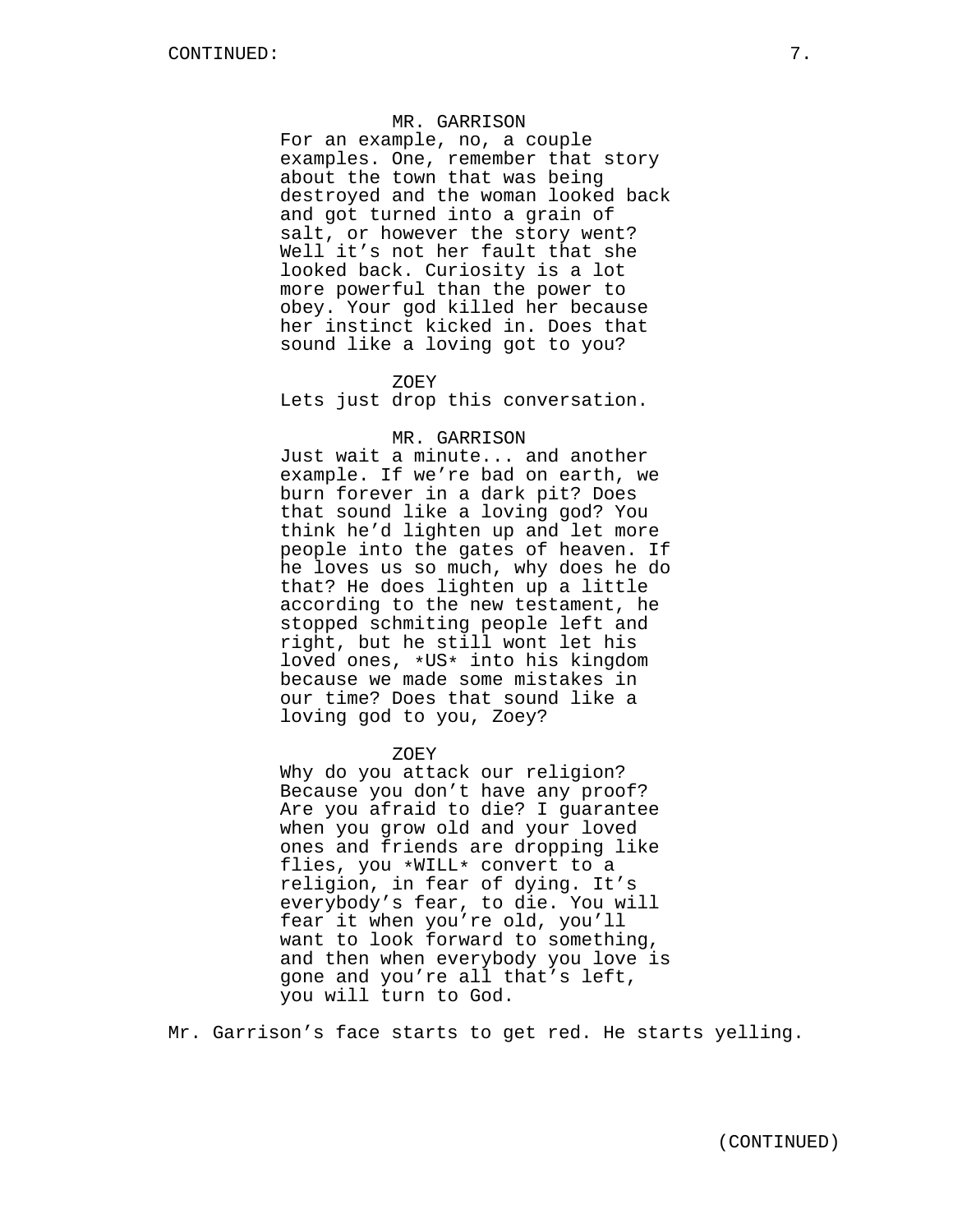#### MR. GARRISON

Alright, how about I make you a deal. You think you're right and I'm wrong? Well how about this... I'll give you one week! One Week! Take all of the friends you want! You go find some place and take pictures, video record it, whatever! Prove that spirits and ghosts exist! If YOU can do that, I will quit my job. I will completely forget about everything I learned as a science teacher and become a Jesus freak like yourself! Is that fair?! Be logic for once, Zoey! In your moronic little life, be logic! Look and listen! Look around, do you actually see signs? Does the lord answer your prayers? That is seriously going to be so funny when you find out there is no god and you were just kneeling there at the end of your bed with your hands pressed together and you looking up at the ceiling and there was nobody listening. So you know what, go ahead and take a couple days off and go research some local "haunted" house. And when you don't find anything, I'll be the one who said "I told you so".

ZOEY

You know what, I will! I get out of this stupid class for one week just to prove you wrong. I can't wait to do that! And I definitely can't wait to see you quit your job!

MR. GARRISON Get out of my classroom now, you stupid little girl.

Mr. Garrison turns to the classroom.

MR. GARRISON

Anybody else want to go with this religious freak to try and prove me wrong? Anybody? You get out of this class for an entire week! What are you waiting for.

The boy in the back of the room stands up and walks out the door.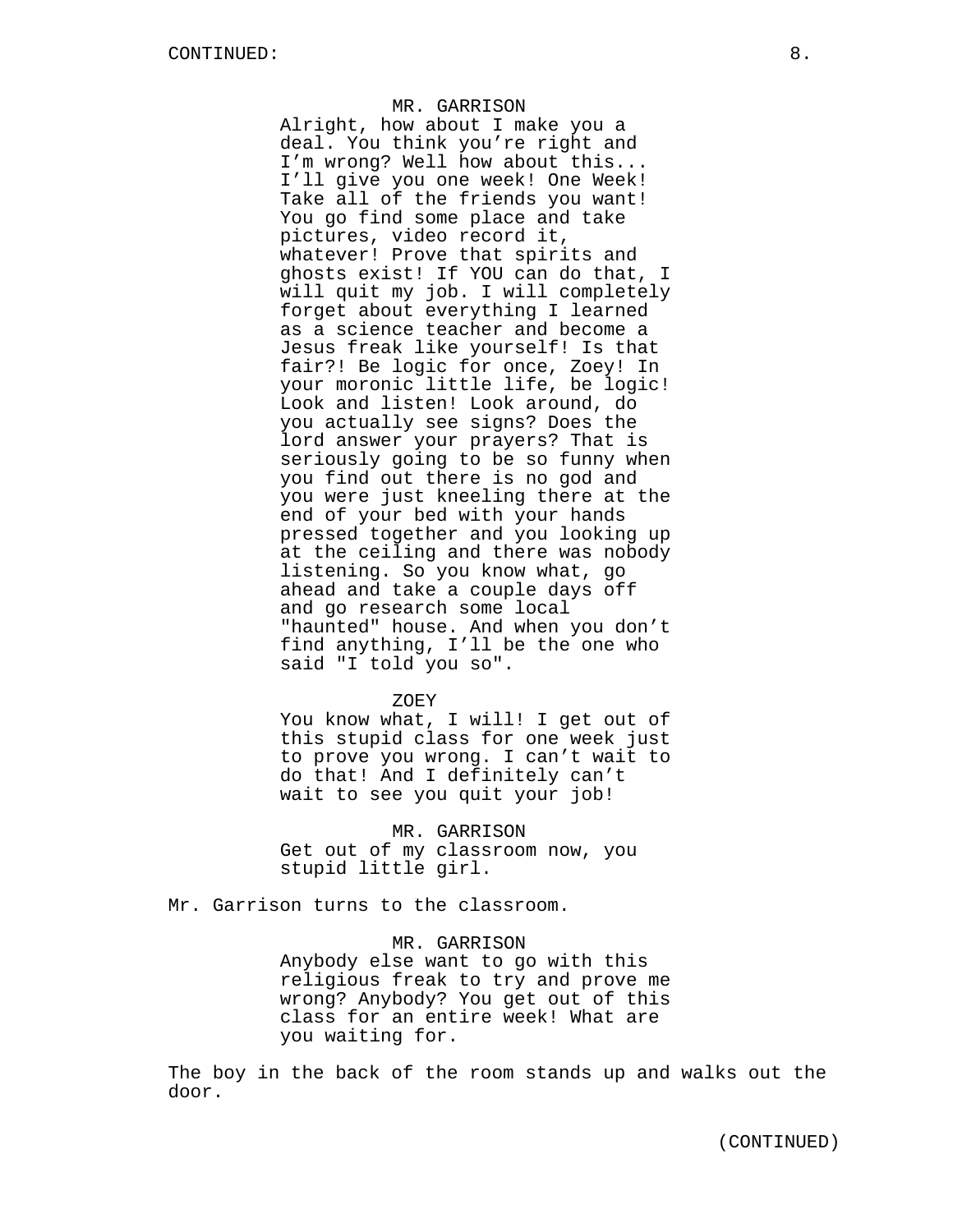MR. GARRISON Well, Adam's gone, who else?

The classroom is silent.

MR. GARRISON Good. Now open your books to page 345.

INT. HALLWAY

Zoey is walking down the hall. Adam runs up beside her and starts walking.

> ADAM Jeez, Mr. Garrison is a dick, huh?

ZOEY Don't worry about it, Adam.

ADAM Hey, I'm with you on this, you know?

ZOEY I kind of figured when you ran up behind me. That obviously means you walked out of his class.

ADAM Good point. You're a smart girl. You'll find some way to prove him wrong, won't you?

ZOEY I'm going to Rose Haven up on Mountain View Drive for the weekend.

Adam stops in his tracks and Zoey takes a few steps further and stops. She turns around and looks at Adam.

ZOEY

What?

ADAM That place is cursed.

ZOEY

Exactly.

Zoey continues to walk.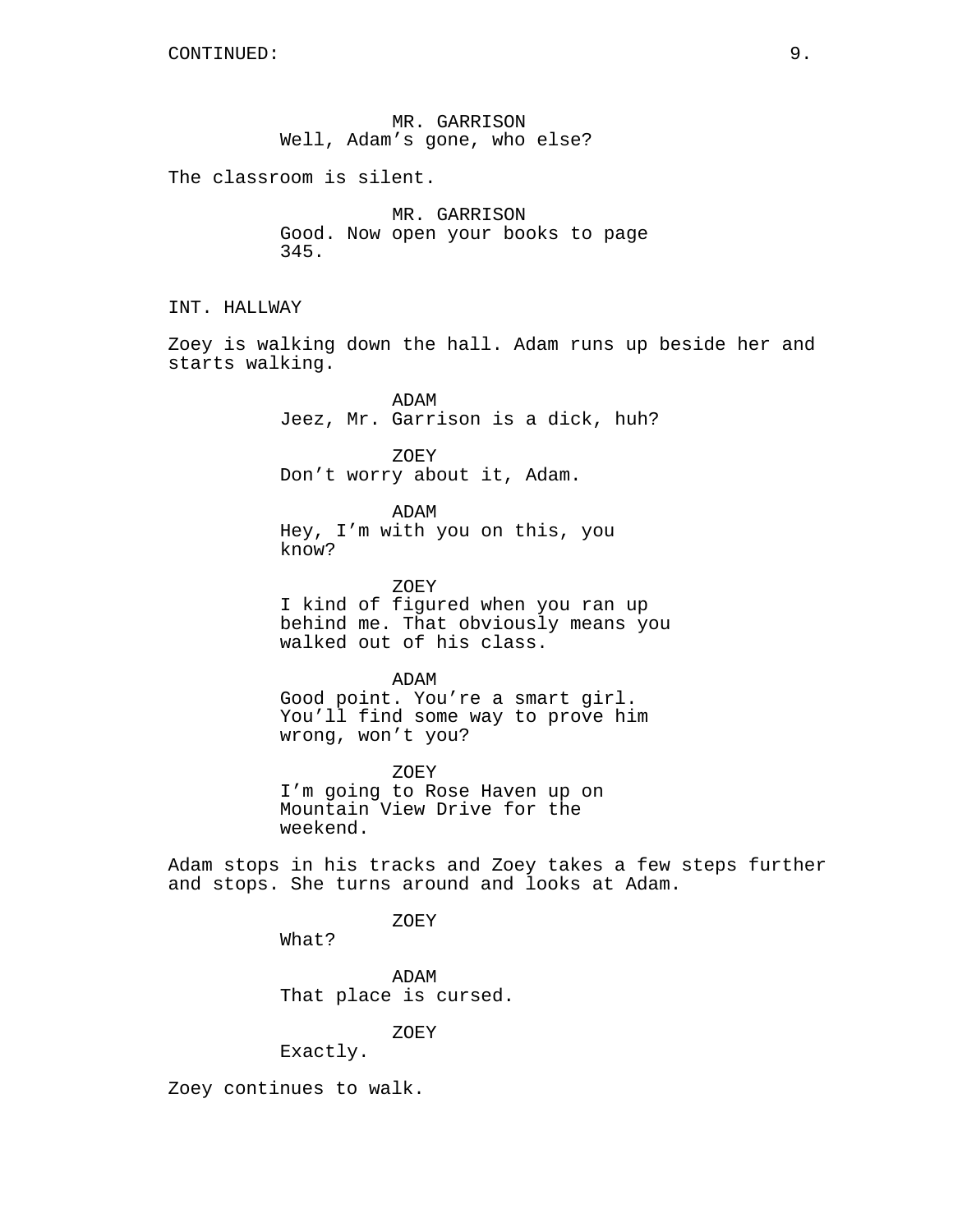FADE OUT

INT. ZOEY'S HOUSE- DAY

There are 8 people in the house. five guys and three girls. There is Jake, Kevin, Adam, Josh, and Ben for the guys. There are also three girls NOT including Zoey. These people are Kelli, Ellen, and Danni.

Josh and Ben are talking. Zoey comes in and shuts the door.

BEN Hey, man. Why are we here?

ZOEY Wait a minute and I'll tell all of you.

BEN Hey, listen, how long is this going to take? Mom made chicken nuggets for supper and I'm starving.

Ellen turns around.

ELLEN Shut up and let her talk.

JOSH

No, you shut up. When a brotha's hungry, a brotha's hungry. Give the guy a break. He hasn't eaten since breakfast. He skipped lunch to find directions to this girl's house. Not eating for a few hours is like not eating an entire day for him. So leave him alone.

ELLEN You two are such losers.

BEN

Why, because we stick up for each other?

Kelli turns around.

KELLI<sub>J</sub> No, because you wont shut the hell up and let Zoey talk.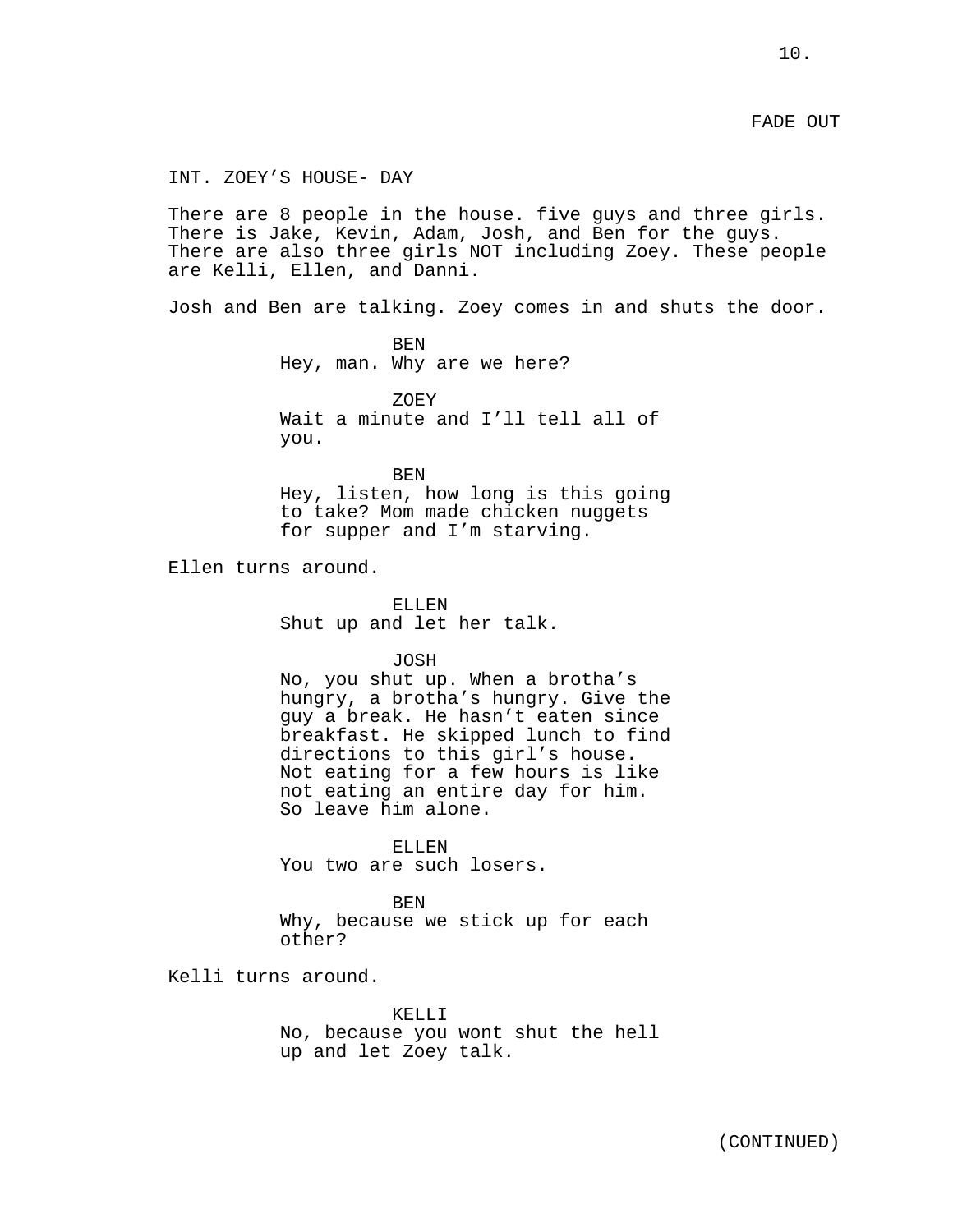ADAM Hey, you two. Shut up and let Zoey talk. BEN (Under his breath) Tough guy. ADAM What was that? BEN What was what? ZOEY Alright people. Here's what's up. We're going to this place about twenty miles from here. The place is called Rose Haven. JOSH Oh yeeah! My grandma was in that place when it burnt down! KEVIN Oh my gosh. Is she okay? JOSH No, she's pretty much dead to me now... ELLEN JOSH! That's ignorant! How could you say that about your grandmother? JOSH Well, I said she was IN the place when it burnt down. So unless she had fireproof skin and faked her death, she's not alright.

KEVIN Alright, no need to be a smart ass.

JOSH (mocking) No need to be a smart ass.

ZOEY Alright guys, cut it out.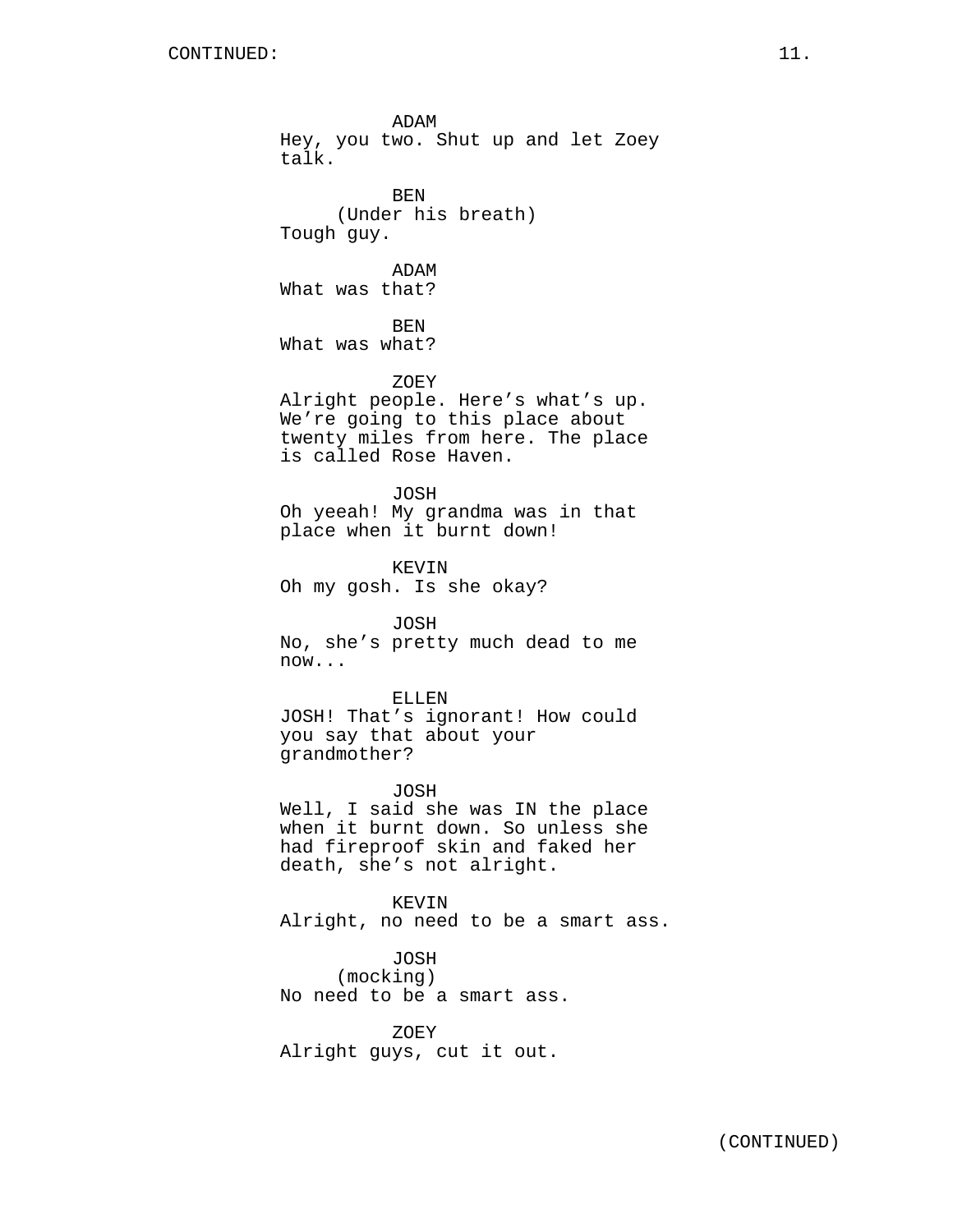JOSH

My bad.

ZOEY

Okay, as you all know, I've been suspended from school for arguing with the science teacher.

```
BEN
```
Oh yeah! i heard about that. So what'd ya argue about.

JOSH Pipe down and she'll tell ya.

ZOEY Oh it was just some stupid thing about religion and science.

```
BEN
```
Eh, yeah. Religion and science together is like mayo as icing for your birthday cake.

ZOEY

Yeah, really. Anyway, so Mr. Garrison and I got into an argument over some stuff.

JOSH Get to the point.

ZOEY We're going to Rose Haven.

JOSH So, what are we gonna call this clan? Can we call it Ghostbusters, ya know, like Mythbusters?

BEN No, Josh, Ghostbusters already

exists.

JOSH

Oh, well that kinda sucks.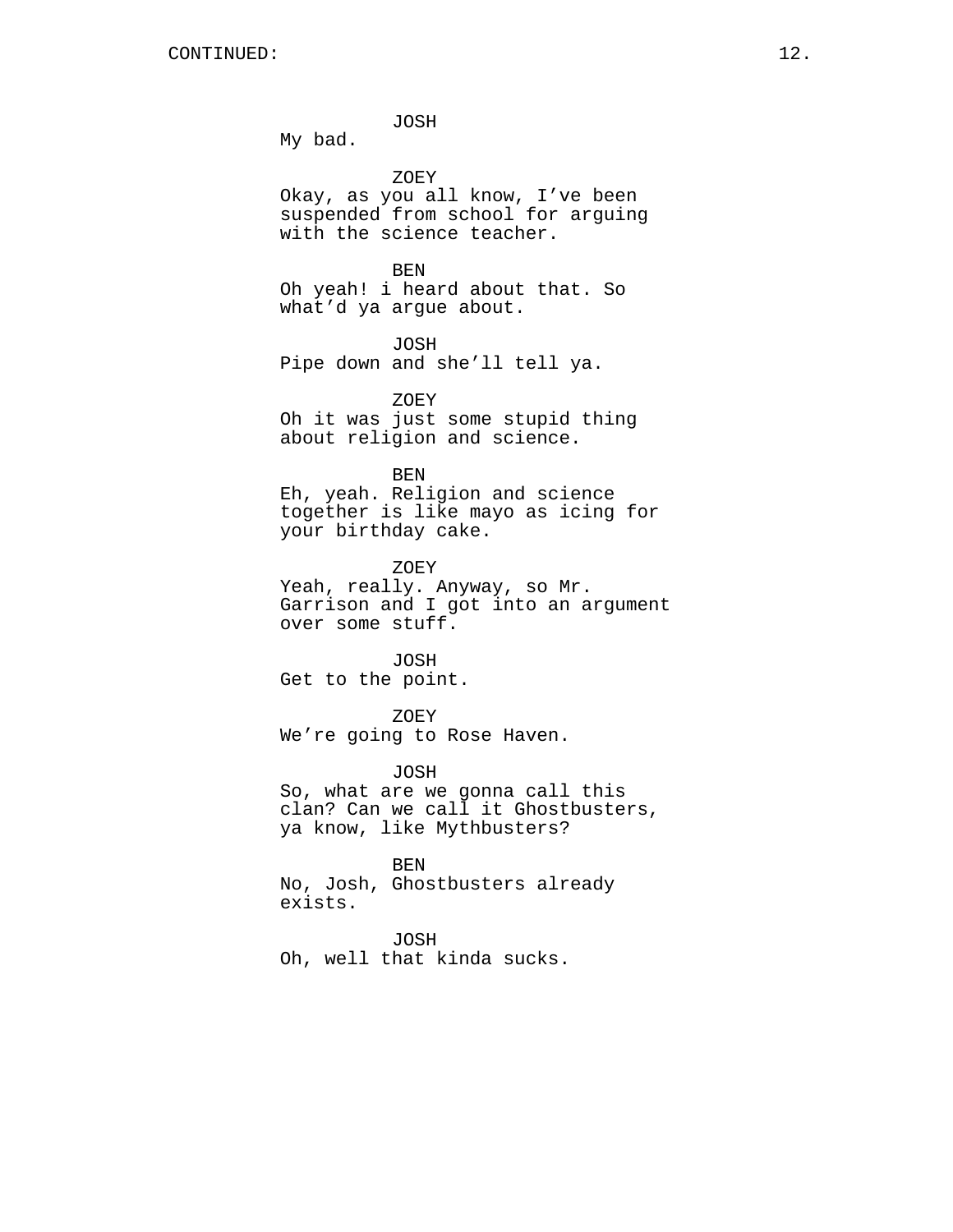Two cars are driving down the road.

IN THE CAR Ben and Josh are bobbing their heads to whatever is playing on the radio.

Danni and Jake are in the back seat making out. Ben turns around and slaps Jake on the butt and quickly turns back around.

Jake looks up and slaps Josh across the head. Josh lets go of the steering wheel and turns around to hit Jake back. Ben taps Josh on the shoulder. Josh looks ahead and grabs a hold of the wheel.

IN THE OTHER CAR Zoey, Kevin, Kelli, Ellen, and Adam are in the car. Adam is driving. Zoey turns to Adam and smiles. Kelli puts her hand on Kevin's leg. Ellen rolls her eyes at Kelli.

IN THE OTHER CAR Ben, Josh, Danni, and Jake are bobbing their heads to the song on the radio.

EXT. ROSE HAVEN DRIVE WAY

Zoey steps out of the car and looks at the abandoned Retirement home. She seems to by hypnotized by it.

Adam steps out of the car.

ADAM Yep, there she is. I have to be honest, I'm quite afraid to go in there. I was only on the outside and that was enough to make me piss my pants.

KEVIN Wow, Adam. Big jock like you pisses his pants? That'd ruin your rep if I were to write that in the school paper, wouldn't it?

Adam smiles and walks over to Kevin. He starts to fake laugh.

> ADAM Hardy har. You put that in the paper you'll wake up dead.

Kevin is about to open his mouth, but Kelli puts her finger on his lips to hush him.

(CONTINUED)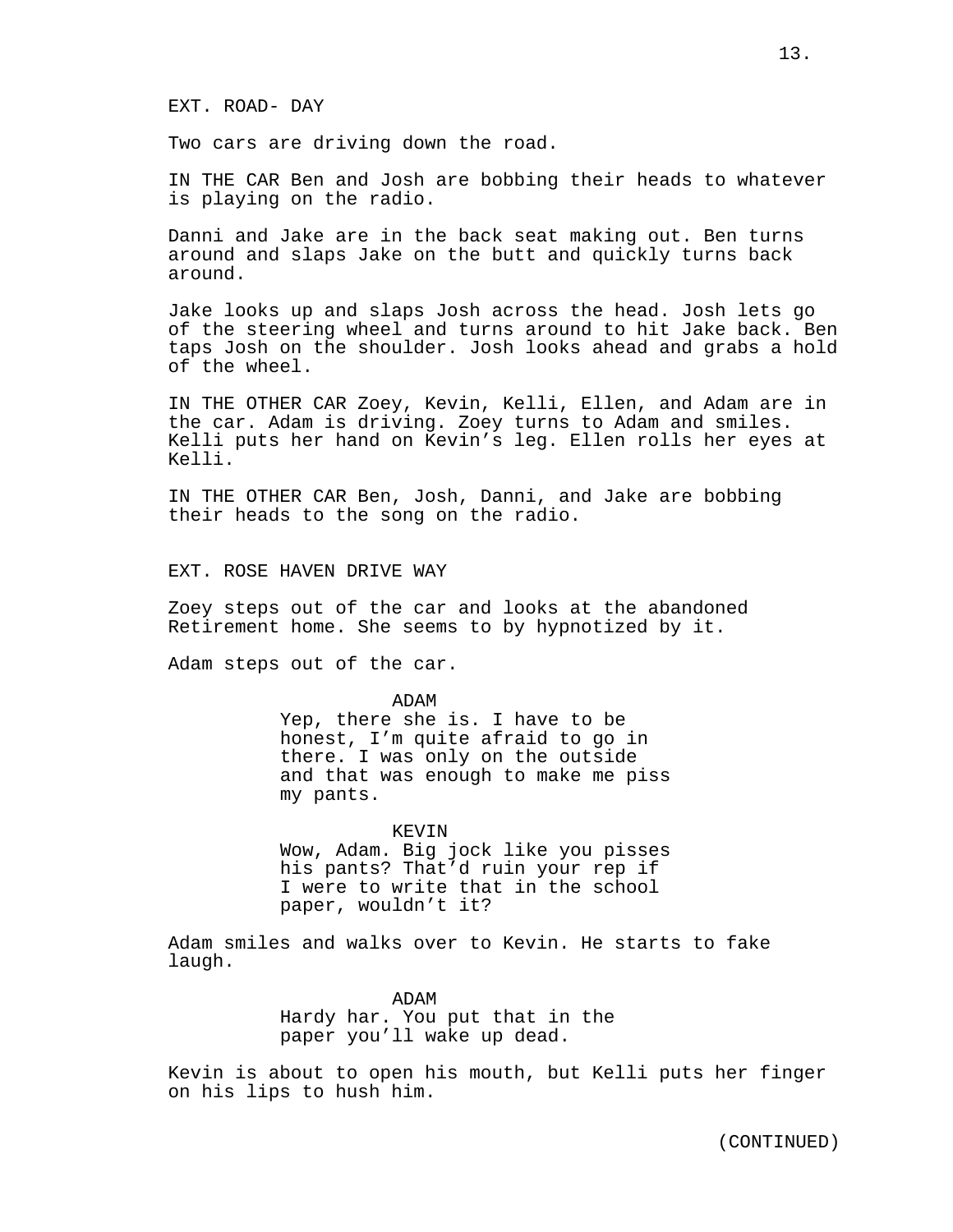Ben opens the car door and looks up at the creepy Rose Haven building. Josh gets out and looks up at the house as well. JOSH Well we don't have to go INSIDE, do we? BEN Yes, we do. JOSH DAMN! Josh Reaches into his pocket. JOSH Good thing I brought these. Josh pulls out two small pocket knives. BEN What the hell did you bring those for? JOSH Hey, If I see a ghost, I ain't taking no chances, man! BEN you can't stab a ghost. JOSH ... They're silver blades. Silver can kill ghosts. BEN No they can't. JOSH Yes they can. Look, I saw it in that one movie, i know what--- BEN What movie? JOSH ... that one that was on TV the other day.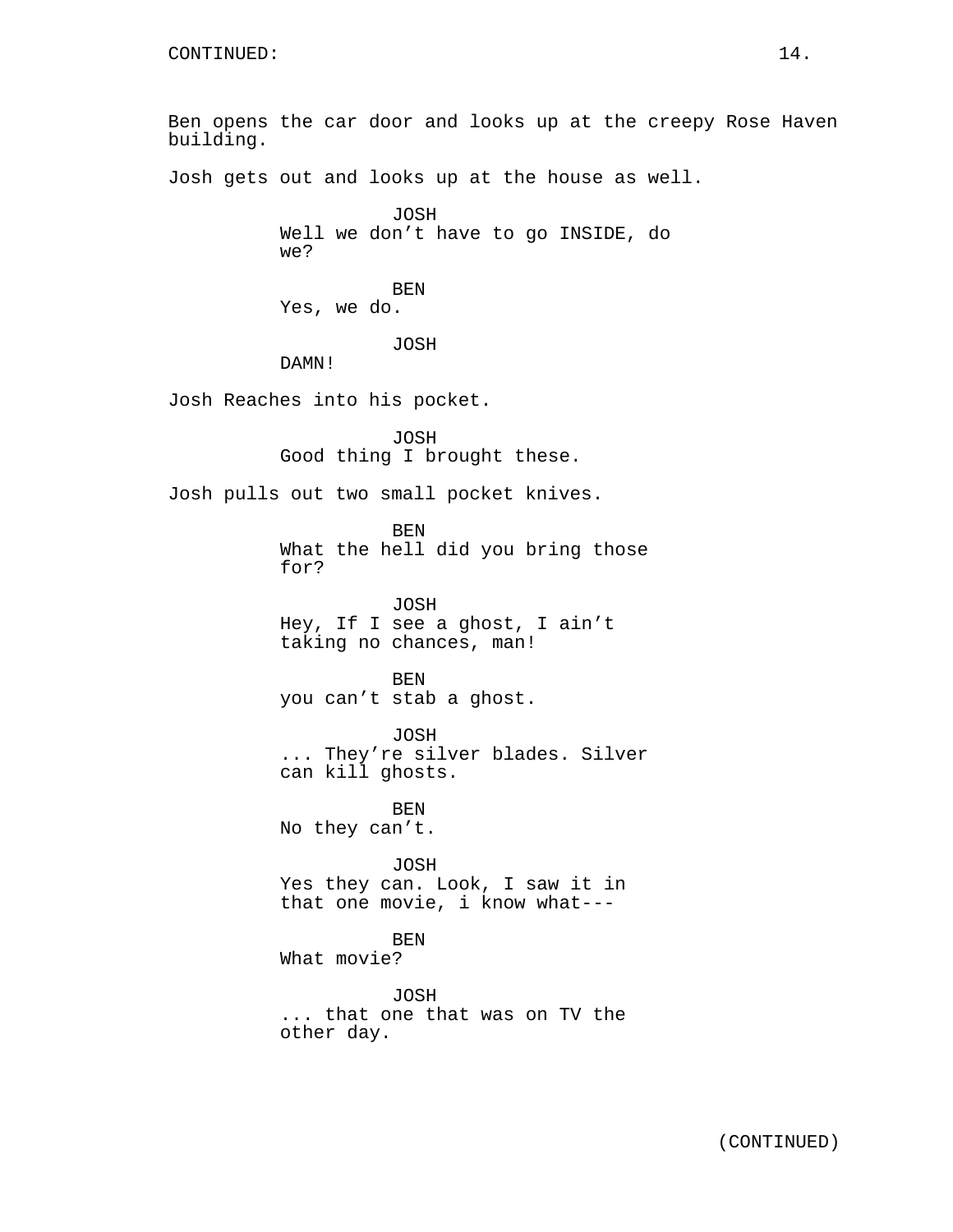BEN Liar. JOSH you're the liar! BEN How so? JOSH ... i don't know. it was the only come back I could come up with. Ben turns around to see Jake and Danni kissing. BEN

Come on, guys. Lets get our stuff out of the car.

Zoey is still looking up at the windows on the second floor. She seems to be in a type of trance.

> **BEN** (voice) Zoey, help us get our bags!

Zoey blinks a few times and slowly turns to the group, but keeps her eye on the building until she completely turns around.

#### BEGINNING CREDITS

INT. ROSE HAVEN- DAY

The door is closed. The house is silent.

A record player sitting on a shelf starts to spin and play an old song. "Come and Go With Me" by Dell Vikings plays on the record player.

THE STAIRS ARE EMPTY

THE KITCHEN IS DUSTY

THE HALLS ARE DARK

THE DOORS TO ALL OF THE ROOMS ARE CLOSED.

THE LIGHT ON THE RECORD PLAYER FLASHES

Then Josh kicks open the door.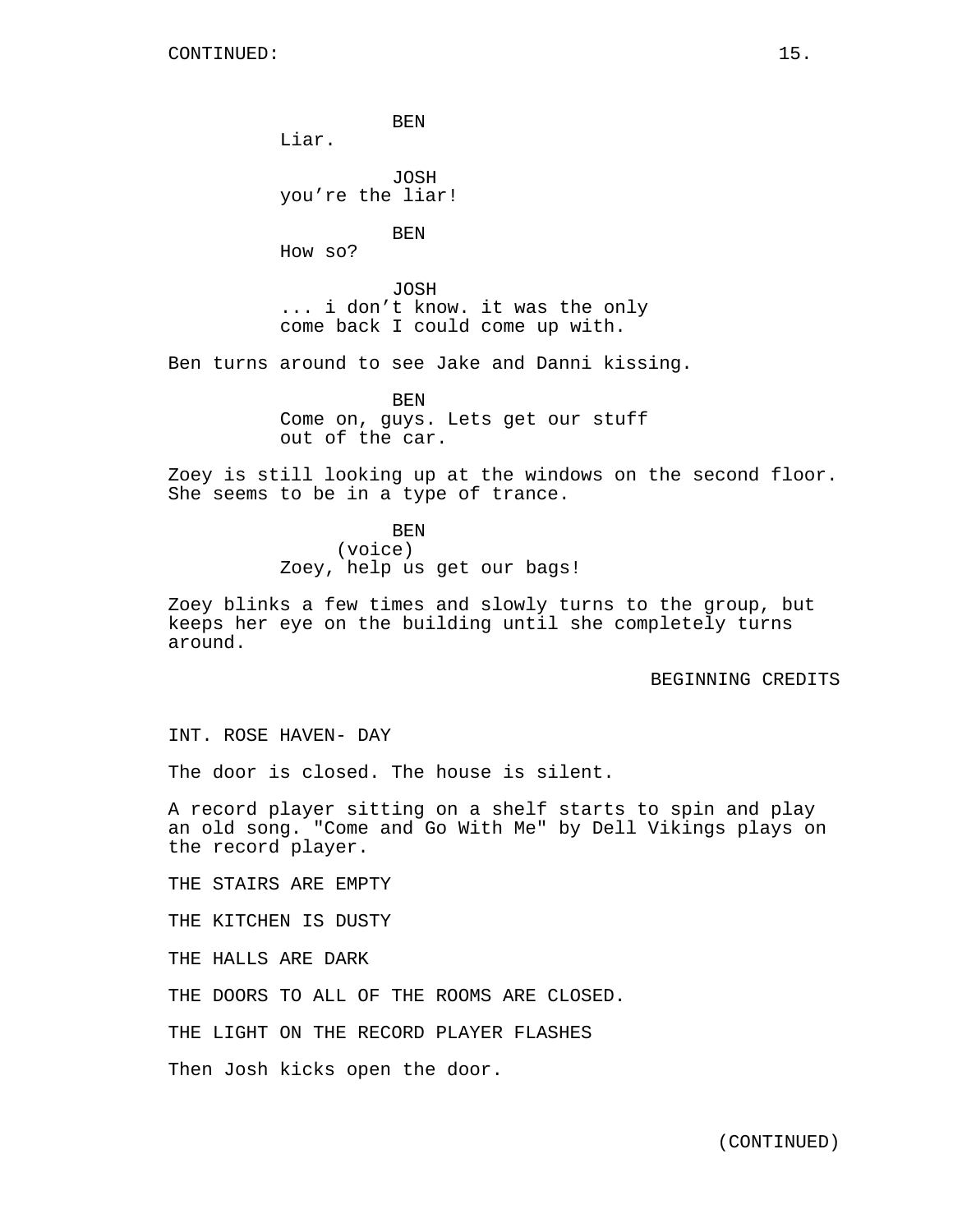The Record player comes to a dead stop and the lights turn off.

# JOSH Lucy! I'm home!

Everybody walks right past josh with their bags.

Ben looks at Josh and rolls his eyes and continues to walk past him.

### JOSH That was from "I Love Lucy" the show.

BEN Yeah, I know.

Kelli drops her bags in the lobby.

# KELLI you know, for a run down place like this, it doesn't look that bad on the inside.

BEN (under his breath) That's what she said.

KELLI What was that?

BEN

Nothing.

Zoey drops her bags and quickly pulls out some device.

KEVIN What's that?

### ZOEY

I don't really know. I took it from my dad. It's some type of heat sensor. I heard we can use this to see if there are any entities.

#### JOSH

So we're here for an entire week?

ADAM That's right.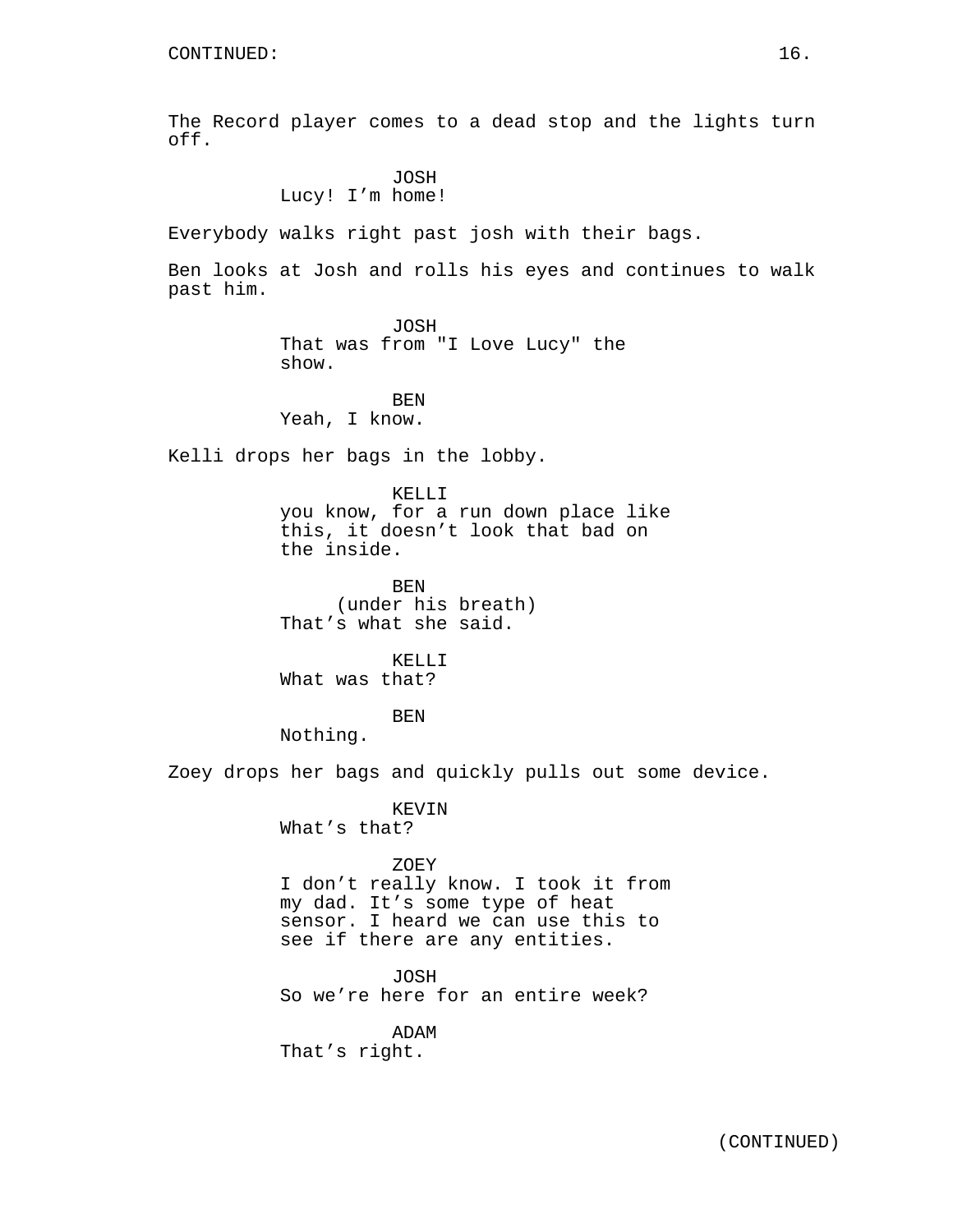JOSH Damnit. I forgot my moisturizer for my... hands. And my comforter, and  $my--$ 

**BEN** You'll survive.

ZOEY Okay, guys, start recording now.

Everybody stands behind her dumbfounded. Zoey turns around.

ZOEY What are you waiting for?

JAKE We thought you were going to bring the stuff. We didn't know we had to bring our own stuff.

ZOEY Damn you guys.

Zoey sits the device down and walks over to the other guys.

The device picks up movement. What appears to be a human walks past the screen on the device.

Zoey walks back over and picks it up.

ZOEY just use my stuff, then.

Ben drops his bags and kneels down and unzips the bag.

BEN I DID bring my boom box though.

Ben pulls out an old boom box from the 90's.

ELLEN You still listen to CDs?

BEN Sometimes. Why?

DANNI Wake up and Smell the new millennium, Ben. Everybody moved on to MP3.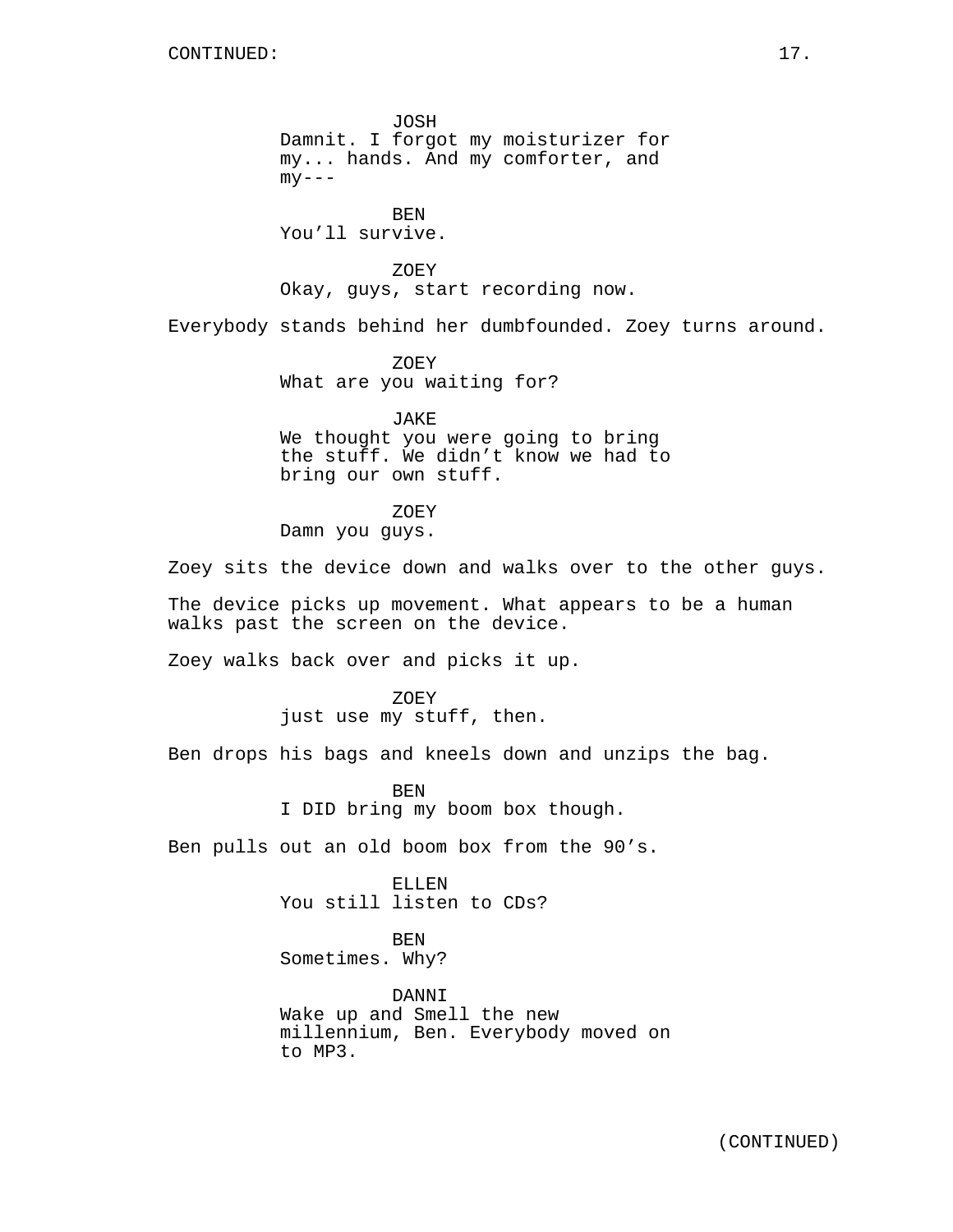BEN Well not me.

ADAM What'd you bring a boom box for anyway?

BEN Ugh... Well I DO listen to music.

ZOEY Well, we're here. So everybody keep a lookout.

### KEVIN

So, what exactly are we looking for to prove that these ghosts are real? I mean, c'mon, how do you prove that a small little white blur is a ghost?

ZOEY

Well, first, you need to investigate and observe things very carefully. The slightest looking blur or distorted object could be a ghost.

ADAM Yeah, Kevin, like they do on that stupid tv show about ghost hunters or whatever. Just pretty much look for things that look like people.

In the mean time, Josh and Ben walk into the next room to the right of the main entrance room and start to look for clues.

INT. ROOM 1

BEN

Dude, what if they killed people in this place like they did on House on Haunted Hill?

JOSH

Well, wouldn't that suck? But then we could prove that ghosts existed and then take off the rest of the week of school.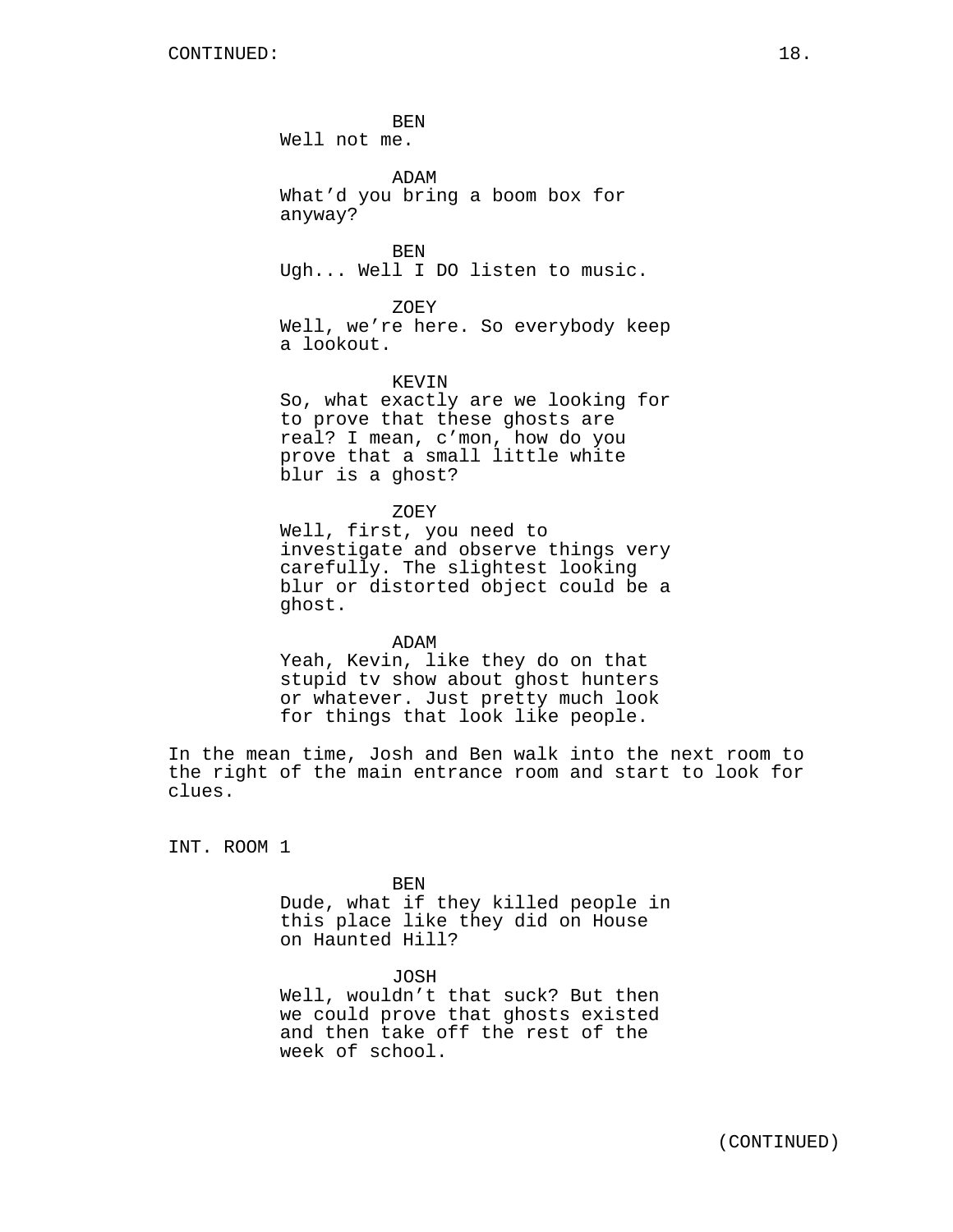BEN (thinks to himself, then speaks) That sounds really good to me. But, everyone died except those two people and the only person with a camera died in the beginning.

JOSH

Well, we'd need a camera, some slime, a bag of chips and a potato.

BEN

And we'd need those things--

JOSH

Because, if we can catch the "ghost" on camera, we can slime it so it's visible, then throw the chips and the potato on the slime and take it back to the others.

**BEN** And what would we get out of that?

JOSH Well, we would have a snack, ya know, chips and dip?

BEN

(beneath his breath) That's not a bad idea. It's like a walking buffet, sort of, but only guacamole and chips.

INT. ROSE HAVEN - DAY

Back in the main hall of the Rose Haven building.

ELLEN

Hey, Kevin, have you found anything yet? I haven't and I'm sick of looking for white cum shots and faces.

KEVIN No, I haven't found anything yet. I'll cum shot you later tonight.

KELLI Ha, sure, but I think Jake and Danni beat us to that.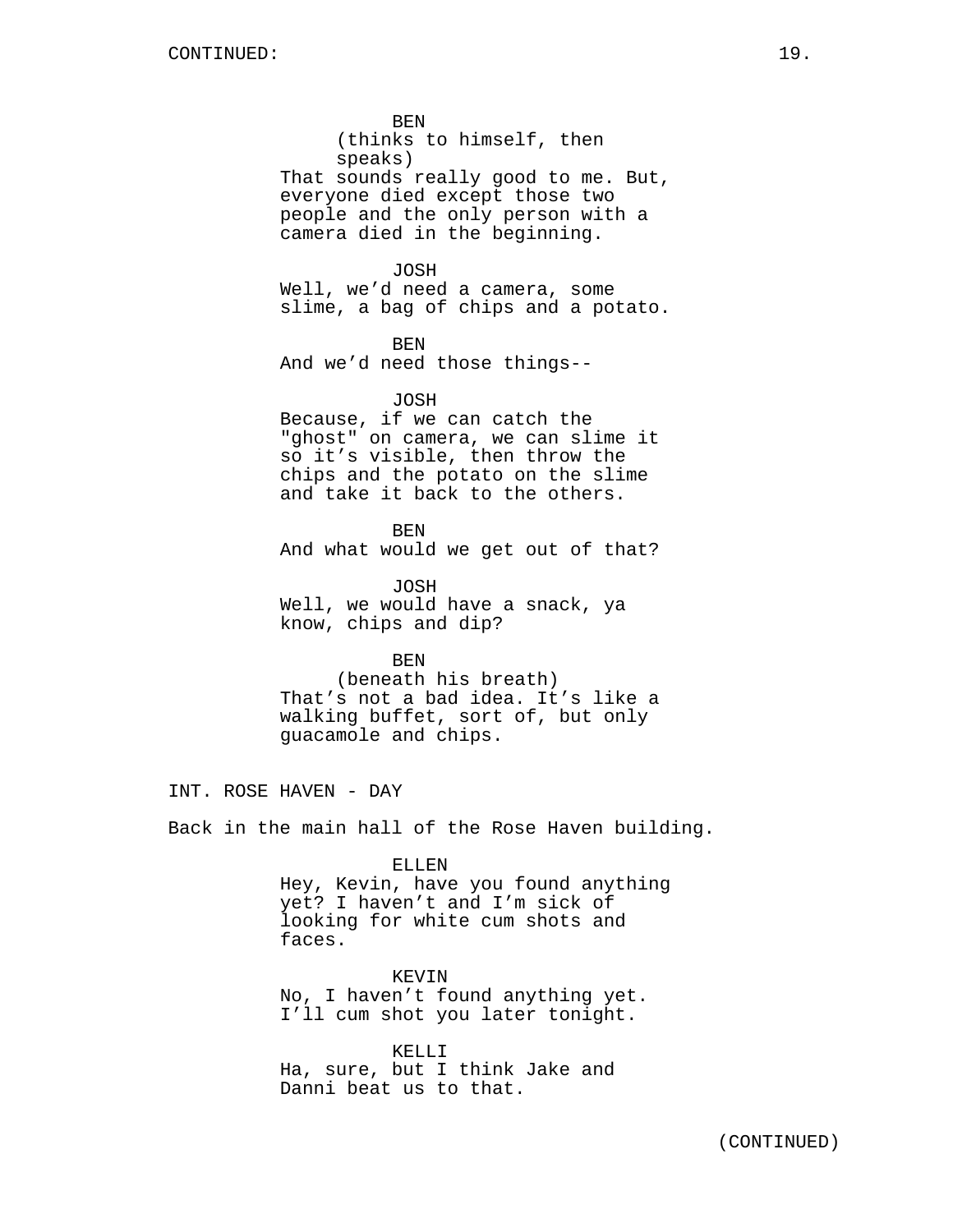Kevin points over to where Jake and Danni are and it shows them laying together, not looking for ghosts.

> KEVIN Hey! That's enough you two, save it for tonight!

ZOEY Hey, it's getting dark out, let's leave and come back tomorrow.

ADAM

Sounds good to me, Zoe. I'm starting to get hungry right now.

Adam walks over to the door and tries to open it up, but the door doesn't budge.

> ADAM What the hell? It won't open.

Adam tries again to open the door, and this time, the door knob falls off to reveal that the screws had been loosened.

ADAM

Great.

ZOEY

What?

ADAM It's stuck. The knob came off and it won't open.

### KEVIN

Break a window.

Kevin and Adam go over to a window and try to smash it open. Kevin gets cut on his hand and Adam gets cut on his elbow. Behind the glass the window was covered up with bars that had spikes on them.

> ADAM Shit, that hurt.

All of a sudden, Ben's Boombox turns on and the radio turns on, and another old song plays. "Heartbreak Hotel" By Elvis.

Ben and Josh walk out of the kitchen to see everyone staring at the boombox that is playing old music.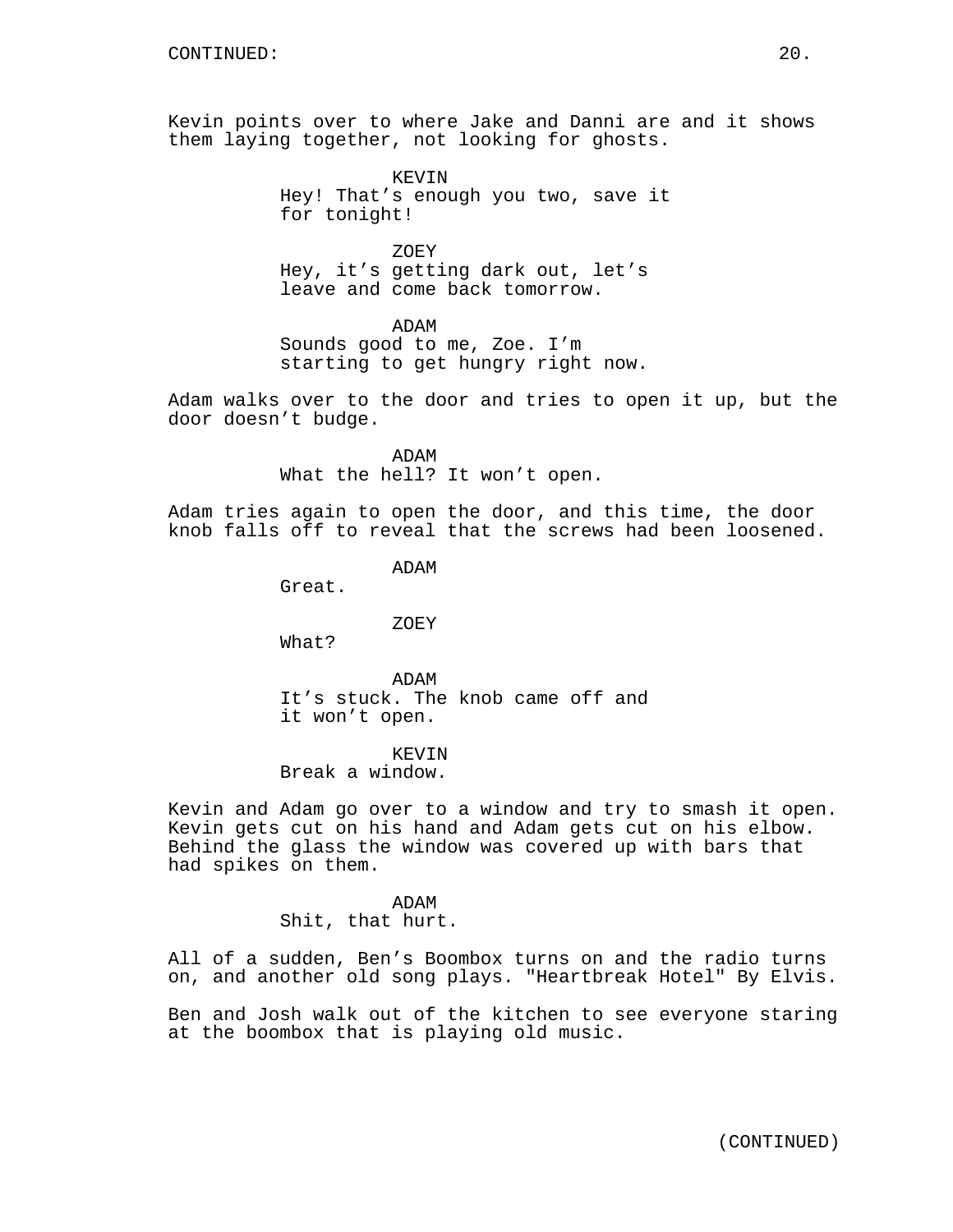BEN That can't be good.

JOSH How about lets get out of here before this gets any worse.

An ear splitting scream came from the direction Ellen went.

ZOEY Who was that? Ellen?

ADAM Where did she go?

INT. HALLWAY LEFT ROOM 10

Ellen's blood trail can be seen running down the hall where she last traveled.

> ZOEY Oh my gosh.

KELLI What happened?

Ben looks at the blood trail. He turns to Zoey and rolls his eyes.

> BEN I see whats going on here. You're trying to scare us into thinking this place really is haunted.

ZOEY What are you talking about?

BEN

You wanted us to find proof that ghosts exist for your little science project. You actually think this will get us to believe that there are ghosts in this place?

ZOEY Ben, we have been best friends since the 4th grade. Do you actually think that I would trick you?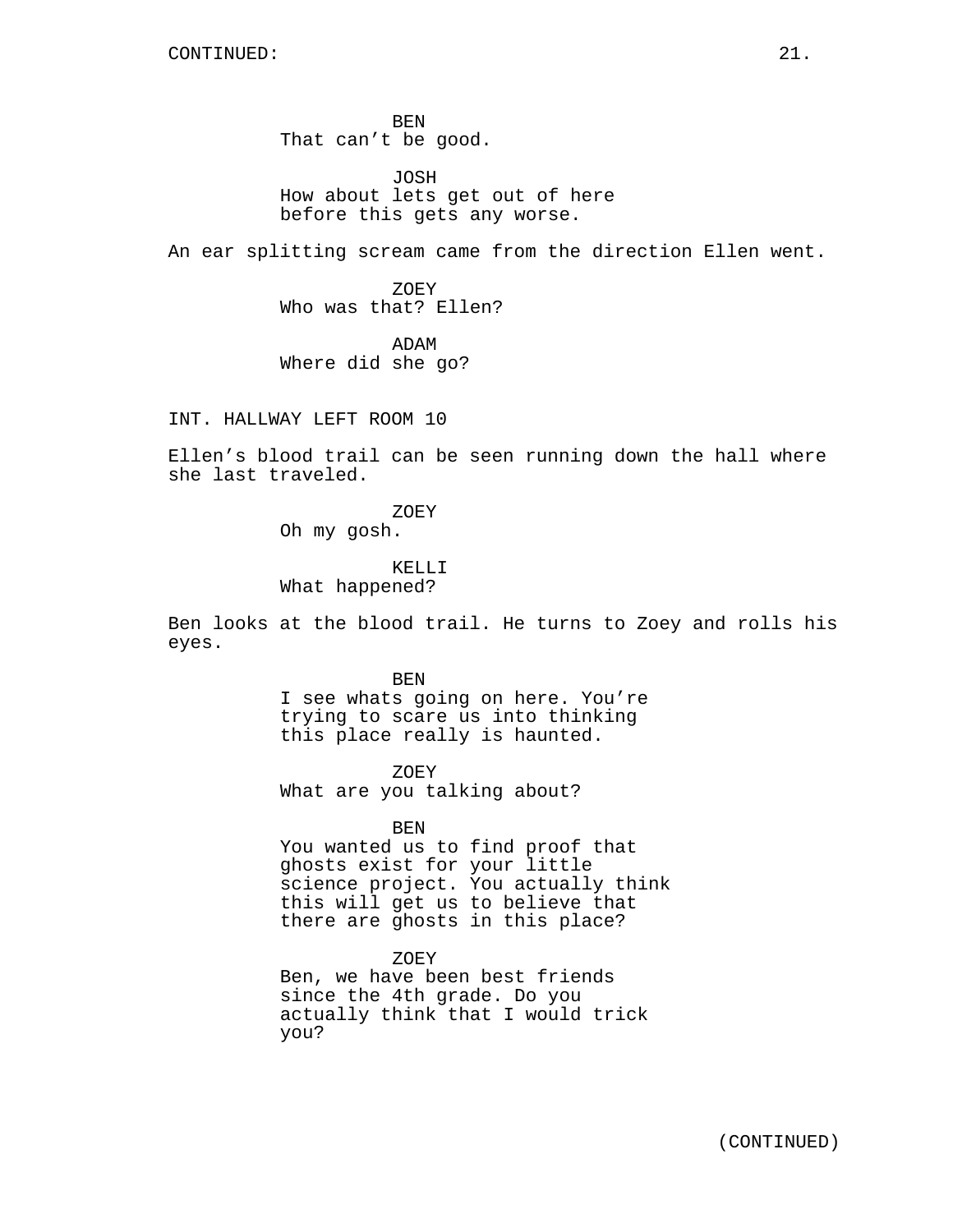BEN

I actually had faith in your little science experiment. Now I'm done with this stupid little project. You know what, I do not like being scared, alright. You know that. So you can fuck off! I am done with this bullshit!

Ben walks down the hallway. He starts to open every door and look inside.

> BEN Alright, Ellen. That's enough. Get out here. You're not fooling anyone.

JOSH Ben I don't think this is a prank.

BEN You shut up! You shut the hell up!

ZOEY Ben, Please! We have to stay together. Believe me, I wouldn't do this. How could I find the time to set this all up? I'm a book worm, remember?

**BEN** Fine, you guys go on with this whole thing, I won't take it. I'm out of here.

Adam walks up to Ben and slams him against the wall.

ADAM You promised Zoey you would do this. You will stay here, and you will help us search for Ellen.

Ben pushes Adam away from him.

BEN

Don't you fucking touch me! Don't you do it! You keep your damn hands off me! You think I'm afraid of you, Adam? You think you're tough shit? Well you're not! You're a jock-douchebag and I will not take any shit from you! You're not even here to look for ghosts. You're (MORE)

(CONTINUED)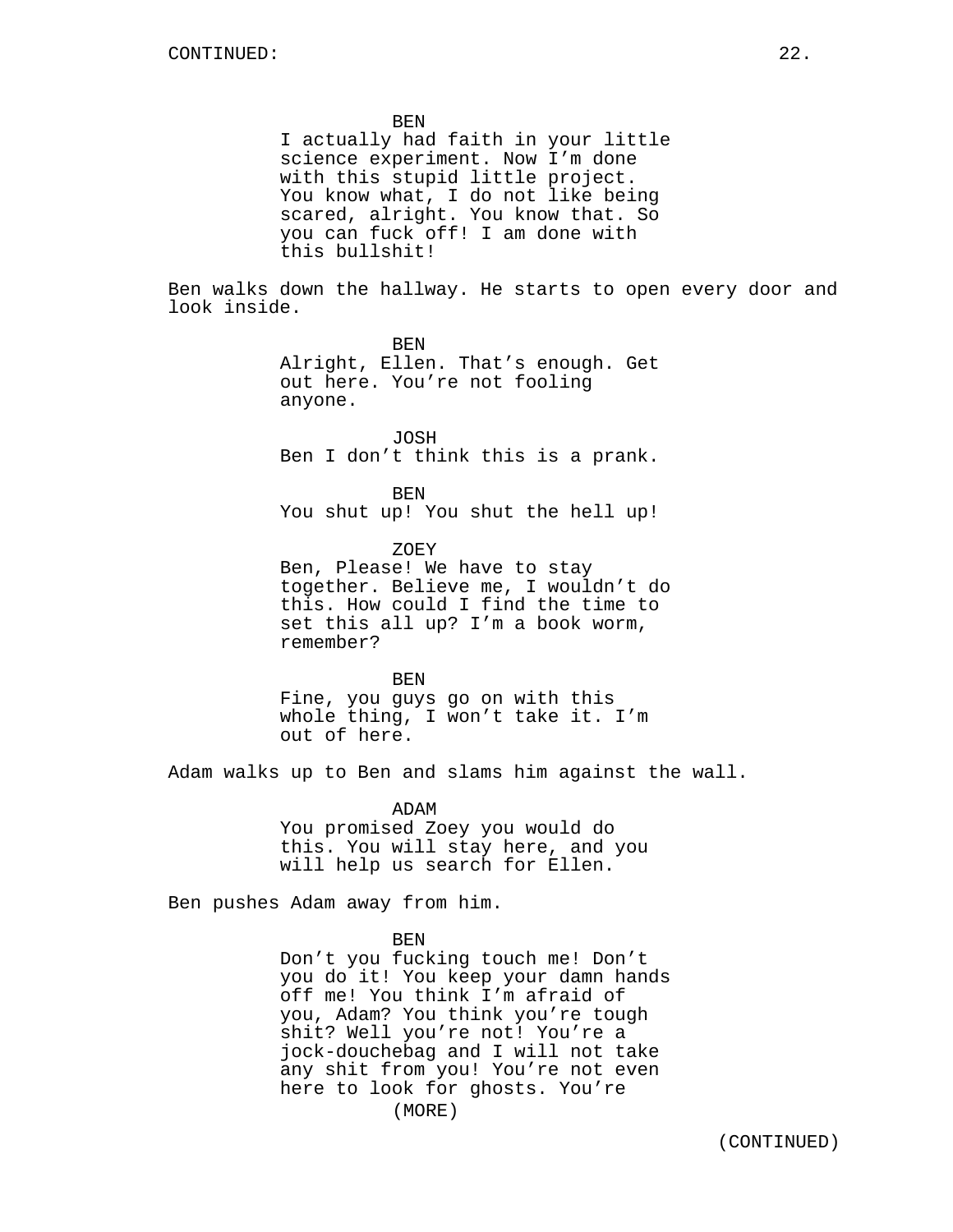BEN (cont'd) here to get into Zoey's pants. How stupid do you think we are? We all know you like Zoey. I see you looking at her ass in History.

KELLI Ben, please calm down.

KEVIN Yeah Ben, relax.

BEN My parents don't even know I am here! I'm getting out of here.

Ben turns to Adam.

BEN And if you ever touch me again, I will kick your ass, and then you'll go to jail you dumbass jock.

Ben pulls out his cell phone. He opens it and a face pops up on the phone and screams. Ben drops the phone and covers his ears. An electrical charge explodes and goes into the walls.

> BEN Yeah, I'm out of here.

Ben turns and walks down the stairs and to where the front door was.

> JOSH Where is the door?

DANNI I watched it go away.

Everybody turns to Danni.

Adam walks over to her.

ADAM What happened, Danni?

DANNI

It just melted into the house. I heard a laugh, and then I looked over and saw a girl crouched in a ball, so I went to see who it was, and she looked up at me. She looked up with those eyes, those horrible,

(MORE)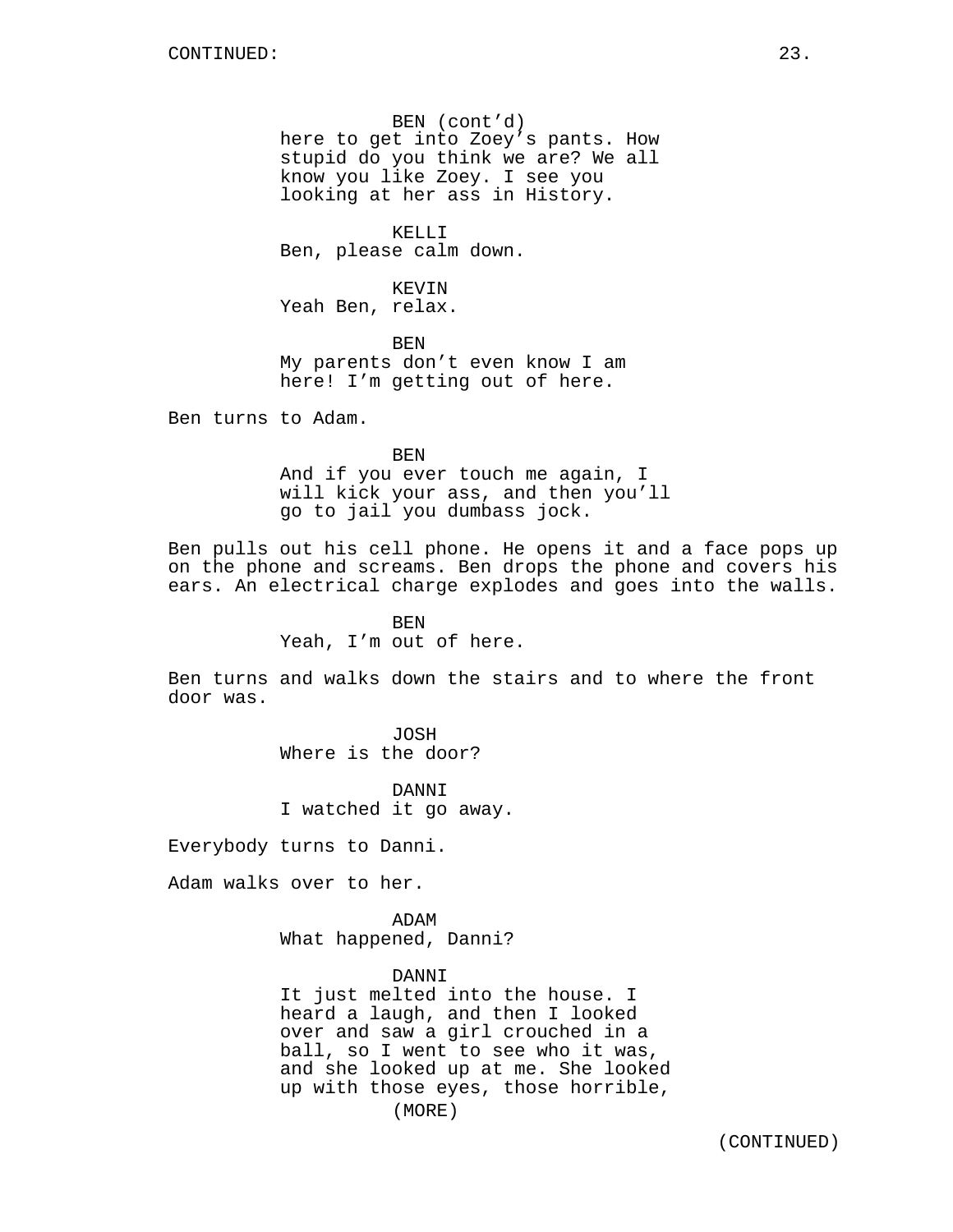DANNI (cont'd) red eyes! She screamed! Her scream! Oh god, her scream!

JOSH Uh, doors melting away, Ellen's blood trail leading to bum fuck nowhere, and a little ghost girl screaming. Yeah, I'd say this house is haunted.

Kevin runs downstairs.

KEVIN Ellen's blood is gone!

JOSH And there's that.

ZOEY Alright, lets not panic. I'm sure there is some explanation for all of this.

JOSH like what?

**BEN** It's the supernatural, I swear to god.

Kelli is facing the wall. she starts speaking something in another language. It might be Latin, it might be gibberish, but Kelli's speaking it, facing the wall away from everyone. Kevin takes a step forward and touches Kelli's Shoulder.

> KEVIN Kelli, what are you saying?

Zoey turns around to grab the camera gear.

Ellen is standing there with a slit throat and her mouth is wide open.

Zoey turns around and screams and clings onto Adam.

Ben, Josh, and Kevin turn around and see Ellen standing there with a bloody neck and her mouth wide open.

The Record player turns on and "Jitterbug" starts to play.

Ben walks over and takes the record off of the record player. The song continues to play.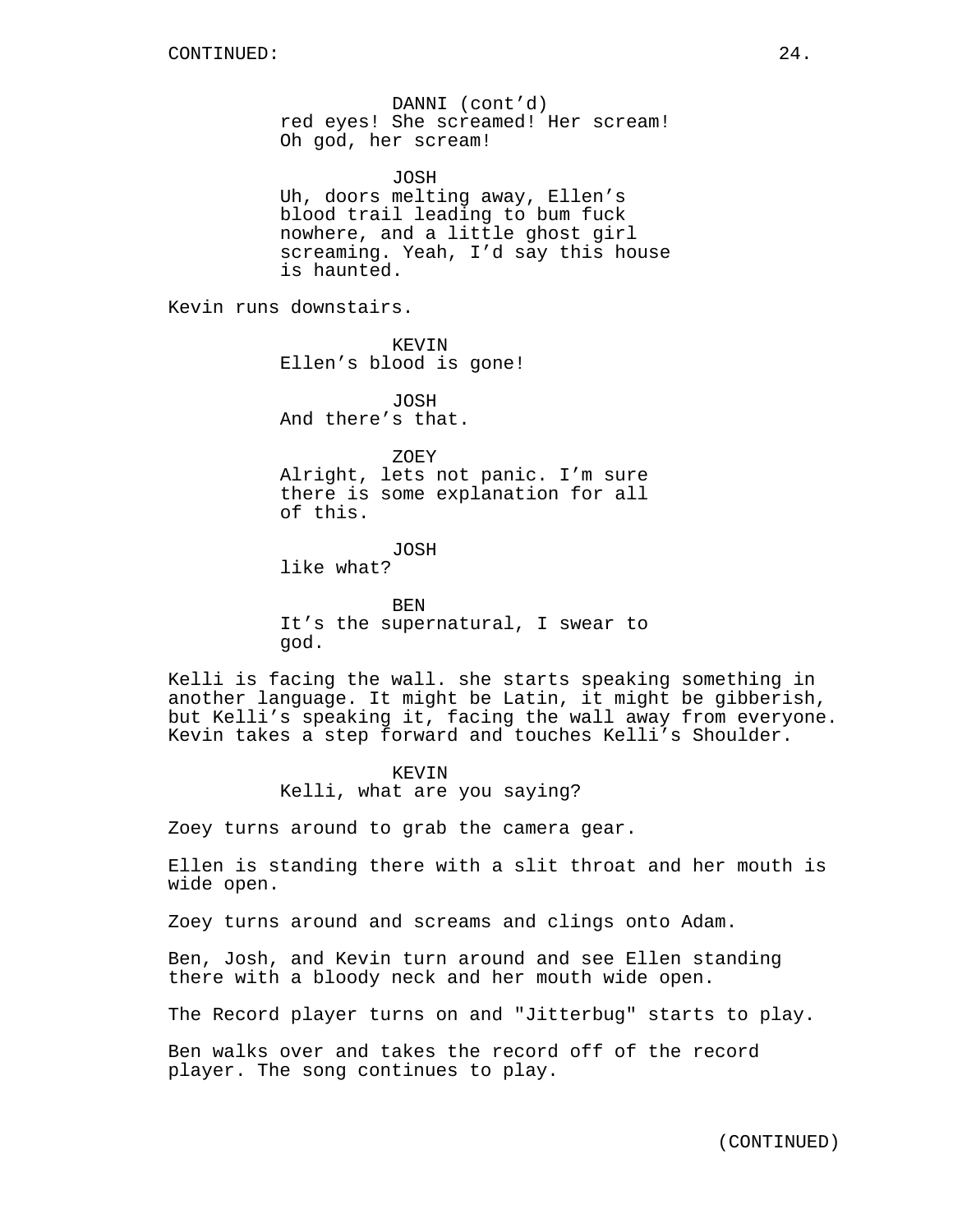JOSH What the hell?!

**BEN** Ok screw this... I'm out of here.

Ben turns around and Kelli is facing him, she looks into his eyes and then grabs his throat. Ben screams and is thrown halfway across the room over to Ellen.

Ben looks up and Ellen grabs his shirt and picks him up.

ELLEN (Dark, Deep, Evil Voice) Welcome to hell! You'll never escape!

Josh looks around and sees everybody is paralyzed in fear.

the music stops.

Danni is over in the corner crying her eyes out. She is being very obnoxious with her crying.

Jake turns around and faces Danni.

Danni's Cry becomes higher pitched. Then it almost sounds like a pig being slaughtered.

Everybody turns to Danni and listens to her cry get higher pitched. Then the cry turns int a laugh and then the laugh gets lower pitched.

> JAKE Danni, What's wrong?

Ellen lets go of Ben's throat and he drops to the ground, coughing.

JAKE

Danni?

JOSH Jake, I don't think that's Danni.

Zoey lets go of Adam.

Ben looks up at Ellen who is just smiling at Kelli.

Ben looks over to Kelli, who is looking toward Danni and smiling.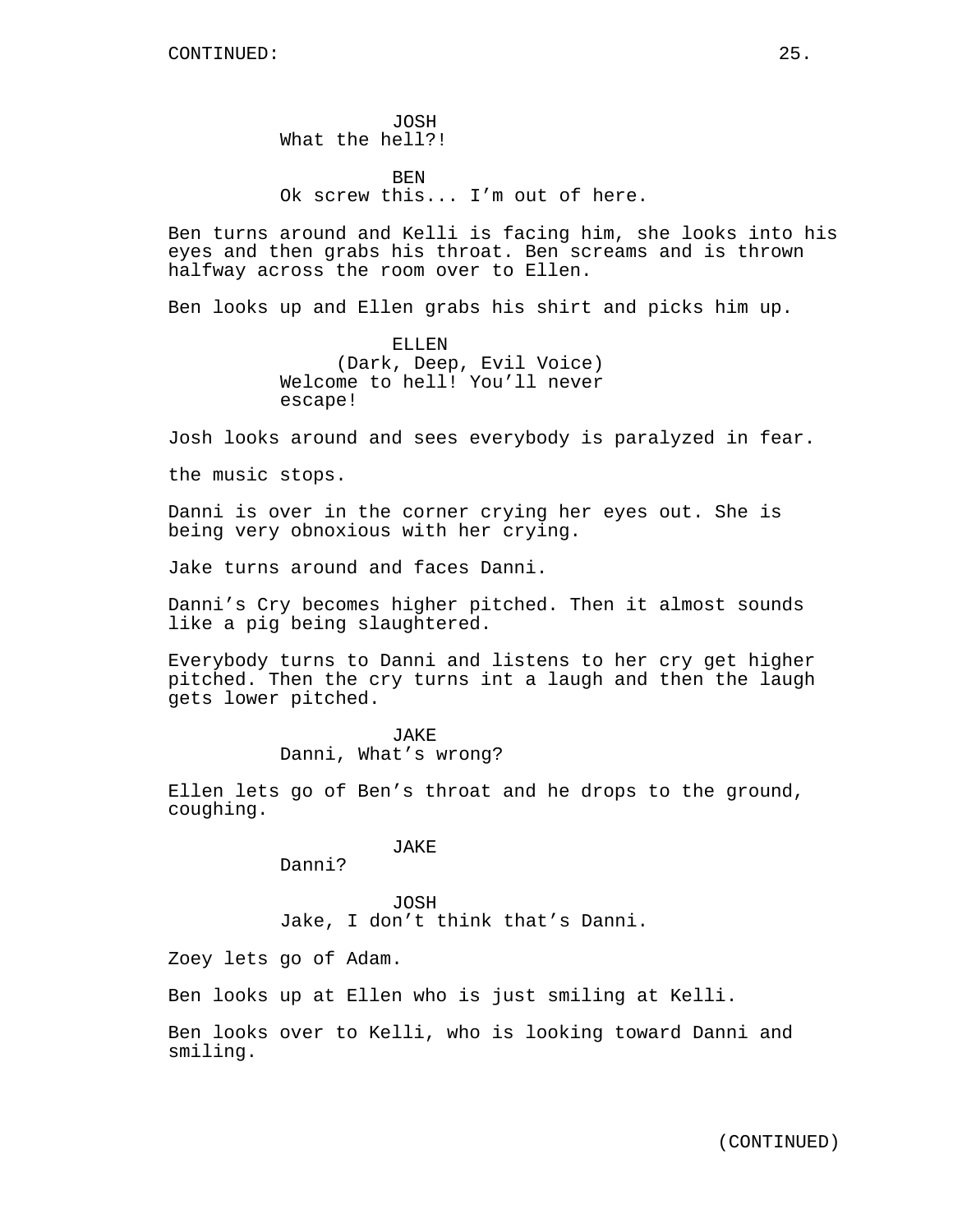**BEN** Jake, that's not Danni!

Jake touches Danni's shoulder. She turns around and grabs Jake's shoulders and smiles.

Danni's face has boils all over it and her eyes are red. She has scratches on her face, like claw marks.

> DANNI (Deep, Demonic Voice) You will burn under the hot embers in Hell!

Adam runs over to Jake, he pushes him out of the way.

ADAM Get the hell away from him, you bitch!

DANNI (deep, demonic voice) You will suffer in eternal torment, as does your lovely Danni!

Danni grabs Adam's shoulders and lunges forward and takes a bite out of his neck.

Adam screams as blood squirts from his neck. He falls to the ground.

### KELLI

(Demon voice) Why have you come to our temple? Why did you disturb our silence? All of you have cursed yourselves! You all will meet your fates, and kneel before our god, Akez! We shall take you all! Take you back to the underworld. Three are gone! The rest of you soon will fall to our power and come with us!

Then Kelli bursts into a puddle of blood. Ben looks up to see Ellen is gone. Adam is lying on the floor gurgling in his own blood. Danni has disappeared as well.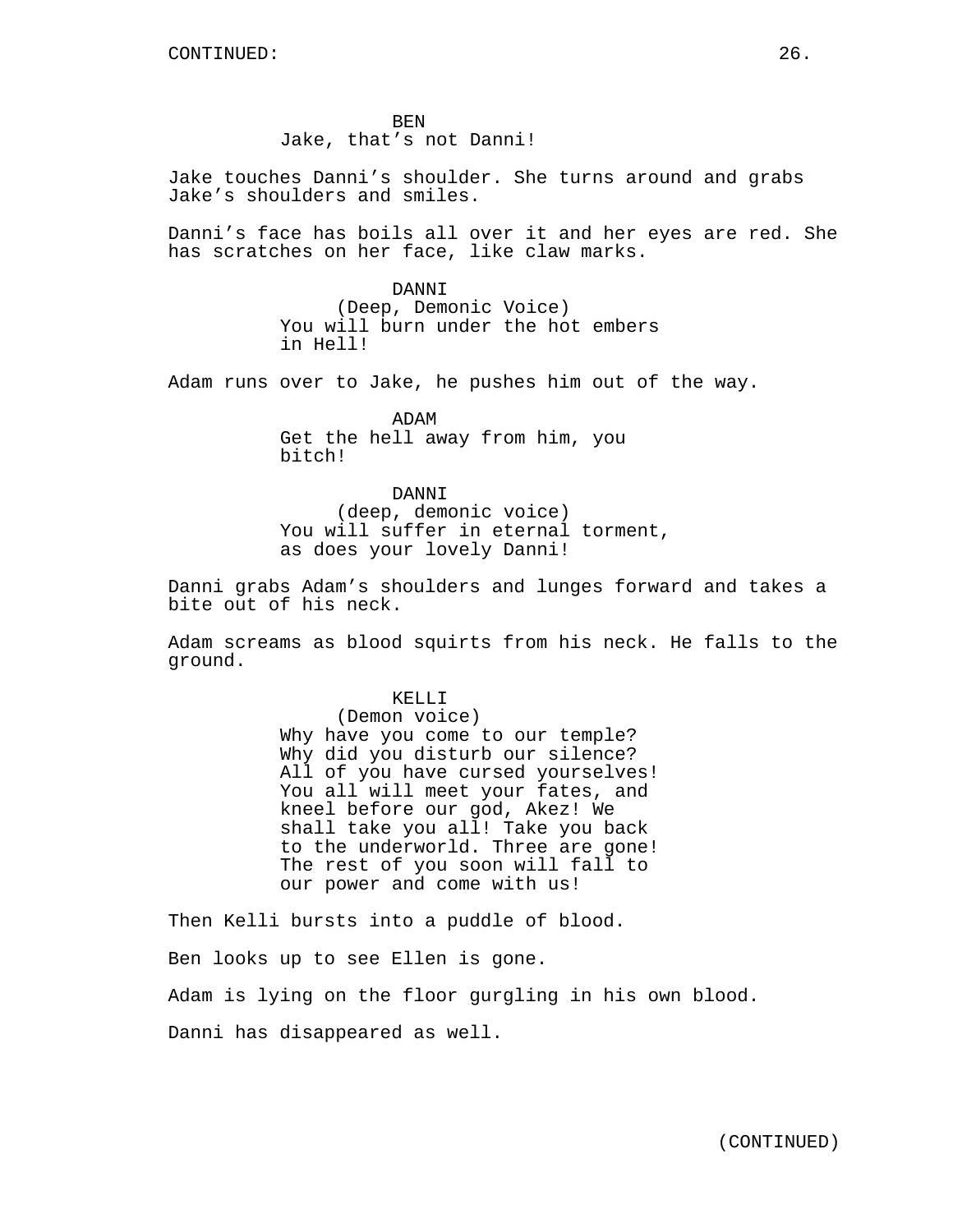JOSH What... the...

ZOEY I'm so scared.

BEN

No, this kind of thing happens all the time. Group of kids go into a creepy abandoned nursing home, nothing unusual.

JOSH

I think I just shit my pants, hardcore. I mean really, I can smell it and feel it running down my leg.

JAKE

Pfft, you and everybody else.

ZOEY

Uhm, well lets get Adam into a room upstairs.

BEN Uh, no. The door was right there. Lets find an axe and go right through the wall!

KEVIN What if they come back!

BEN

Kevin, as far as we know, they burst into something also just as well! We need to get out of here! Zoey, this is all your fault, so you should be helping us find a way out of here!

ZOEY You don't think I know that!

BEN

Well you don't know anything else that's going on, so I don't see why you would think you know how to get the hell out of here. Look, that's not that thick of a wall, I figure a couple hours and we will be through the other side.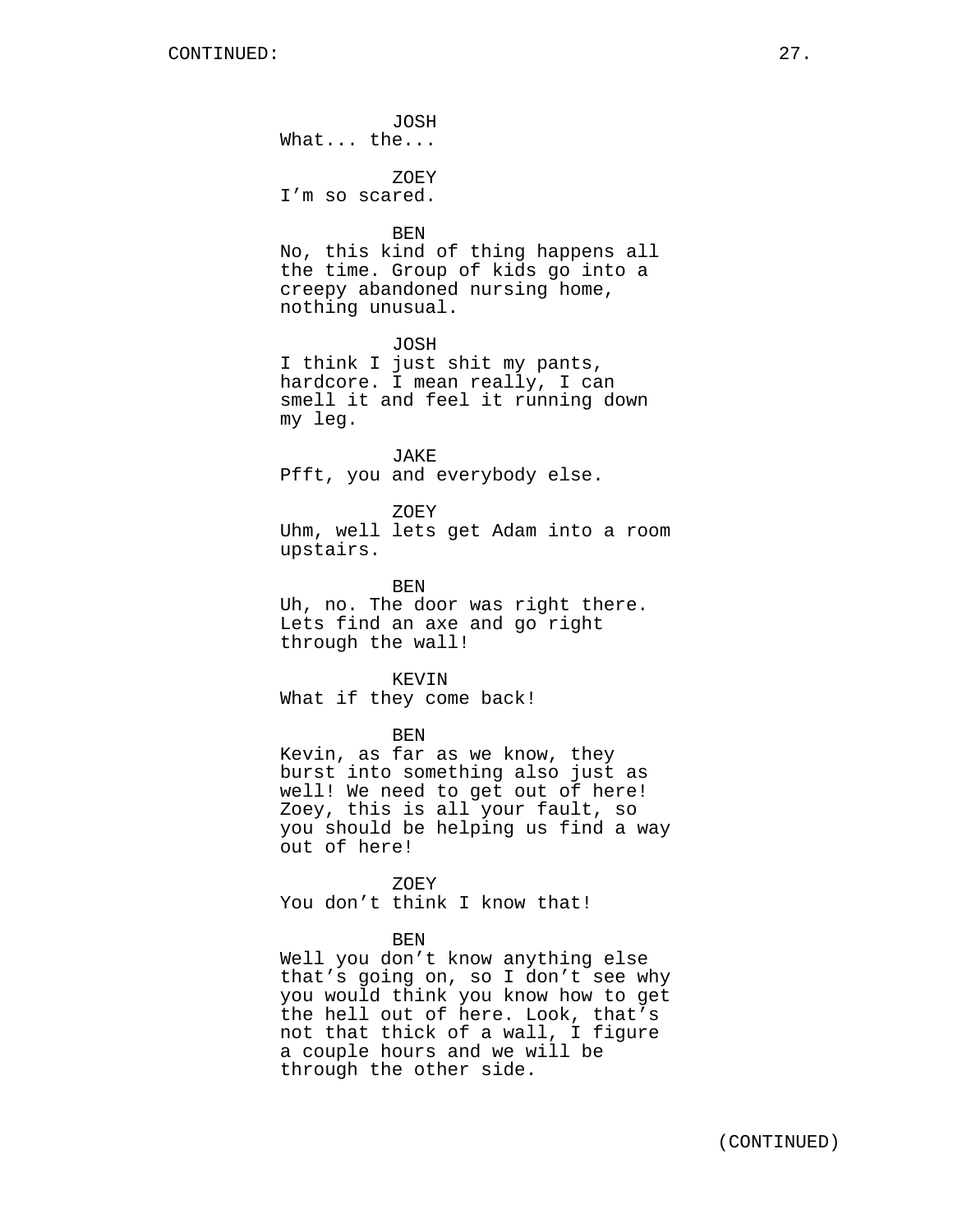ZOEY Well you can work on the wall while we help Adam.

Everybody takes a limb of Adam and drags him upstairs. Ben stands there all alone. He looks down at Kelli's puddle of blood. Some blood starts to bubble a little bit.

Ben Jumps and walks toward the stairs.

BEN Guys, wait up!

INT. ROOM 14

The door opens up and They all walk in, dragging Adam into the room.

Adam is gurgling in his own blood.

ZOEY Alright, boys, I need you to lift him up onto the bed.

They lift him and throw him on the bed.

Zoey takes a dirty pillow case and wraps it around his neck.

ZOEY Hey, Adam, you're going to be alright, do you understand?

ADAM

Hey Jake...

Jake walks toward Adam.

JAKE

Yeah?

ADAM I saved your life.

JAKE Yes you, did, man. Thank you.

Ben walks into the room.

BEN Hey guys, I can do the wall thing, but I do not want to do it alone. Could somebody assist me?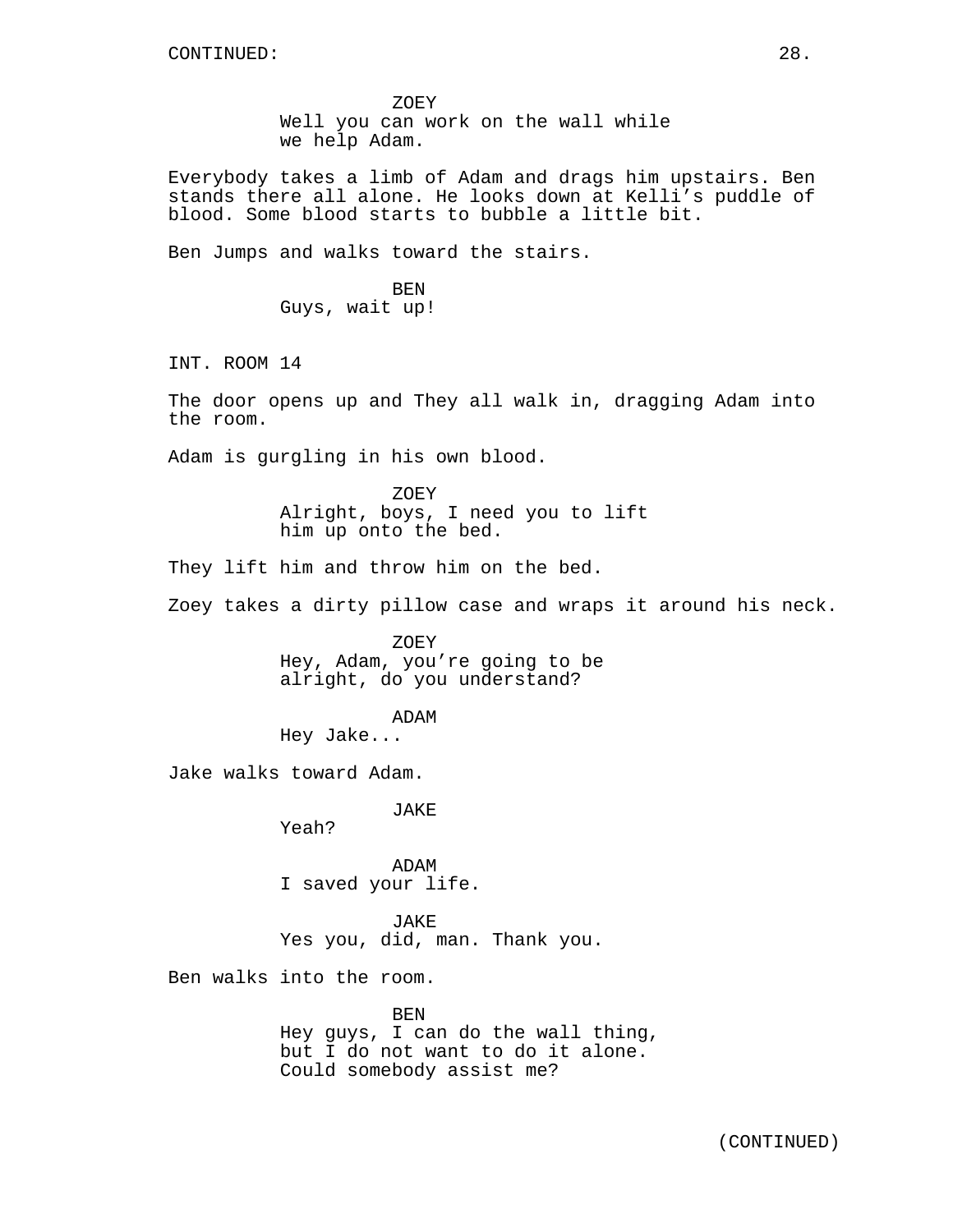### JOSH Yeah hold up.

Ben stands in the doorway.

From behind, Ellen glides into frame, her eyes are red and she is completely bloody. Her teeth are sharpened and looks nothing at all like she looked like downstairs.

Ellen screams and grabs Ben's shoulders.

Ben screams as Ellen wraps her arm around his neck and pulls him out into the hallway. Ben quickly gets up and punches Ellen in the face and runs into the next room.

> BEN Oh my fuck! Oh christ! It touched me! The damned thing touched me!

Ellen begins to walk toward the group in the room. Then it's skin starts to sizzle, Ellen looks on the door and sees a cross hanging from the door. She takes a step back and runs down the hall.

> ZOEY Did you see that?

BEN Yeah, it touched me!

ZOEY Not that! She couldn't get in here!

JOSH Then how are we supposed to get out of here if we're stuck in this room?!

ADAM Take the cross with you.

BEN You actually think it was the cross that scared it? It was my fists of fury, baby. It was scared of me.

JAKE I think it was the other way around.

Kevin walks toward the doorway. He pops his head out and looks down the hallway.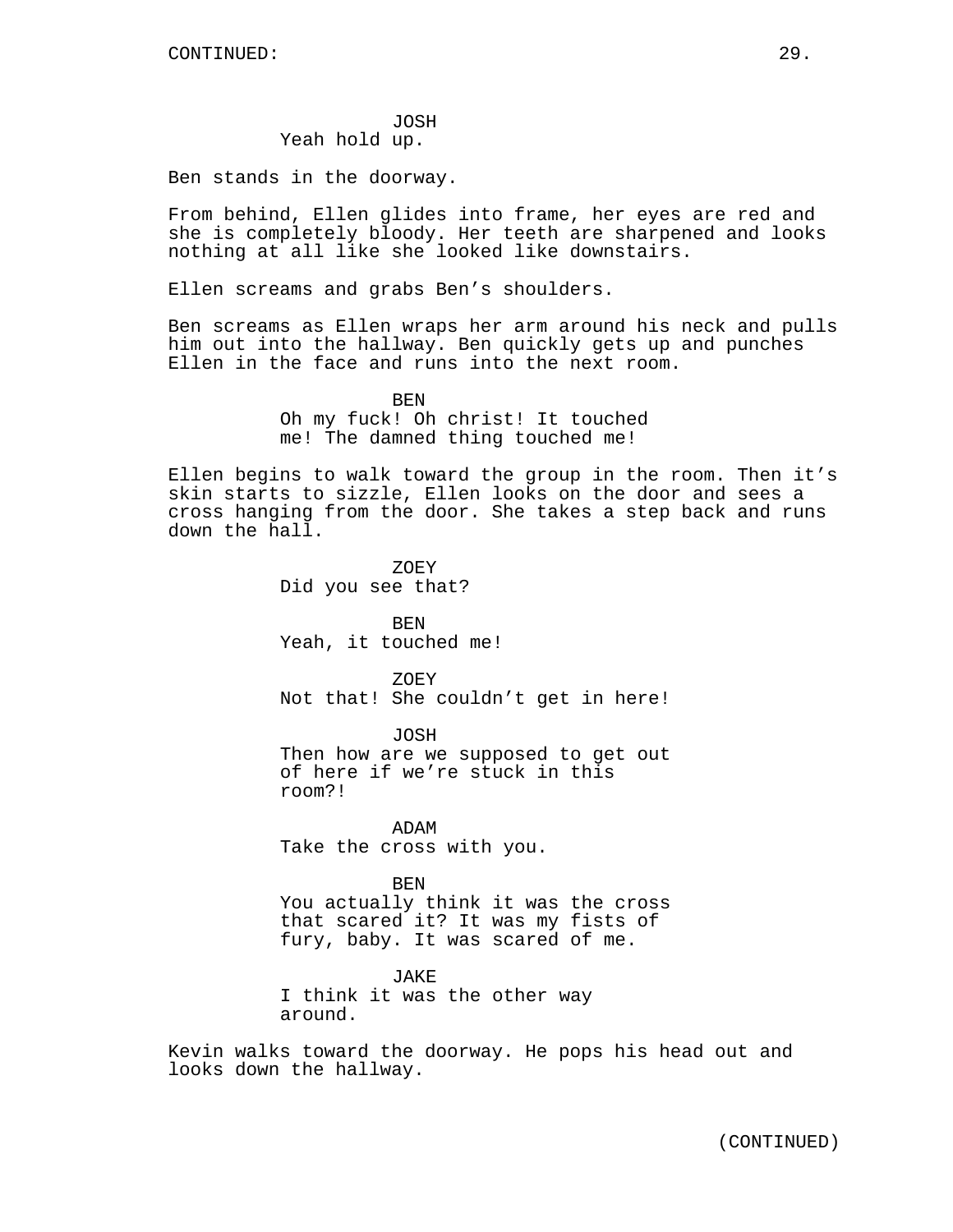KEVIN Well I think it's gone.

The door slams shut and pushes Kevin outside the door.

The built in speakers to the wall start to play "Mr. Sandman" By Choredettes.

INT. HALLWAY

Kevin hits the wall. He looks both ways down the long, narrow hallway.

He squints his eyes and sees something at the end of the hallway. It's getting closer and closer.

Kevin runs to the door.

KEVIN Hey, let me in! Let me back in! Open the door.

INT. ROOM 14

Jake walks to the door and grabs a hold of the doorknob. The doorknob sizzles and Jakes hand is burnt.

Jake screams and brings his hand back.

BEN What is it?

JAKE The door is hot.

JOSH Just kick the door in.

Josh walks up to the door and kicks it. It makes a metal clinking sound.

INT. HALLWAY

Kevin is knocking on the door.

KEVIN There's something out here! Let me in! Open the damn door now!

Kevin turns to run down the hall and runs into a brick wall.

(CONTINUED)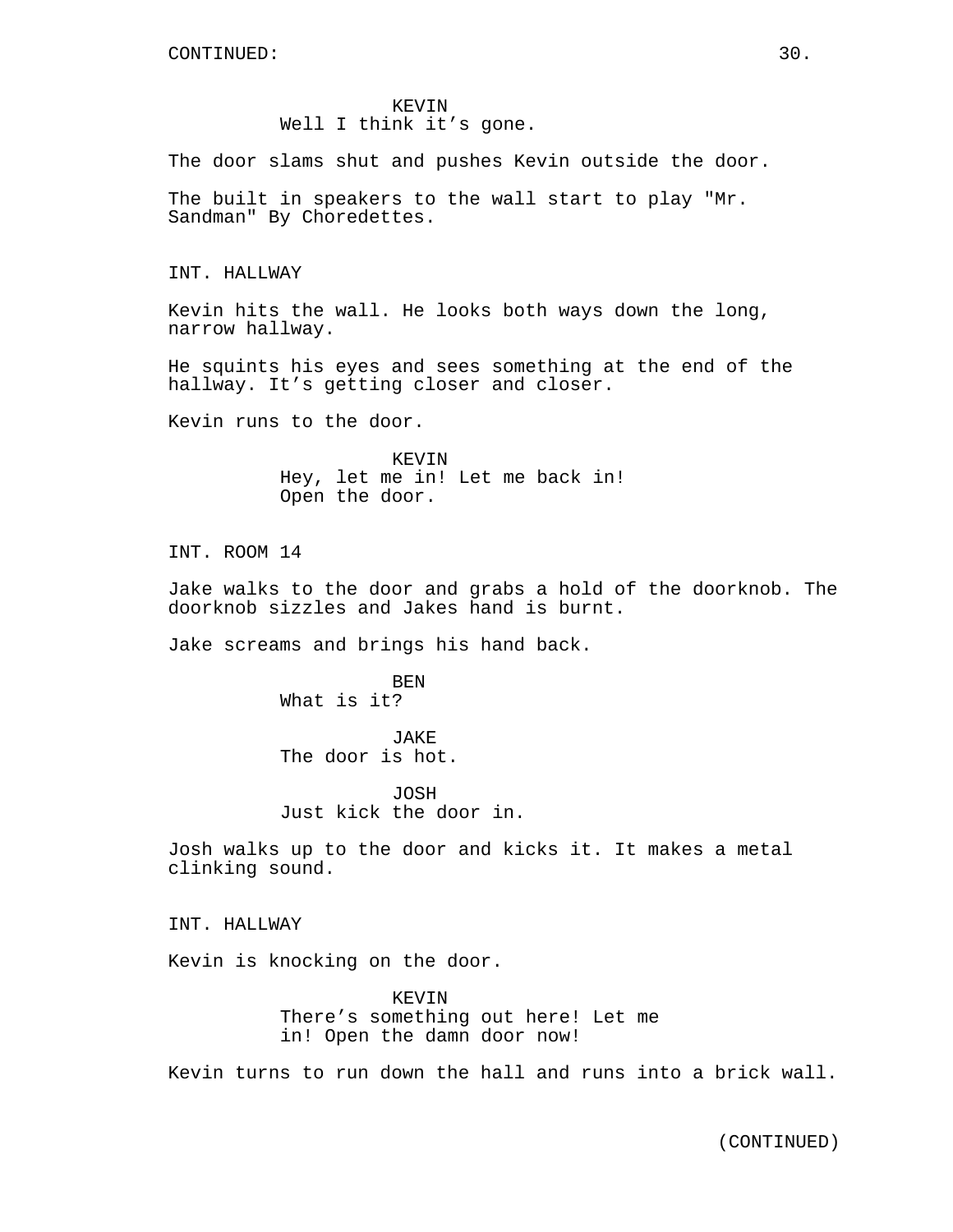## KEVIN What the hell?

Kevin turns the other way and sees there is a brick wall on the other side. The door has disappeared. Kevin is in a room of brick walls with no door. INT. ROOM 14 Ben's ear is against the door. BEN I don't hear Kevin anymore. ZOEY Oh my god, they got him! JOSH Maybe he found a way out? Ben is about to go for the doorknob, but he stops. BEN Jake, try opening this door. JAKE Ha Ha Ha. No way. You try. I only have two hands. Ben rolls his eyes and grabs hold of the doorknob. He twists it and the door opens. The Music stops. INT. HALLWAY Ben peeks his head out, his hand curled into a fist looking both ways for something. BEN Kevin's gone. JAKE (voice) Hey,if you see Danni, tell her I loved her.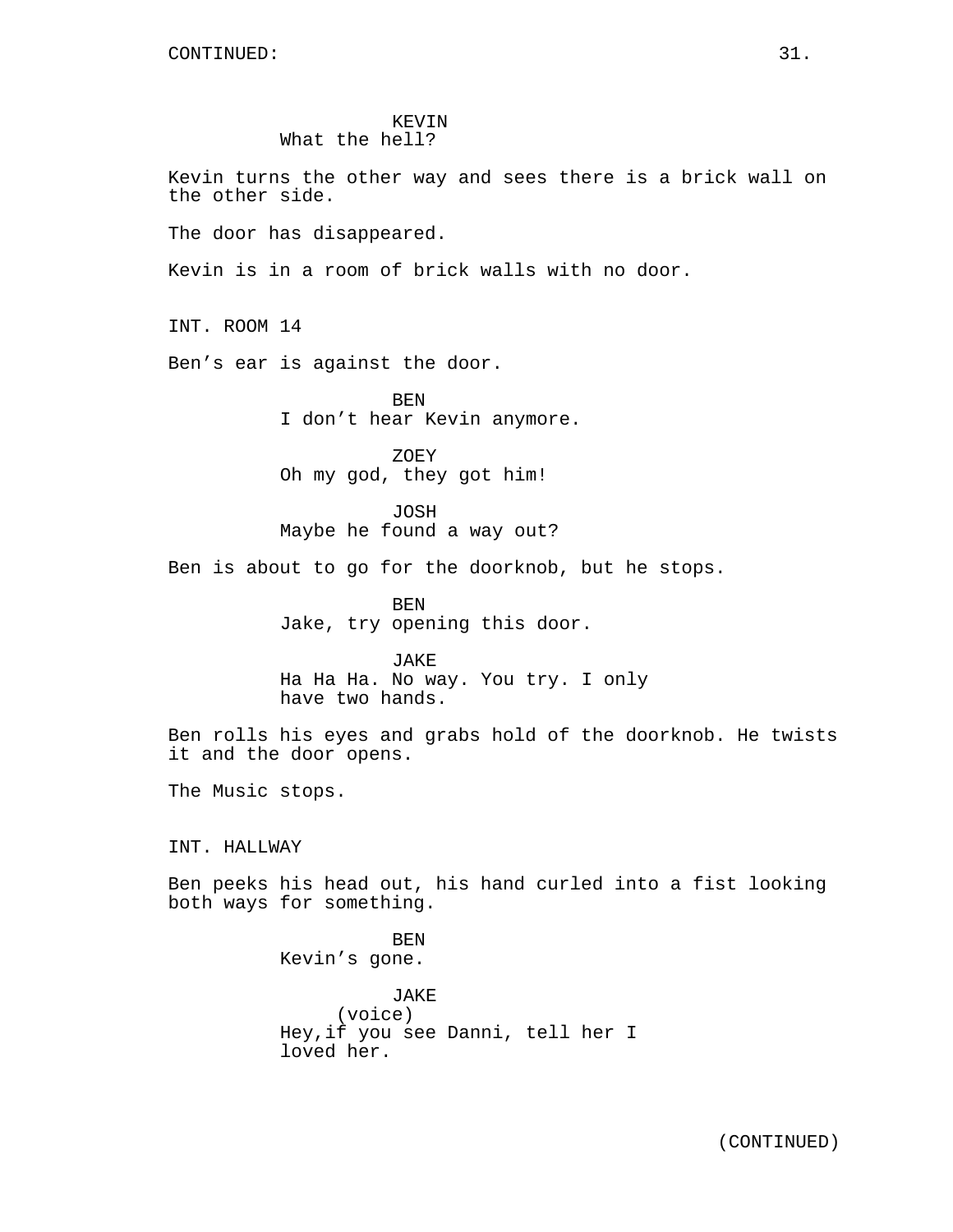BEN

Loved?

JAKE (voice) Well yeah, I'm not going to be dating a demon, for Christ sakes.

BEN True, I wouldn't stay with my girlfriend if she was possessed by demons.

JAKE (voice) Yeah, yeah, now get out of here.

Ben rolls his eyes.

BEN

Fine...

Ben rips the cross off the door.

BEN But I'm taking this with me!

JOSH Good idea, maybe it'll help you with the demon or some shit. I'm coming with you.

Ben and Josh walk out into the hall and Ben holds the cross tightly in his hands. He looks around and sees nothing, but continues walking down the hall. Josh follows closely behind.

> JOSH So, do you think something really is happening? Or do you think all of this is just set up and all of the people who are 'dying' are just in on it as well?

> BEN I don't know, man. I mean, at first I thought all of this was just a joke, but now, (takes a deep breath) I'm not so sure.

JOSH What made you change your mind about the whole thing? I mean, you (MORE)

(CONTINUED)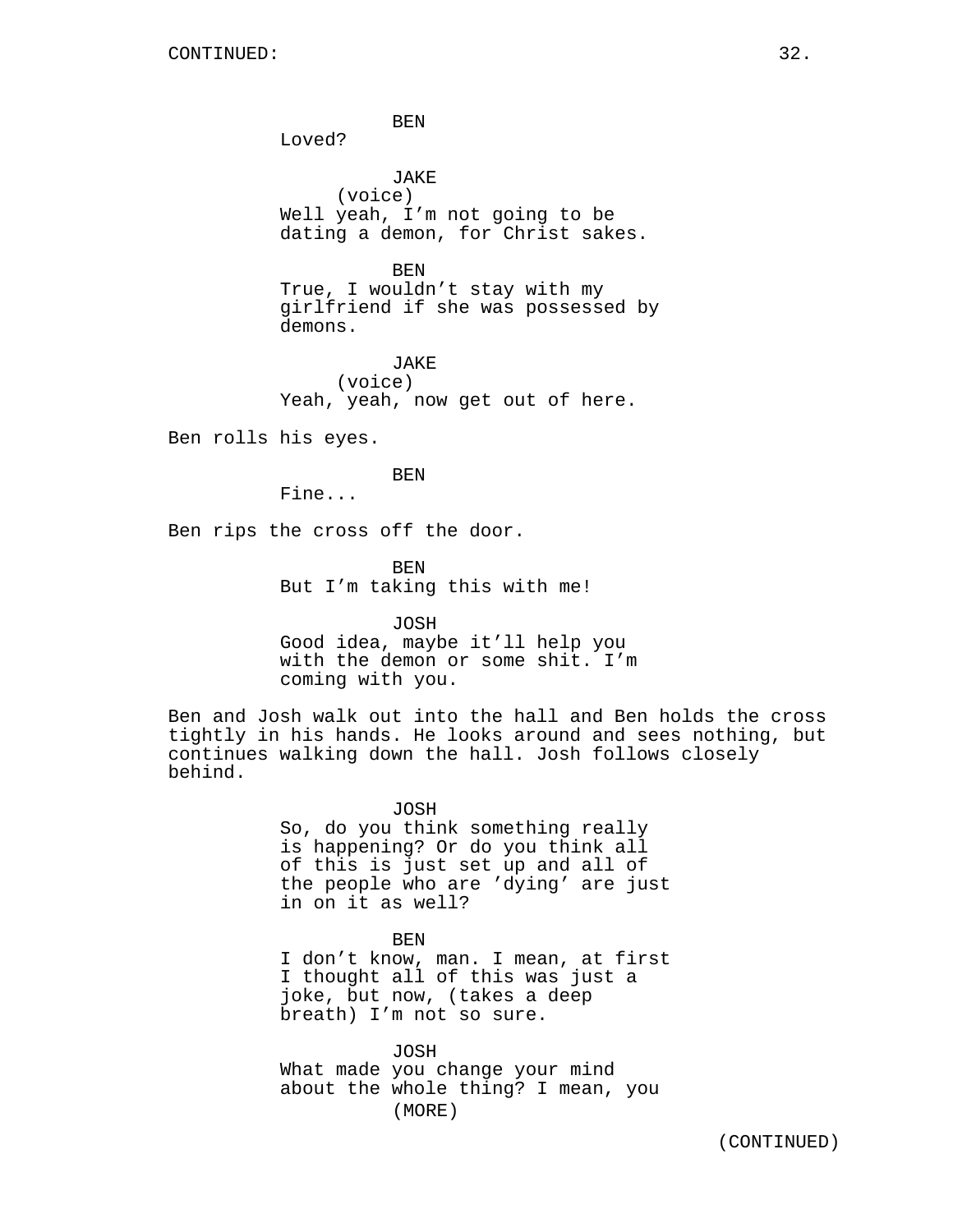JOSH (cont'd) went from badass Ben to "Hey, maybe this place really is fucked up" Ben.

BEN

Well, with Danni and Ellen possessed, and Kelli just a puddle of blood, it's obvious that it's real. And besides, Jake's hand was pretty burned and when I touched the doorknob it didn't burn me.

A sudden sound of glass shattering in the distance can be heard as Josh and Ben are still walking down the hall towards the stairs to go cut open the wall.

> BEN What the hell was that? Maybe it's Kevin trying to find a way out.

JOSH Maybe... (yelling) Kevin! Are you there? Kevin?! It's Josh and Ben!

**BEN** Yeah, it's just us. Are you there? Answer us please. We need to know if you're alright.

INT. ROOM 14

Jake, Zoey and Adam are still in the room wondering what to do next.

> ZOEY Adam, not to take our minds off the current issue, but do you really think that I'd like you that way? I mean really, do I look like the type that would want a boyfriend right now or anything related to sex?

Adam looks at Zoey with a doubtful look on his face, still gurgling on some blood.

> ADAM Well, I...I don't know. I do like you, but Ben just doesn't get that. He thinks that I just want in your pants and that's it.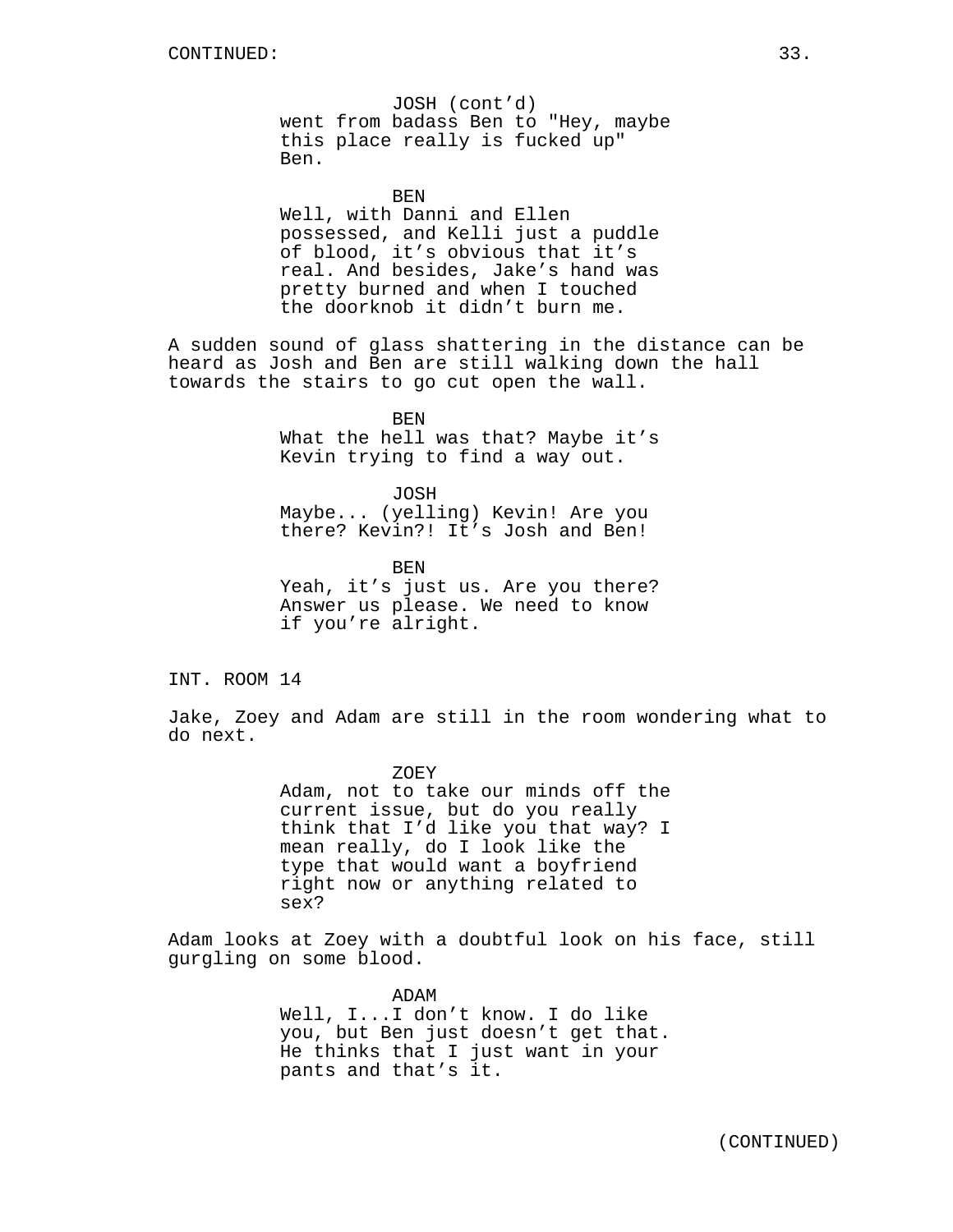JAKE I thought the same thing, but I...

ADAM No one asked you, prick.

JAKE What the hell? I was just saying.

ADAM

Yeah, you were just saying bullshit. I don't want to hear what you...

#### JAKE

Fine, fuck off. I'm heading out of here. Josh and Ben are off to do God knows what to that wall, Ellen, Danni, and Kelli are dead or possessed or whatever, and this is just bullshit. Fuck off.

Jake leaves the room.

ZOEY Wow, Adam, that was low. Real low.

ADAM

I was just...

#### ZOEY

You could've let him finish. Jake's a real nice kid and you just treat everyone like they're nothing.

ADAM No I don't. I treat everyone equally.

### ZOEY

Really? Is that why I've seen you at school pick on other kids with your football buddies and you don't get in trouble?

### ADAM

I just...

ZOEY This is why I don't really like the kind of person you are, Adam. If you were nicer and acted like a real person and not just a 'jock (MORE)

(CONTINUED)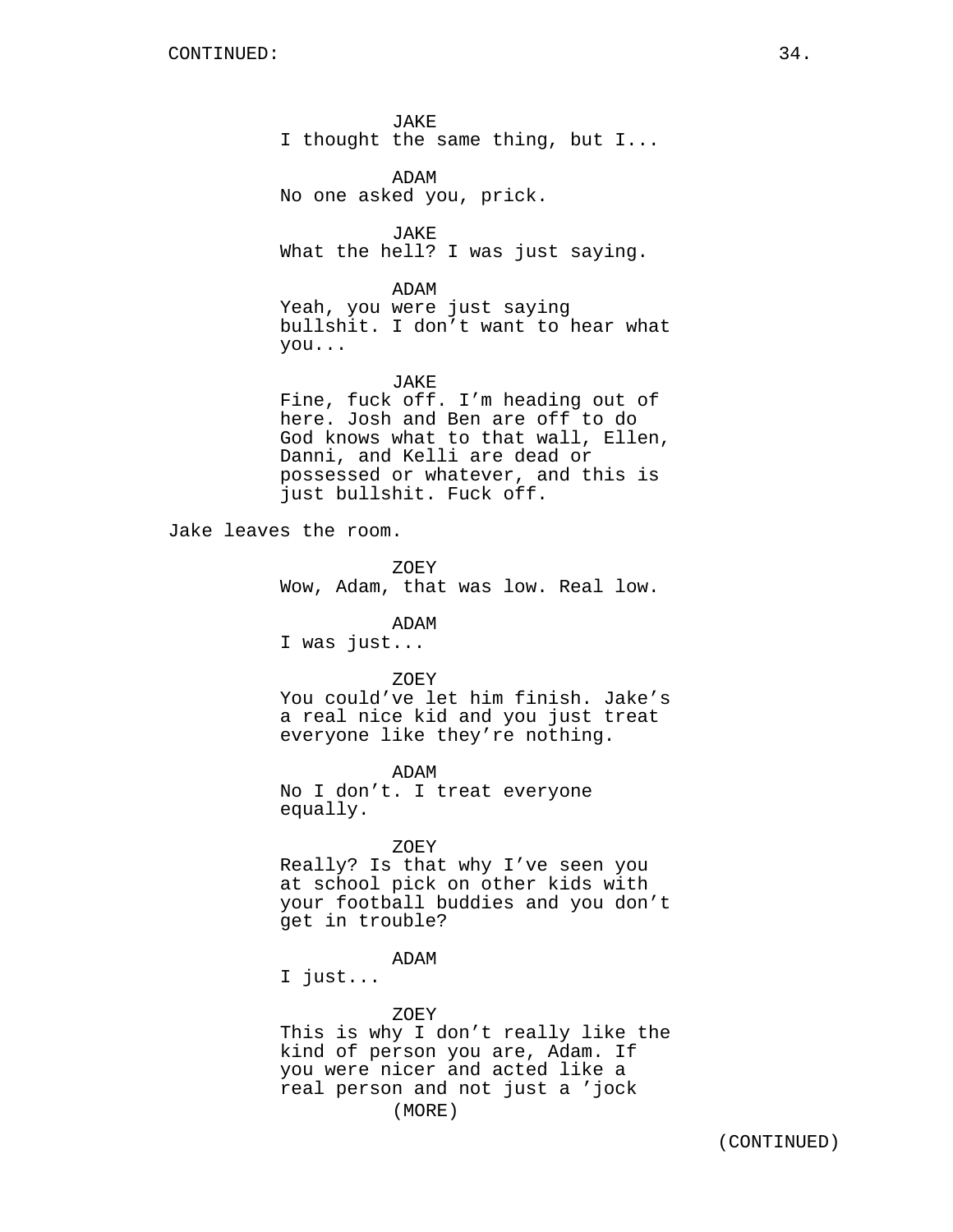ZOEY (cont'd) asshole' like Ben said, you'd have a nice girl. Maybe even me. A scream echos from outside. Jake can be heard yelling and screaming. INT. ROSE HAVEN - NIGHT Meanwhile, Josh and Ben are hacking the wall with the ax trying to get a way out. BEN Here Josh, take a stab at this. It really makes you tired. JOSH Yeah, that's what your dad said when he invited me in to take seconds with your mom. BEN That...was...stupid... JOSH What was? BEN That joke. JOSH What joke? I didn't tell a joke. BEN Yes, you did. JOSH No, I didn't. Amongst the arguing, the wall goes back to normal and looks like nothing happened to it. "Devil or Angel" By The Clovers starts to play on the record

player.

Josh and Ben both turn their heads and see the glowing light of the record player off in the distance of the dark hallway.

> JOSH Whatever, just give me the damn ax.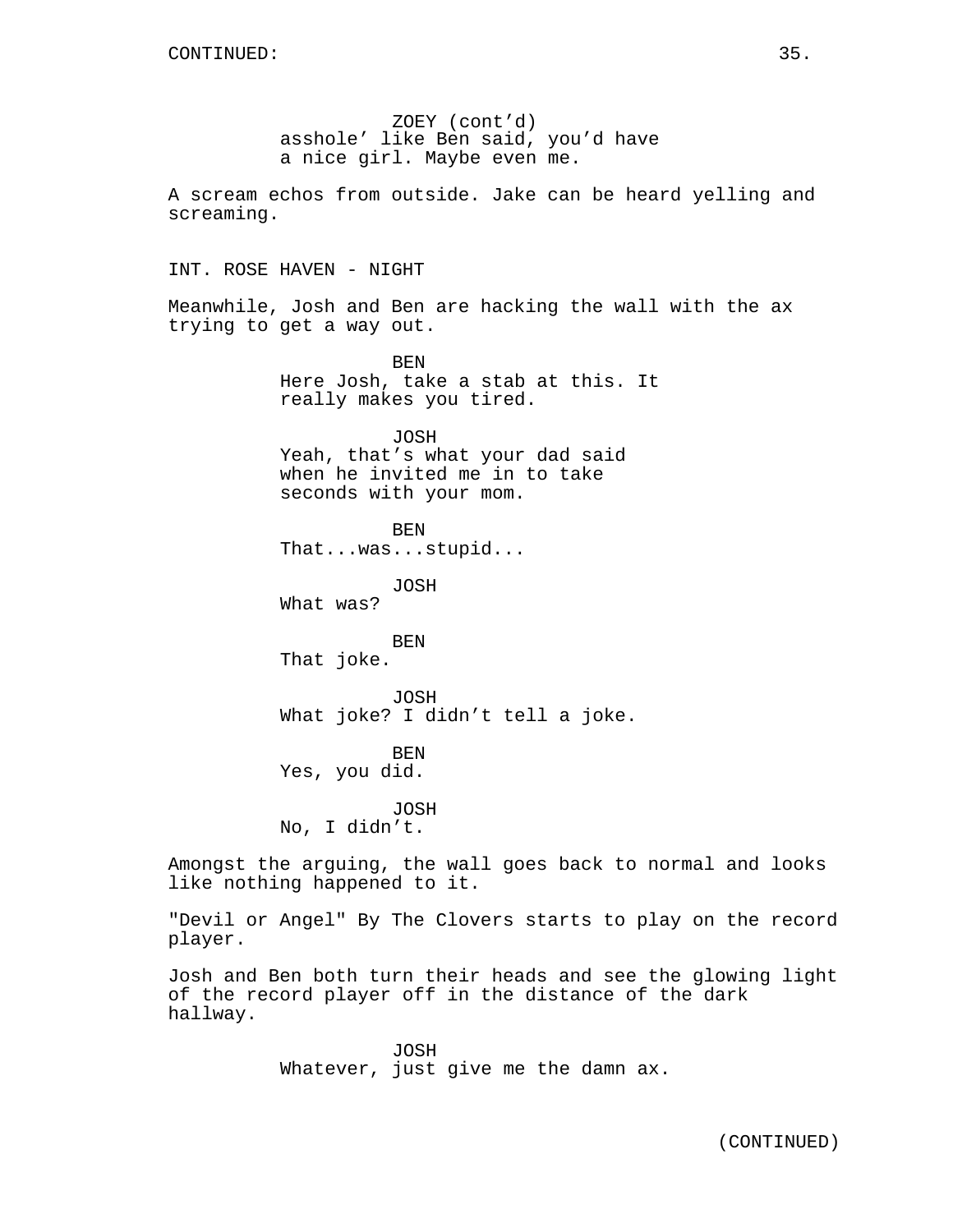BEN Here. Ben gives the ax to Josh and sits on the floor. JOSH Wow, looks like you did a hell of a job. Good work! (sarcastically) BEN Thanks, it's tough. JOSH Tough as a metal door? BEN I wouldn't say that. JOSH Well, what would you call this then? Fucken lazy? BEN What are you talking about? JOSH Look at the wall. There's nothing done to it. Ben looks at the wall and then looks at Josh with shock. BEN I swear, I hit the wall. There was a huge gap there. You saw it. JOSH No I didn't. I was watching to make sure nothing came out to get us. BEN Well you should've watched me a couple times. JOSH Oh yes, and let something just come and eat us alive. Perfect idea, Ben. I'll just sit here and watch you, so in case something comes up to eat the shit out of my ass, I won't see it coming!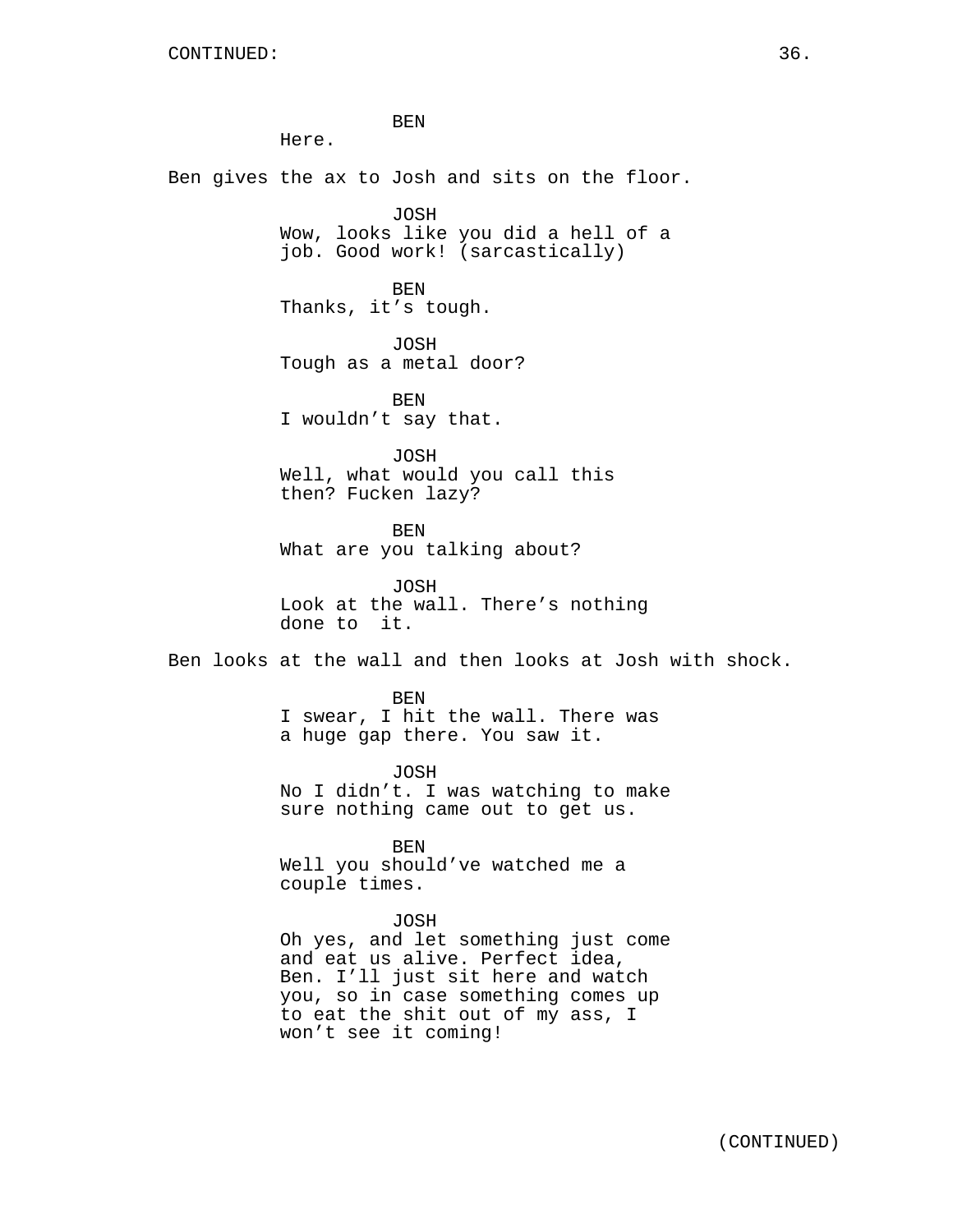BEN Not what I meant, smart ass.

JOSH Well, I don't know then.

As Josh and Ben argue again, the door that was once there reappears.

> JOSH Okay, enough. Let's just get back to the wall.

### BEN

Fine!

The record player shuts down.

Ben and Josh look to see the door back.

BEN

Woah...

JOSH

No shit...

BEN So, are we going to tell someone?

JOSH I will, stay here with the cross.

BEN

Okay...

Josh runs off to tell the others in Room 14.

Ben sands there to guard the door. He keeps quickly turning around to see if the door is there (Like Ash with the mirror in ED2). Ben finally calms down.

> VOICE Ben... Back here. Quickly! It's me!

Ben is frozen in terror. It is a voice that he has never recognized. For some reason, he takes a step forward. Then he starts walking slowly toward the dark hallway.

Once Ben is there, the record player starts playing "Little Bitty Pretty One" By Bobby Darin.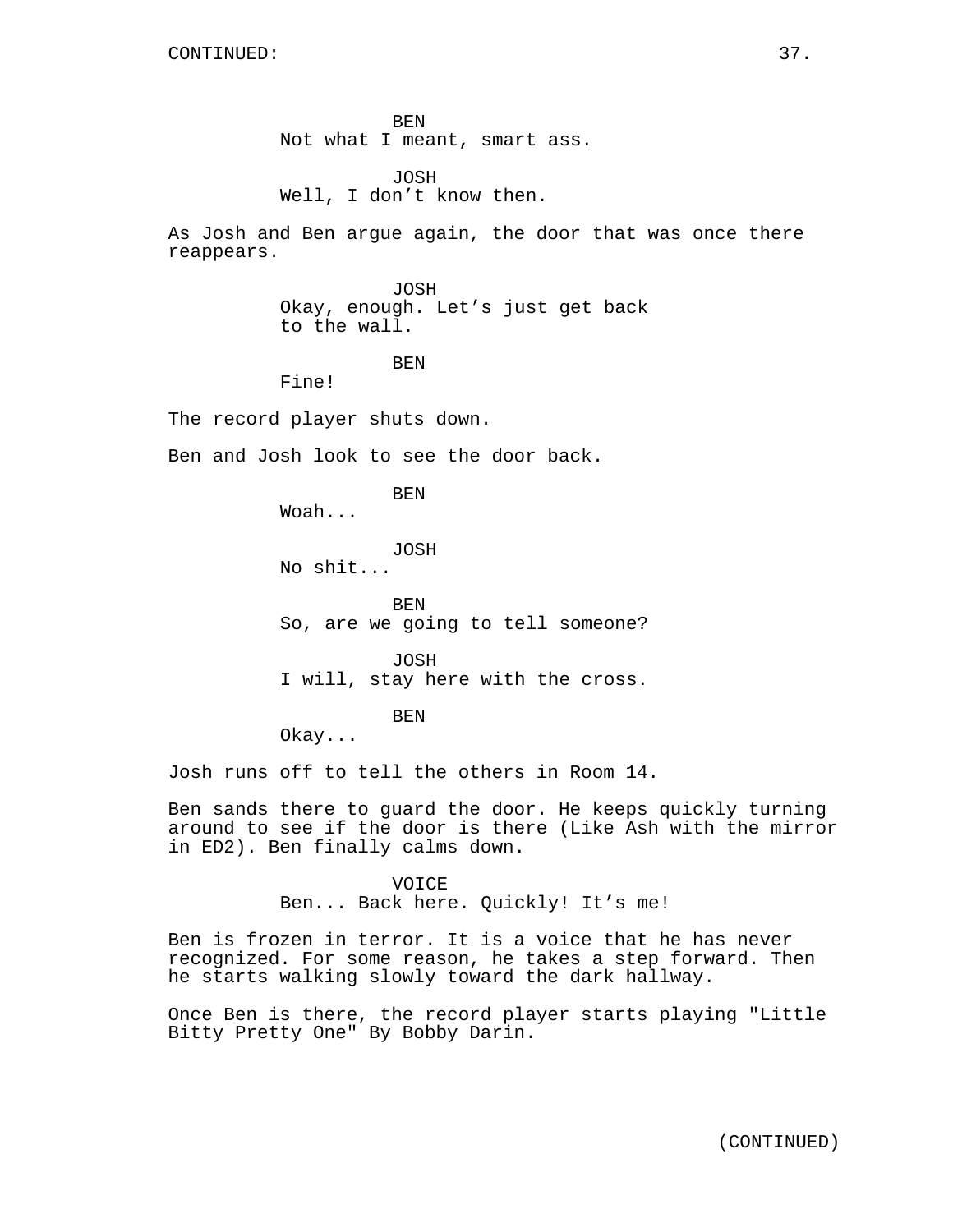Ben slowly turns around and sees the record player's light making a bright glow in his face. Right beside it in the darkness, are a set of two glowing eyes, with the body unseeable.

> **BEN** Who is that?! Josh?!

Ben starts to back up.

FROM THE EYES OF THE THING

The creature starts to move toward Ben. Slowly, but somehow gaining on him. Ben has nowhere to go. The thing gets right up to his face and Ben just looks whatever it is right in the eye.

INT. ROOM 14

Zoey walks over to the edge of the door. She peeks her head out into the hallway. She looks both ways and sees nothing.

Zoey turns around and faces Adam.

Josh barges into the room, frightening Zoey.

JOSH Guys! Come quick! The door is back!

ZOEY We can't go anywhere. Jake is gone.

JOSH The Hell with Jake! Lets get our asses out of here before it all starts again.

INT. ROSE HAVEN LOBBY

Josh and Zoey are carrying Adam down the stairs.

Josh looks straight and drops Adam to the floor and walks over to the door.

> JOSH The door re-appeared! I swear to God!

ZOEY What the hell do these things want!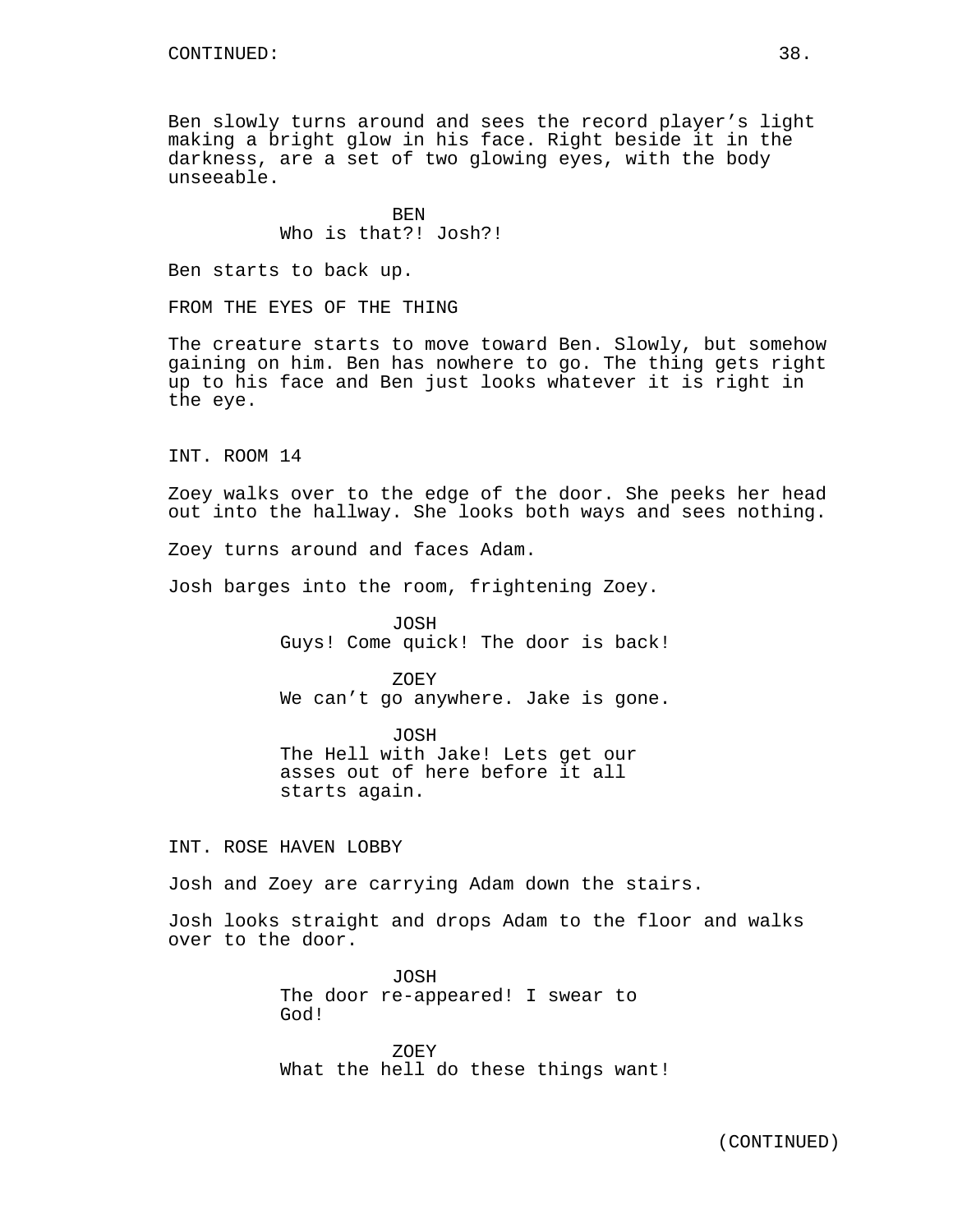ADAM I think maybe we should go back upstairs.

Adam starts spitting blood.

JOSH Are you okay, man? You don't look too hot.

ADAM Yeah, I'm fine. I've had worse injuries.

All of a sudden a record player on a table stand turns on and the needle goes down. A song starts to play on the record player: "Twist and Shout" The Beatles

Josh walks over to the record player and presses the off button, but the record continues to play.

Adam's veins in his neck turn a dark blue color and it starts to spread throughout the rest of his infected bitten area.

White Puss starts to ooze from his wound. He begins to scream.

> ZOEY Josh come help me! I don't think Adam is going to make it.

> > ADAM

Zoey...

Zoey turns down and looks at Adam.

ADAM I don't want to get into your pants. I actually like you. If we make it out of this, would you go out with me?

JOSH

Bullshit. I heard you talkin' to your dumbass jock buddies about how you'd love to bang Zoey.

ADAM Josh... shut the fucking hell up!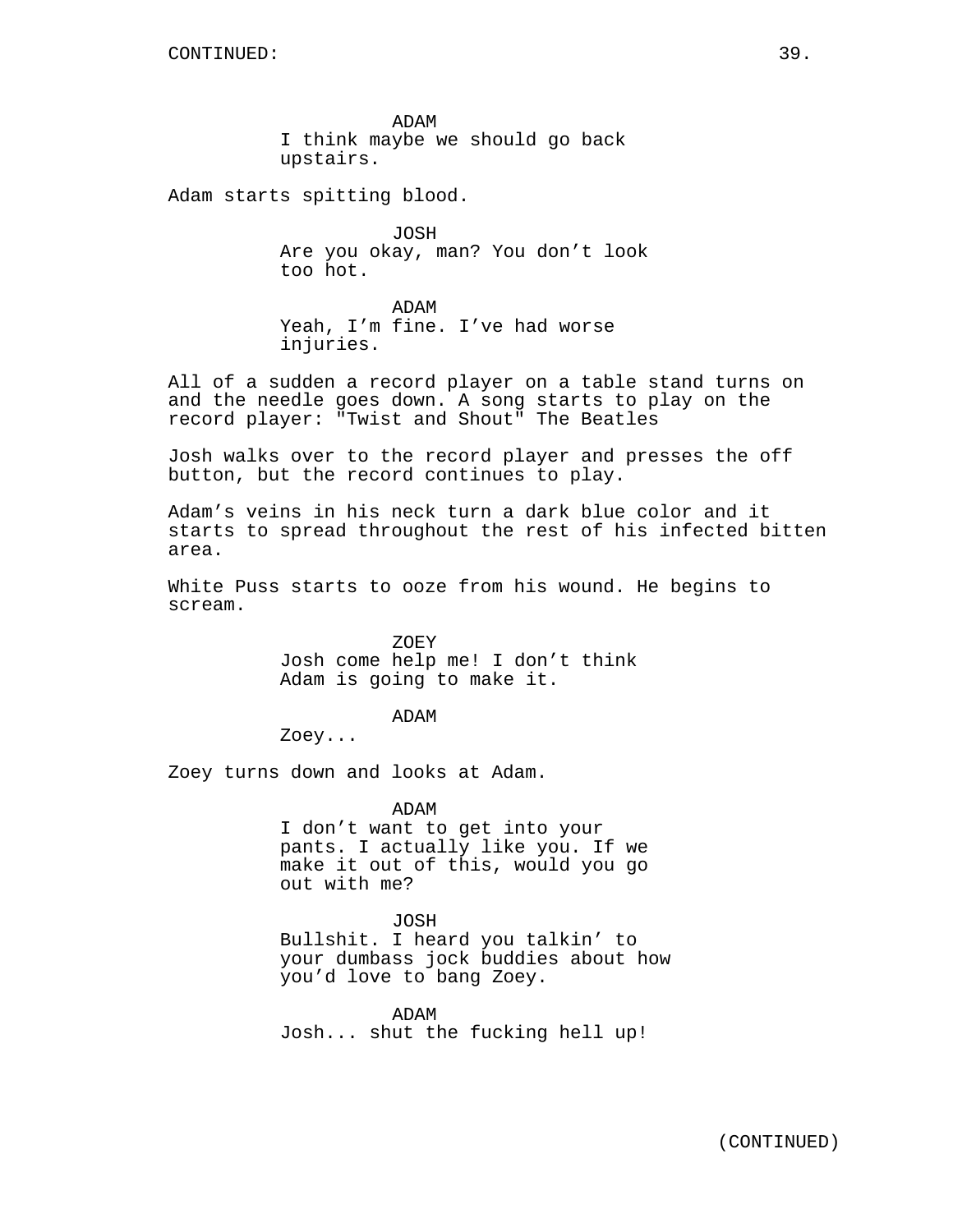ZOEY Now is not the time for this! Now Josh, help me get him upstairs right now! No questions to it!

A cuckoo clock starts to go off, and the hour hands are going backwards.

> JOSH I'm not going anywhere without Ben! He's my best friend and he disappeared! You take him back upstairs! I have to go find Ben!

Josh turns and runs down the long, dark, hallway.

Zoey turns and looks at Adam.

INT. HALLWAY

Zoey is dragging Adam by his feet down the hallway, leaving a blood trail.

Adam is screaming in pain as blood and puss shoot from his neck.

ZOEY

Shut up!

INT. ROOM 14

Adam is lying on the bed now, gushing blood still. Zoey is kneeling by his side holding a bloodstained sheet up against his neck.

> ZOEY Alright, you stay here, I'll be right back.

ADAM I was planning on it.

A creek comes from the hallway, followed by a whisper that is not understandable.

Zoey quickly stands up and is paralyzed in fear. Her eyes are as wide as can be.

# ZOEY

Josh? Ben?

Zoey continues to stare out into the dark hallway.

(CONTINUED)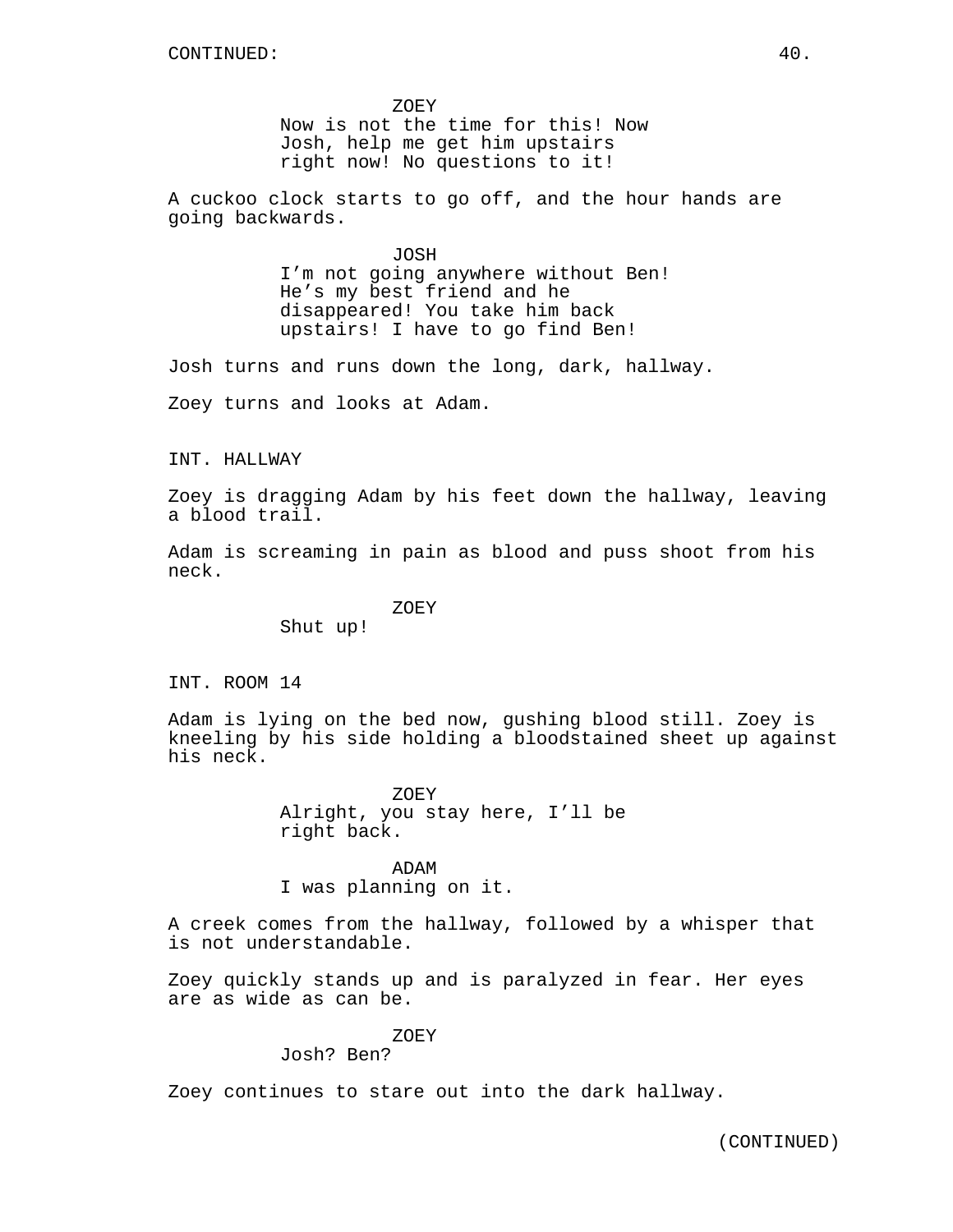Adam stands up with bloodshot eyes, boils on his face, blood and puss squirting everywhere, screaming at the top of his lungs. He grabs a hold of Zoey and throws her into the wall.

Zoey tries to get back up but her arm is broken.

ADAM (Possessed voice) You will never escape, for you are in... HELL!

Adam glides over to Zoey.

JOSH (voice) Get away from her, you bastard.

The demon turns and sees Josh. He has a sharpened stick in one hand, and a flash light in the other hand.

> ADAM (possessed) You are next!

JOSH That's what she said.

Adam glides over to Josh and josh hits Adam in the nose with the flash light. Adam falls to the floor and wipes his bloody nose. He takes the blood from his nose and licks it.

Adam jumps up and runs toward Josh. Josh throws the big, metal flashlight at the demon, but it still runs toward him. He takes his stick and throws it at the demon, but it catches the stick.

Josh turns around to run out into the hallway, but the demon stabs Josh in the arm. Josh turns around and punches the demon in the head. IT puts a hole in it's skull. Josh pulls his hand out of a mushy puddle of brain and puss.

Josh pulls out his lighter as a last resort. He lights the lighter and it catches the demon on fire instantly. The glow from the fire is so bright that Zoey and Josh cover their eyes.

> JOSH I think he's a bit toasted.

ZOEY You ain't kiddin'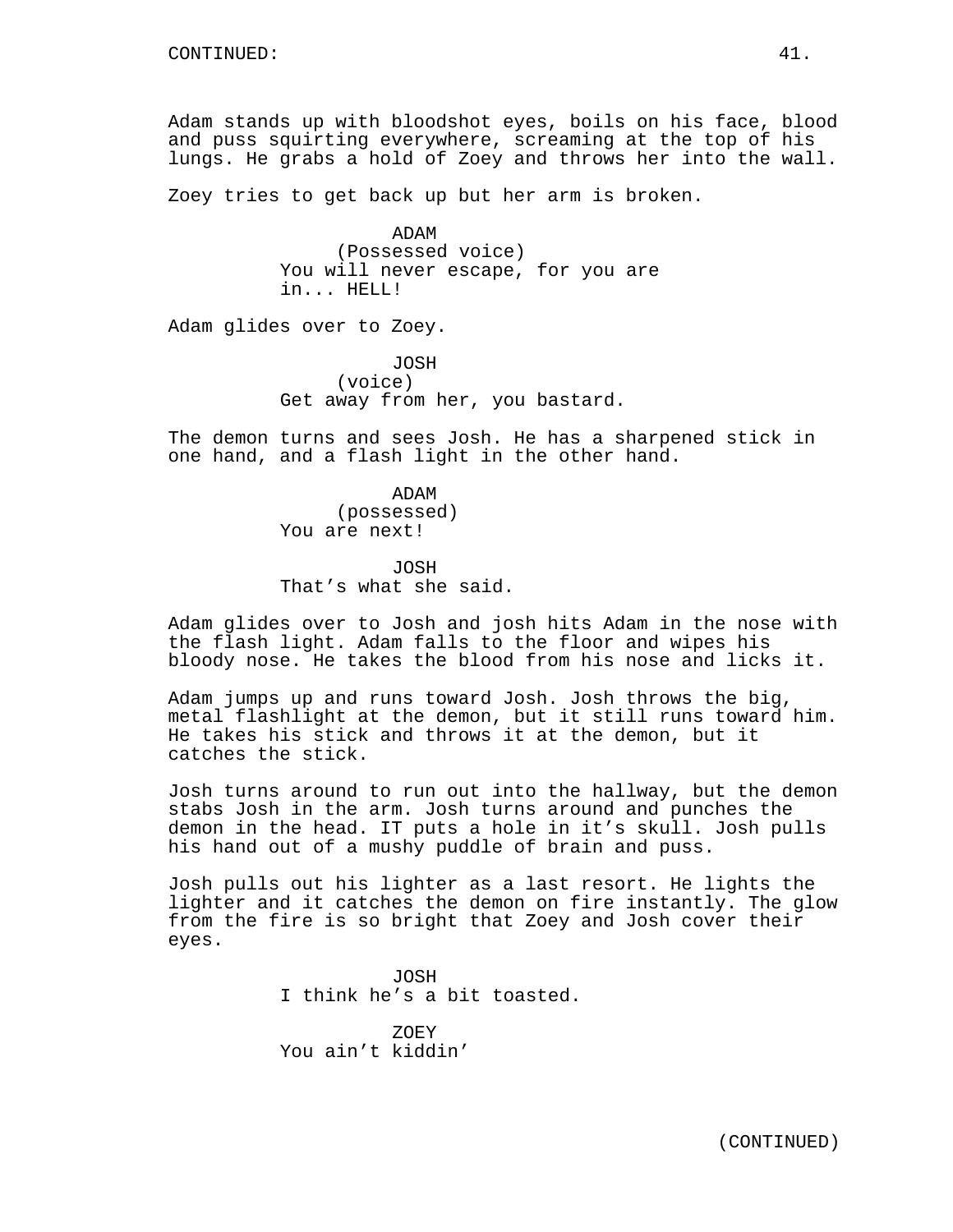Zoey slowly stands up and walks over to Josh. They both look at the puddle of blood and puss and clothes that used to be Adam.

ZOEY I might actually throw up a little in my mouth.

JOSH

Well, that's the regurgitation of art, not sickness. But I did get twenty gamer points for that kill. My new way to keep score of real life events. This one was called: "Burn the Demon, Not the Witch."

Josh turns to Zoey and smiles at her.

Zoey smiles back.

ZOEY So, did you find Ben?

JOSH No, that's what frightens me. I don't know if those things got him, or if he's found a way out.

ZOEY What about Jake?

JOSH

M.I.A.

ZOEY So it's just us two left?

JOSH Yes, but we can stay in here now.

ZOEY How is that?

Josh pulls a cross out of his pocket.

JOSH I found this lying on the floor down in the kitchen.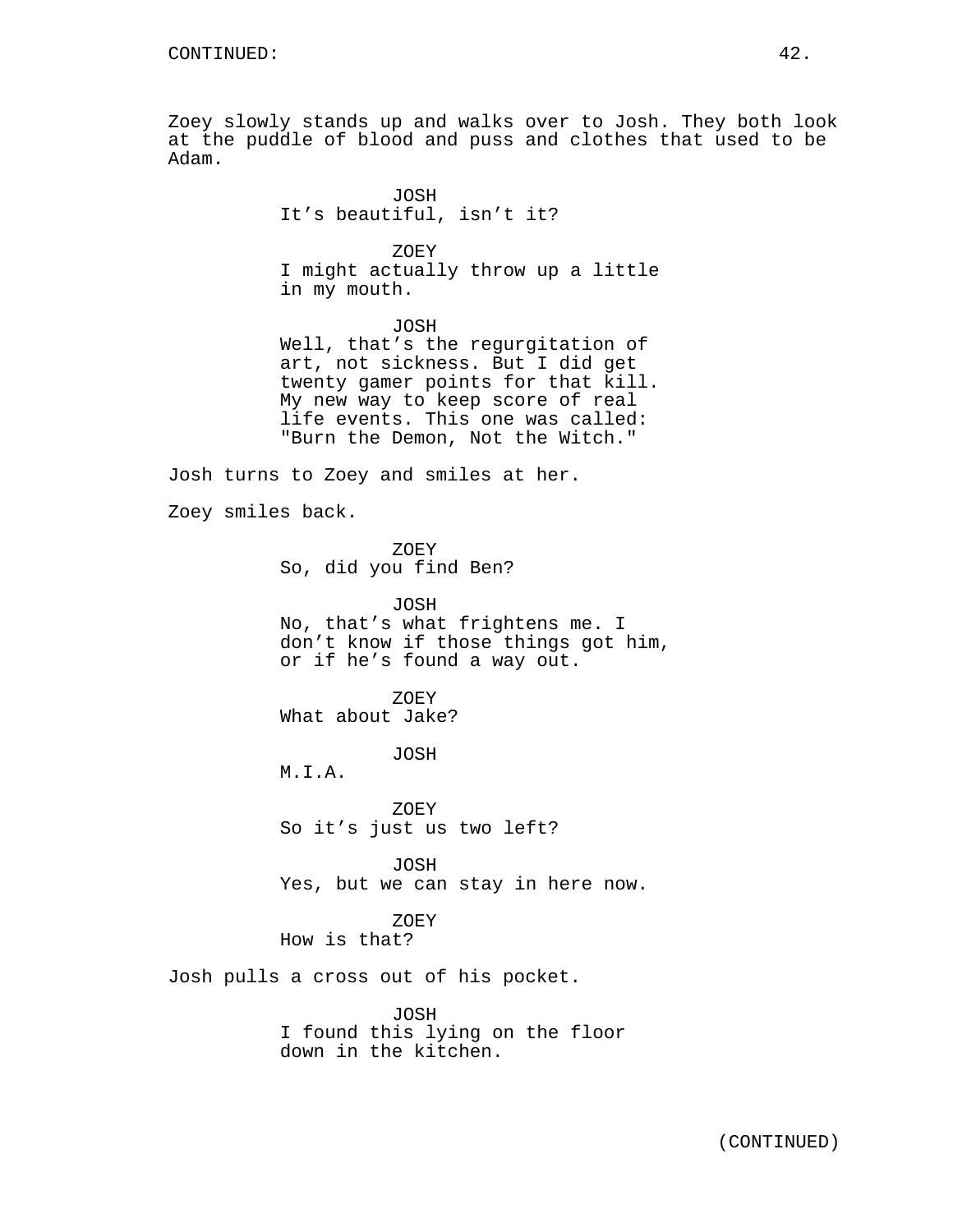ZOEY Did you see any food in the kitchen. JOSH Uh, I actually wasn't looking for food at the time. ZOEY Well can we at least go wash up in the sinks, I've got blood all over me. JOSH Yeah, sure. If that's what you want, but you actually look kind of sexy in a blood stained shirt. Shows that you have some real authority to handle men. I like it... Zoey rolls her eyes.

JOSH Alright! Fine, We'll go to the kitchen.

INT. KITCHEN

Zoey and Josh walk into the kitchen.

Josh is looking around, being cautious for anything to jump out and attack them.

Zoey walks over to the sink and turns the water on, blood comes out of the faucet.

Zoey backs up and holds the vomit in her mouth and turns to Josh.

> JOSH Maybe it's just rust in the water. I used to put rust in my water.

Zoey rolls her eyes at Josh and walks away from him.

JOSH After twenty years of an empty place, what are the chances of food still being in the fridge you think?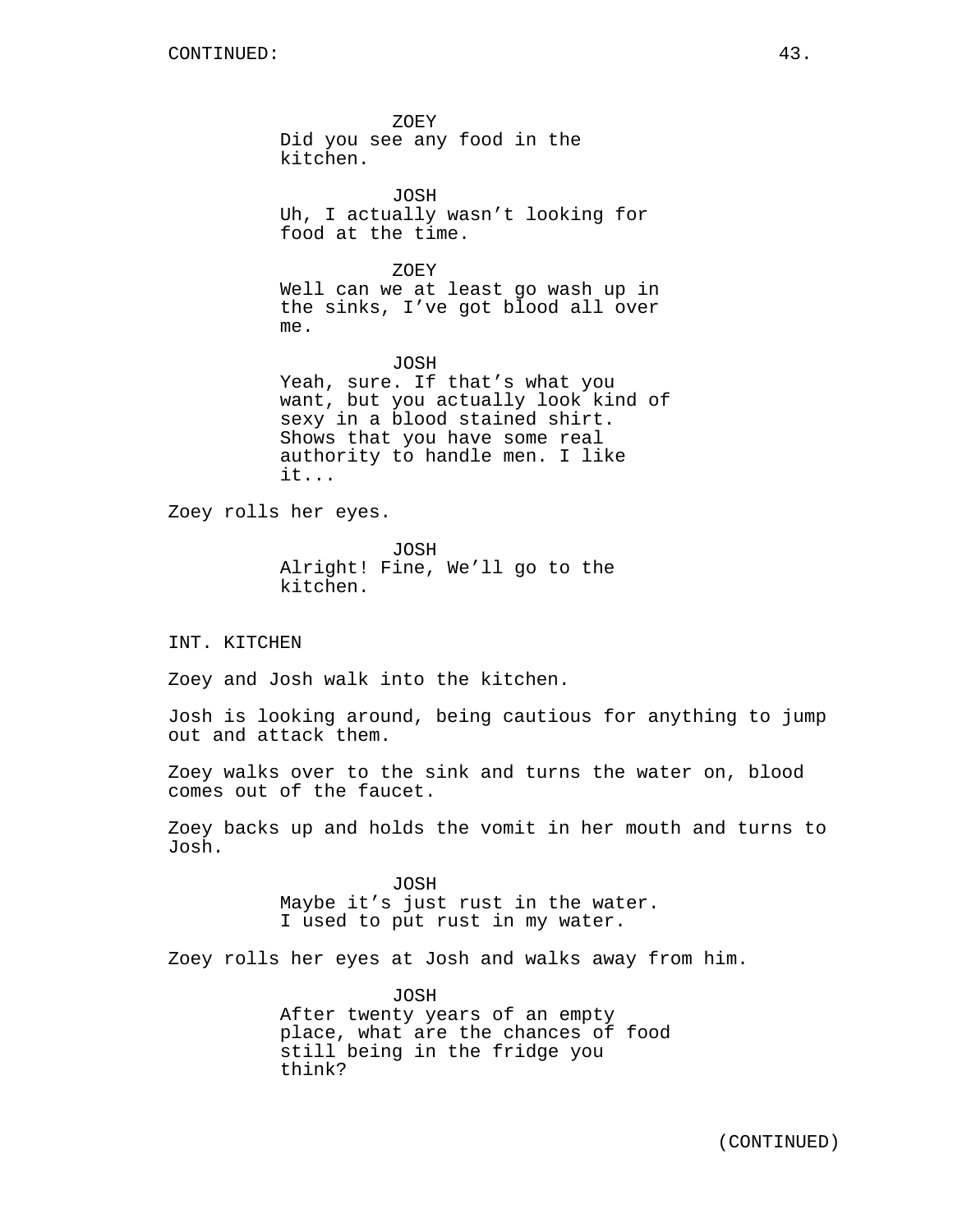ZOEY I'd say a one out of a thousand chance there is food in that fridge, and chances are, it's spoiled or the rats have gotten to it.

Josh opens the fridge and the fridge blows steam out of it. It blows it right in Josh's face and he backs up a little bit.

Josh waits for the steam to clear, all of the ice in the fridge is blood. A severed head is lying in the fridge.

ZOEY

Oh my god!

JOSH That's pretty gross.

EXT. KITCHEN

A screech is heard from outside the kitchen.

Josh and Zoey both look at eachother.

ZOEY What was that?

JOSH I have not the slightest idea.

ZOEY Should we go and investigate?

Josh looks at Zoey.

JOSH Investigate?!

ZOEY Well yeah, what if It's Ben or Jake?

JOSH How do we know that back there in the fridge isn't both of them?

ZOEY We have to go see.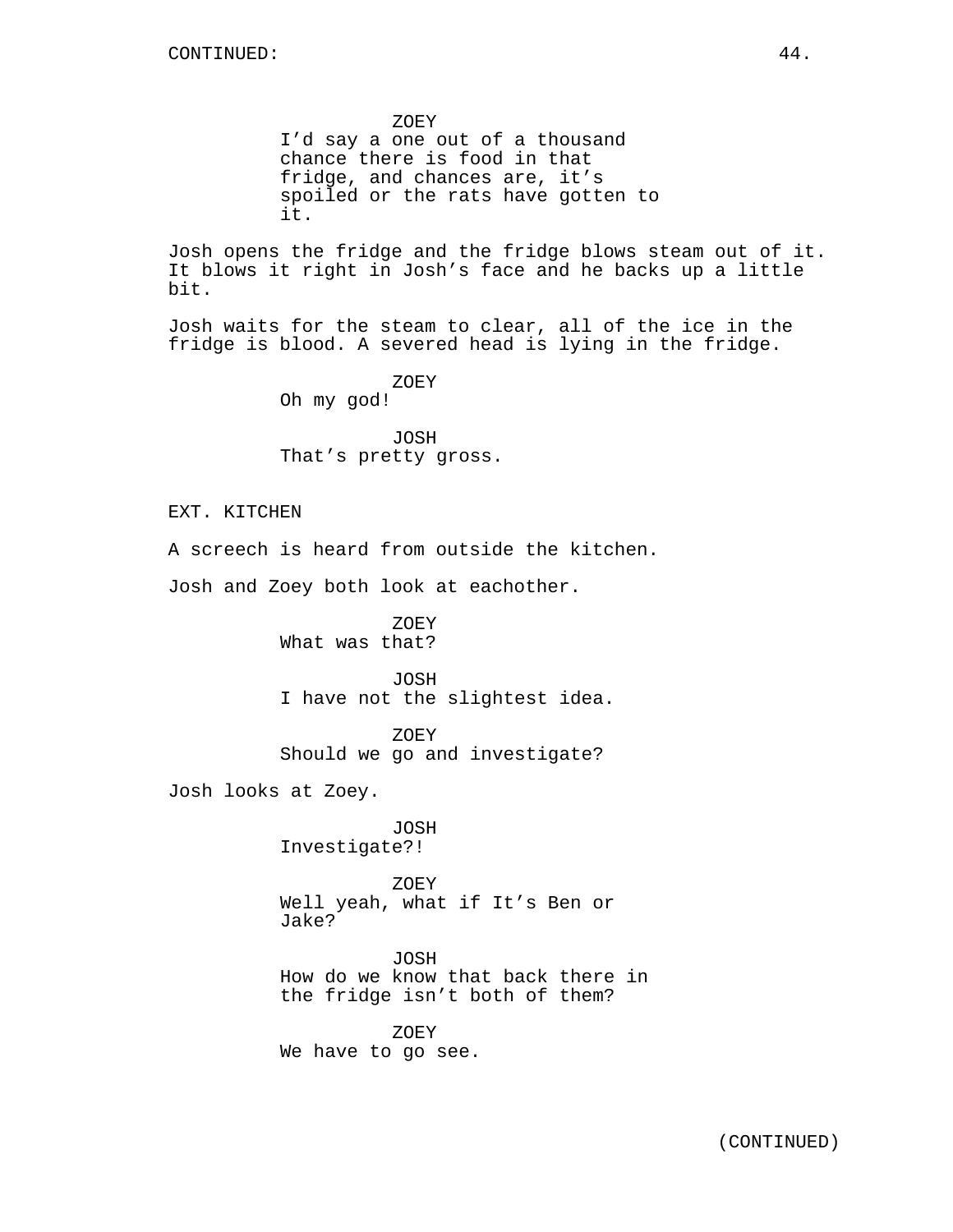JOSH We? What's this we shit? You have a mouse in your pocket?

ZOEY

Josh, I am not playing with you. We have to find a way out of here and I doubt we're going to find that way out in the kitchen.

JOSH How do you know there is a way out though?

INT. KITCHEN

Josh stares into Zoey's eyes for a minute.

ZOEY You have a staring problem?

Zoey smiles.

JOSH No. I just realized how beau---

"What a Wonderful World" By Louis Armstrong kicks in on the record player.

A pot is heard dropping and water runs under Zoey's and Josh's feet.

The two look behind Josh and see Jake is standing there. His eyes are glowing red.

> JOSH Well at least we know that was Ben in the fridge.

JAKE (possessed) You're totus iens ut abyssus!

JOSH What was that?

ZOEY

Lets go.

JOSH Well I'd like to know what he---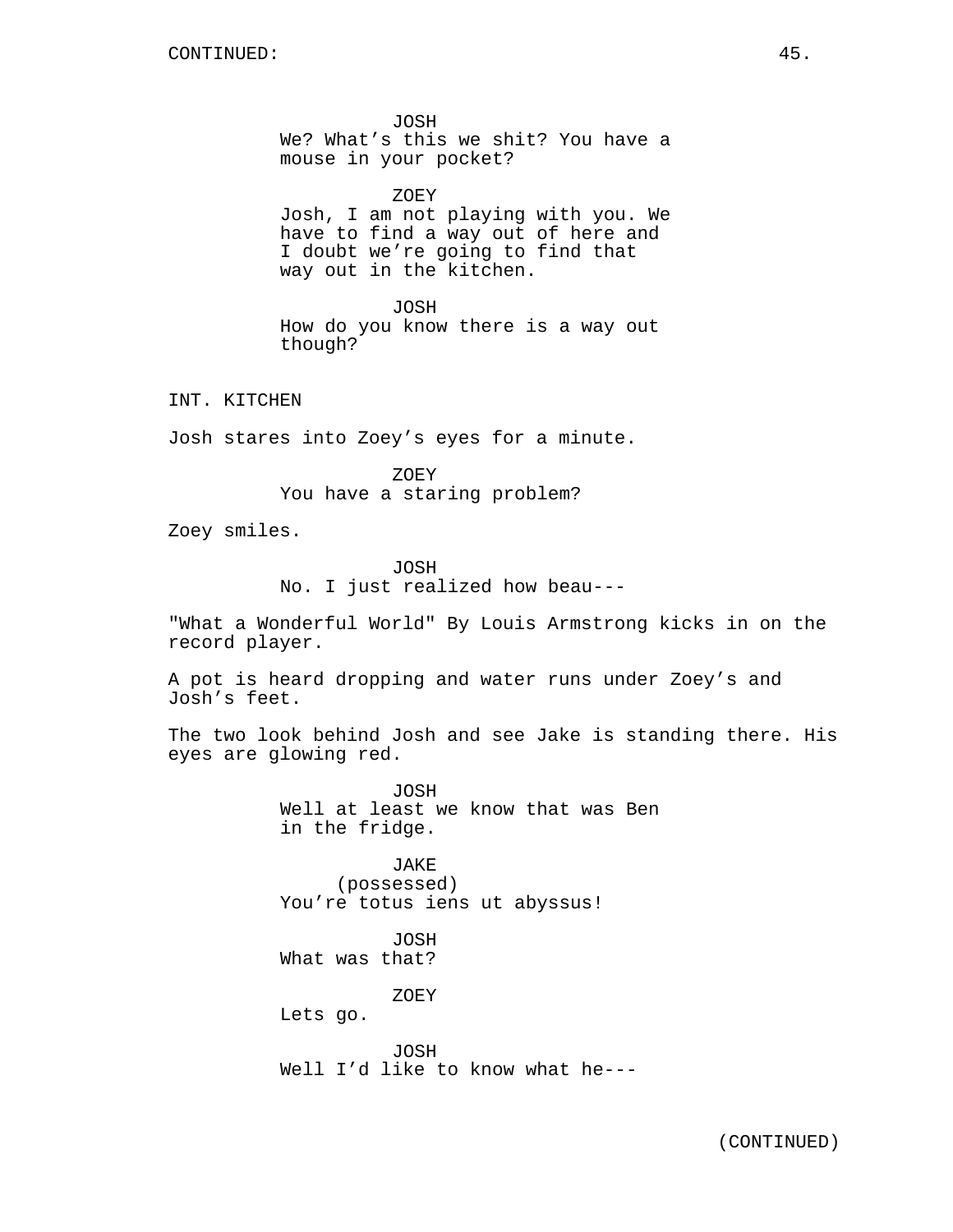Ellen pops out from behind Josh and throws him out in the dark hallway.

Zoey turns and looks at possessed Ellen.

ZOEY Ellen, It's me!

ELLEN (possessed) Servo nos ex Abyssus!

Ellen throws Zoey into the fridge.

Ellen walks over to the table and grabs a kitchen knife.

Ellen begins to float in the air. She floats over to Zoey.

ZOEY Thy shall burn forever with the others! The suffering begins!

She holds the knife up in her hand and... Josh hits her over the back of the head with a metal pole. She falls to the ground beside Zoey. Zoey stands up and runs over beside Josh. They both look at the two Demons in the kitchen.

> ZOEY Which one do you want? The girl or the boy?

JOSH Uhh... the first one.

Zoey marches over to Ellen and kicks her kneecaps. Ellen goes down and screams a hellish scream.

Josh takes a step and is stopped.

He turns around to see Danni grabbed his shoulder.

JOSH

Hi, Danni.

DANNI (possessed) Burn with the others and be forever tormented by the gods of the underworld!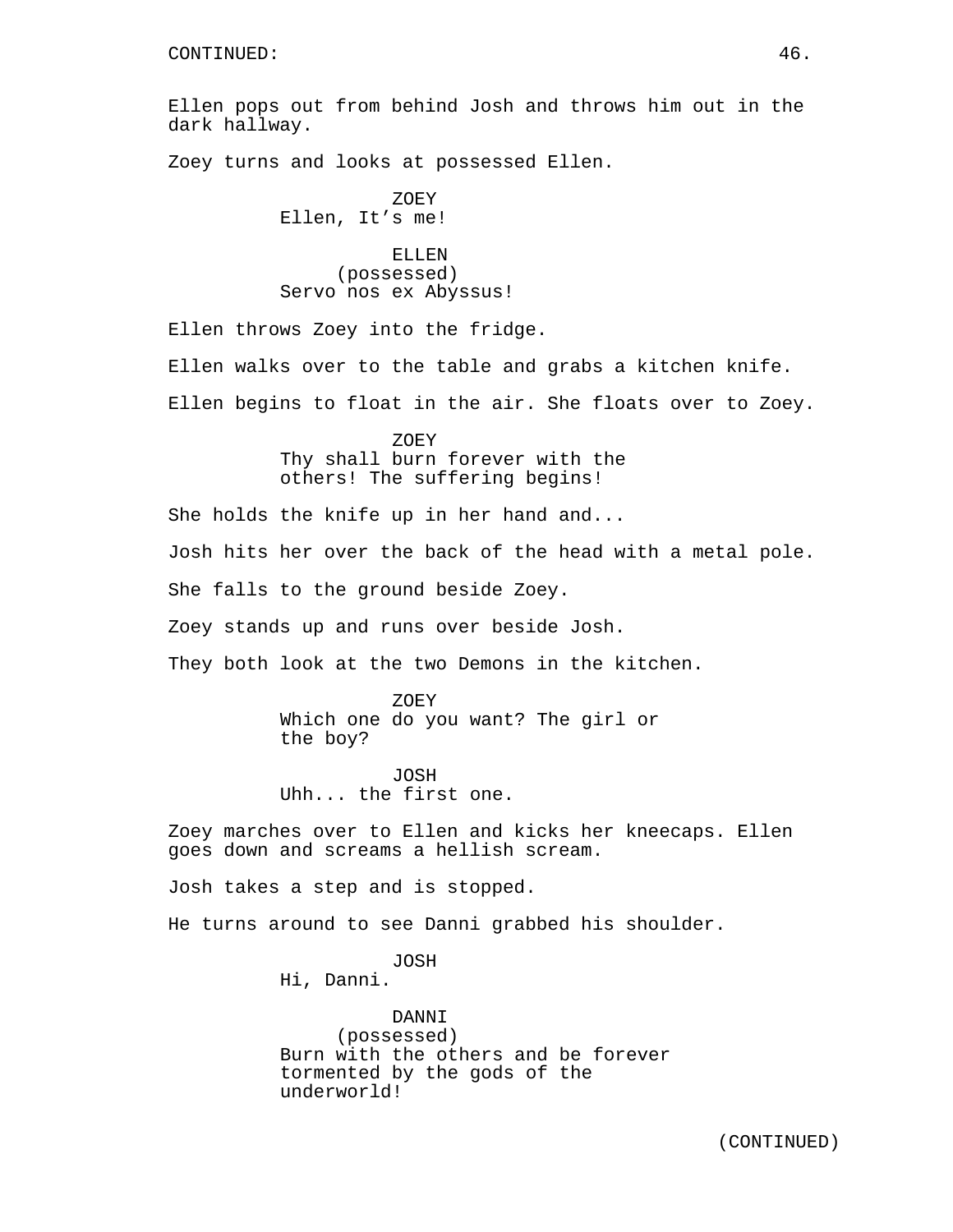JOSH Well I love you to, baby.

Josh spins around and breaks the metal pole in half, making the pole sharp on the end.

Josh turns in and spears Danni right in the eye. The pole goes through Danni and white pus comes out of her.

> JOSH I want you dead, honey, i want you dead.

Ellen jumps up and grabs Zoey's throat.

Josh runs over to save her, but Ellen grabs him by the hair and throws him into the corner of the table, smashing his head on the sharp corner.

> ELLEN (possessed) Give up! You can't win! Give us your blood... AND YOUR SOUL!

Ellen opens her mouth and spits black blood all over Zoey's face. Ellen lets go.

Zoey falls to the ground, sickened by the black taste she is feeling in her mouth.

> ELLEN (regular voice) Please help me, Zoey. I don't want this to happen to---

Zoey grabs the metal pole Josh dropped and stabs her in the throat with it.

Ellen instantly drops to the ground and melts into a puddle of green liquid.

> ZOEY Appetizing.

Josh stands up.

JOSH Are you okay?

ZOEY Did you see that? I kicked that womans ass.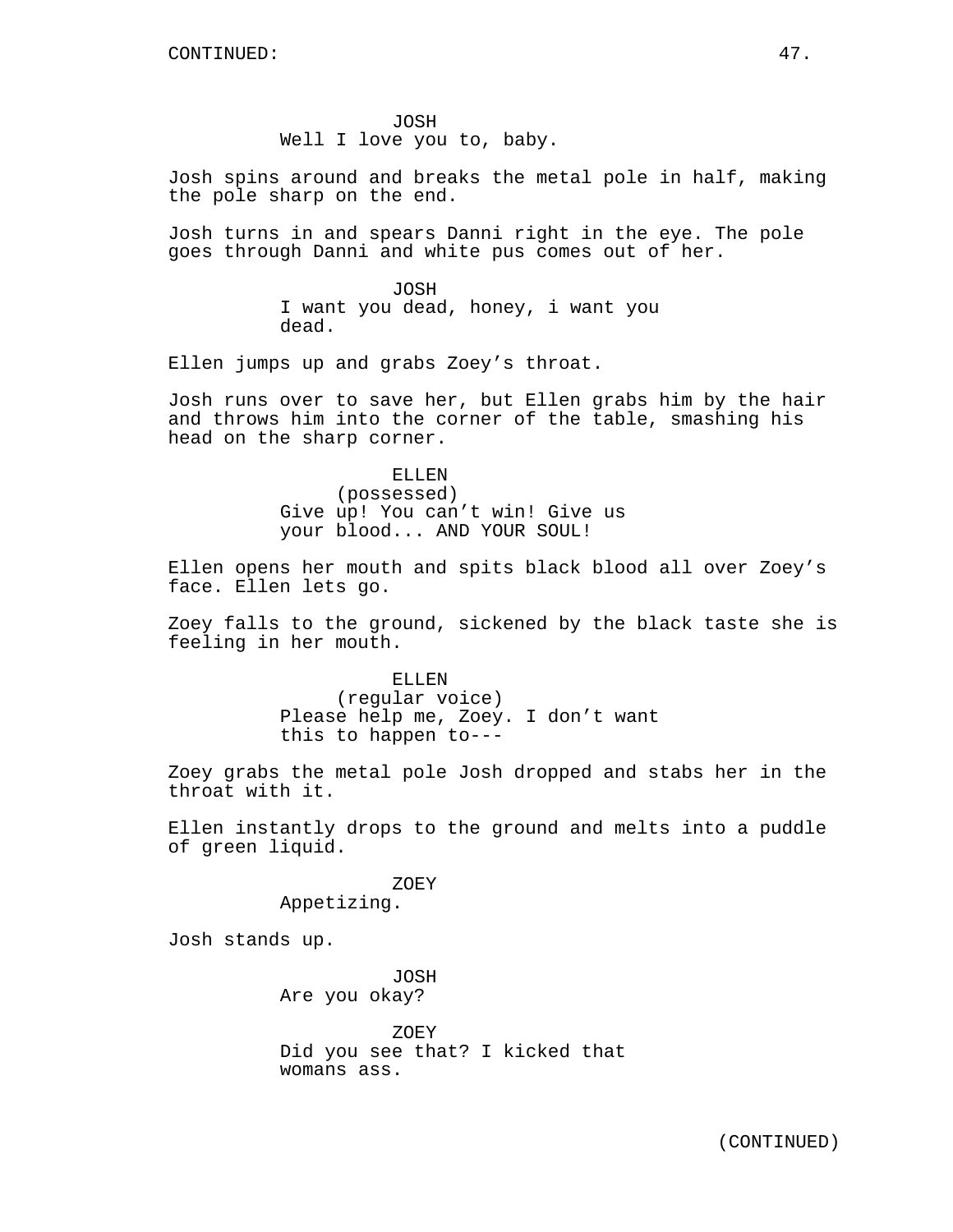JOSH Congrats, you can tell me the story when we get out of here.

INT. LOBBY

Josh and Zoey walk out of the kitchen and into the main lobby.

The door is back!

JOSH Oh my god! We did it!

Josh and Zoey run for the door.

Jake pops up out of the floor and grabs Josh. Josh turns to fight him but he doesn't have toe pole.

Josh punches Jake in the stomach. Jake laughs in a demonic way and throws Josh into the wall.

JOSH

Zoey, throw me the pole.

Zoey throws the pole like a spear and Josh catches it.

Josh does a quick spin and takes Jake's head off in one swipe.

Josh stands up and looks at the body still standing.

Josh stares at it all confused.

Suddenly, a huge squid-like creature grows out of it's head in replace of Jake's.

The squid-like thing lowers to Josh's level and squeels such a high pitched scream that Josh's ears start to bleed a little bit.

Josh turns to Zoey.

JOSH You might want to get the hell out of here.

Zoey runs toward the door.

Josh spears the squid in the eye.

Zoey turns the knob, but it melts back into the house.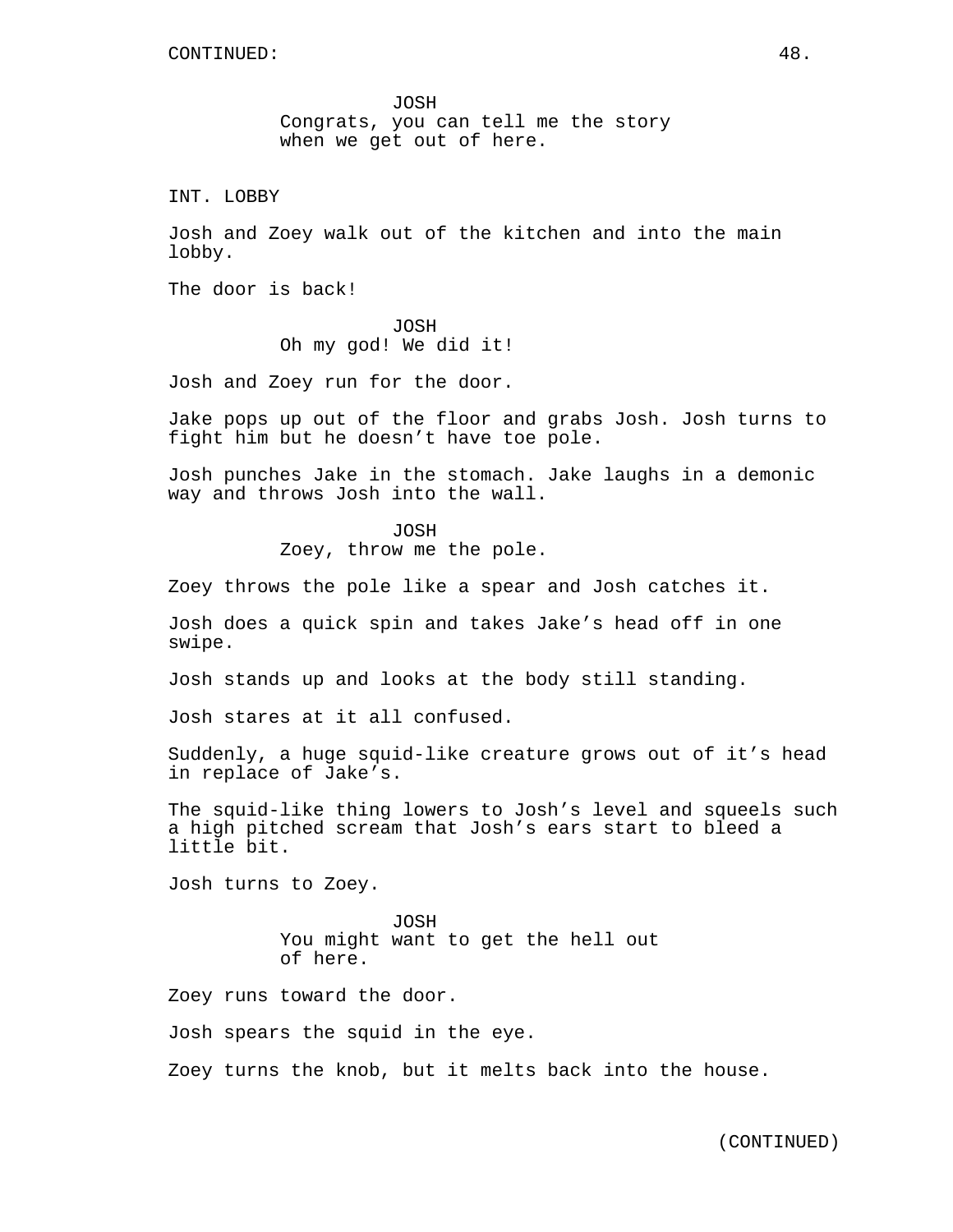ZOEY

Fuck!

Josh kicks the body half of Jake in the groin. Nothing happens.

Josh rolls his eyes.

#### JOSH

Figures.

The Jake-thin's chest opens up and Jake's real face pops out of it on a tentacle type thing.

> JAKE (dark and deep) Kill me, Josh!

JOSH You got it.

Josh takes the metal pole and stabs it into the head of Jake on the tentacle.

The thing screams and the head and tentacle slides back into the opening in the chest and the chest closes shut with a little bit of the pole sticking out.

The thing screams again.

#### JOSH

Oh shit.

Josh turns and runs out of the way.

He runs over to Zoey.

ZOEY The knob melted into the house!

JOSH No, he doesn't have one, I kicked him there, believe me, if he had---

ZOEY No! I mean the doorknob!

JOSH

Oh.

The squid thing looks at Zoey and Josh and then explodes into a bunch of gooey little pieces.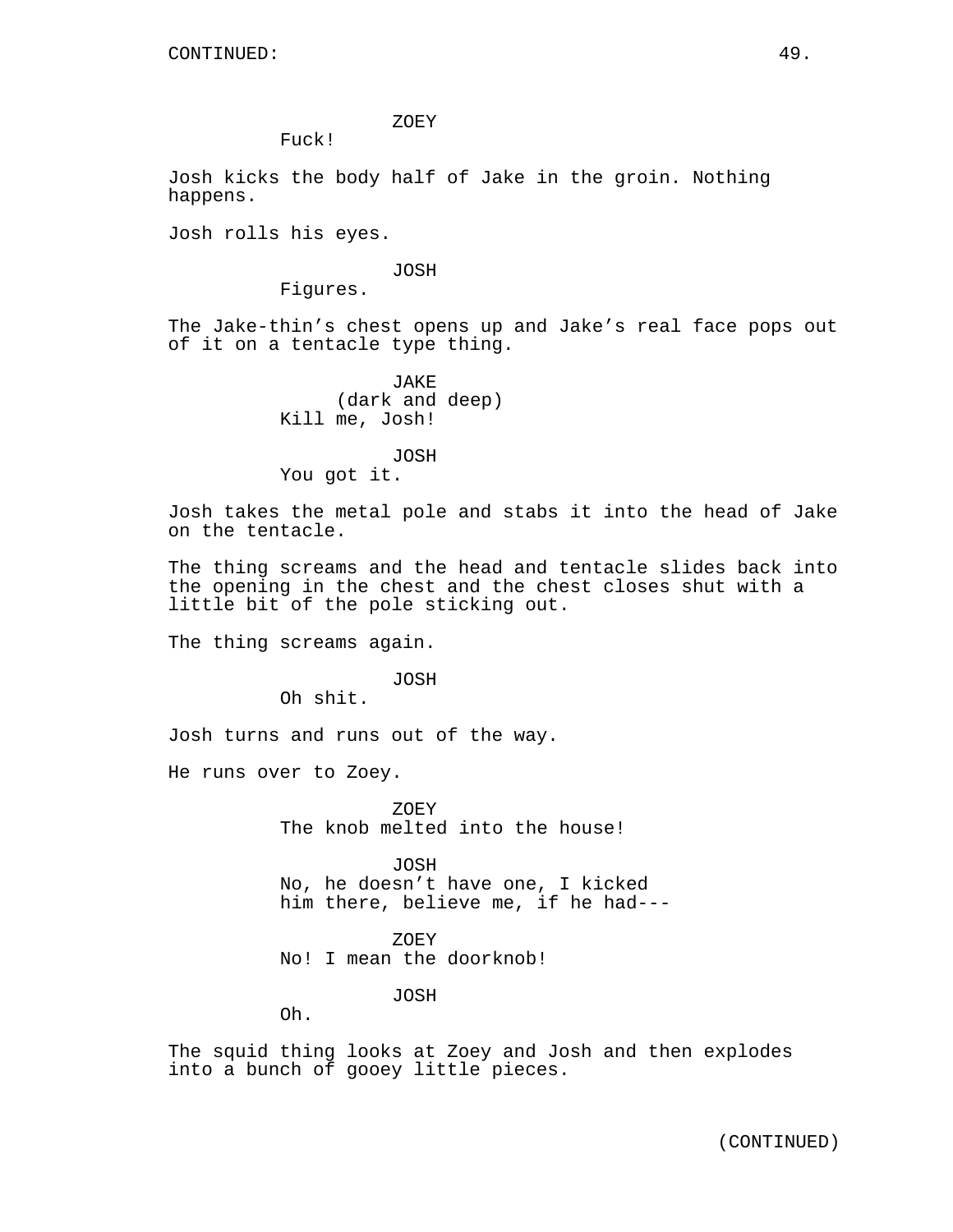JOSH Appetizing.

ZOEY

Yep.

Josh turns and begins to walk down the dark hallway.

ZOEY Where are you going?

JOSH Hey, we need to find some way out of this house.

ZOEY Well don't go alone.

JOSH I wasn't planning on it.

Zoey begins to walk toward him.

INT. BASEMENT

The door to the dark, slimy, creepy basement opens up.

Zoey and Josh stand at the top of the stairs and look down into the darkness.

> ZOEY Are you ready for this, Josh?

JOSH I was born ready!

The two, holding sharp, blunt objects, walk down the stairs all badass.

Josh quickly turns around the corner once he hits the bottom of the steps.

Zoey gets to the bottom and looks up the stairs.

JOSH

Well... we made it to the bottom.

The basement door slams shut.

Zoey and Josh look up at the top of the stairs.

Then the two look at eachother.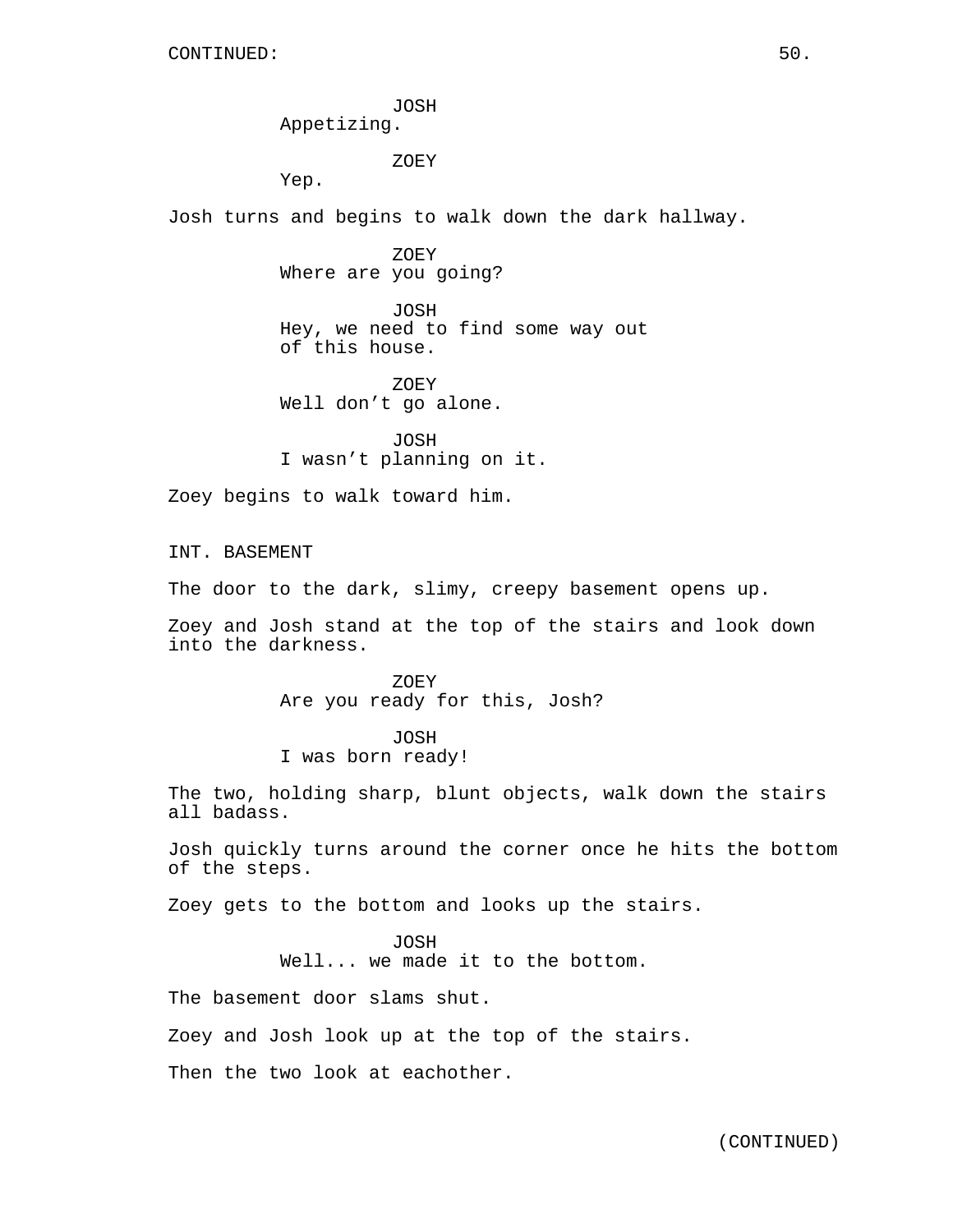JOSH You have to admit, we saw that coming.

ZOEY I knew it would happen.

The two walk further into the dark basement.

They get to a long tunnel with a door at the end of the hallway.

Zoey and Josh look at eachother.

ZOEY What are we going to do?

JOSH

Well, we can turn back... although there is nothing to turn back to... OR we can see what's on the other side of this bad boy.

ZOEY If I knew the front door was here and the basement door wasn't probably covered in brick, I would choose the first one.

JOSH Well, it looks like it's the ladder.

Josh walks toward the door and reaches out and touches the doorknob. The second he touches the knob, a scream from the other side of the door is heard.

Josh lets go of the doorknob and slowly backs up.

JOSH Maybe your option is wrong.

ZOEY

Go!

Josh walks over and twists the knob and the door screeches open.

A bright light shines in their eyes. Then the light fades.

Josh and Zoey walk forward into the room.

They walk in and turn and see a book setting on a table, a very old book.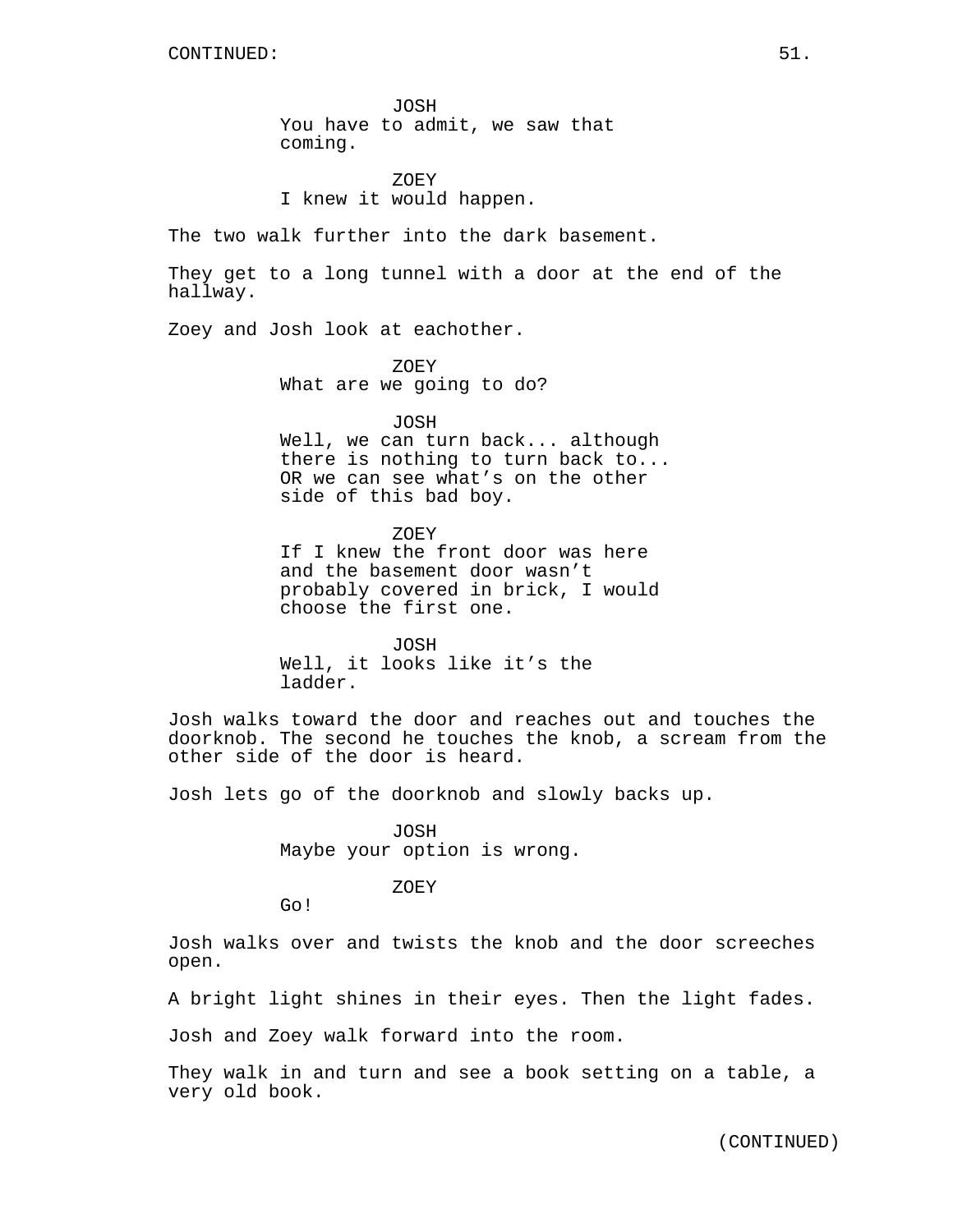JOSH What do you think it is?

ZOEY I really don't know, but did you see those movies with Ash?

JOSH The chainsaw dude?

ZOEY Yeah. That sort of looks like the book from that movie. Maybe a book of the dead?

JOSH

Maybe.

They walk toward it. They look at the front cover, the words are unreadable.

Josh opens the book and sees the pages are blank.

JOSH What a shitty book.

ZOEY Wait, open to page one.

Josh turns to page one.

The book has words written in it:

"The children entered the house, not knowing what they were getting themselves into. An obnoxious adolescent kicks open the door like an immature child."

> JOSH Wow! This is what we did when we got into the house!

ZOEY Open to the last page.

Josh opens the the last page with words on it.

"The survivor of the demon of the seven hells goes up to the second floor and awaits their death on the sofa... becoming part of the house."

> JOSH It says something about seven hells.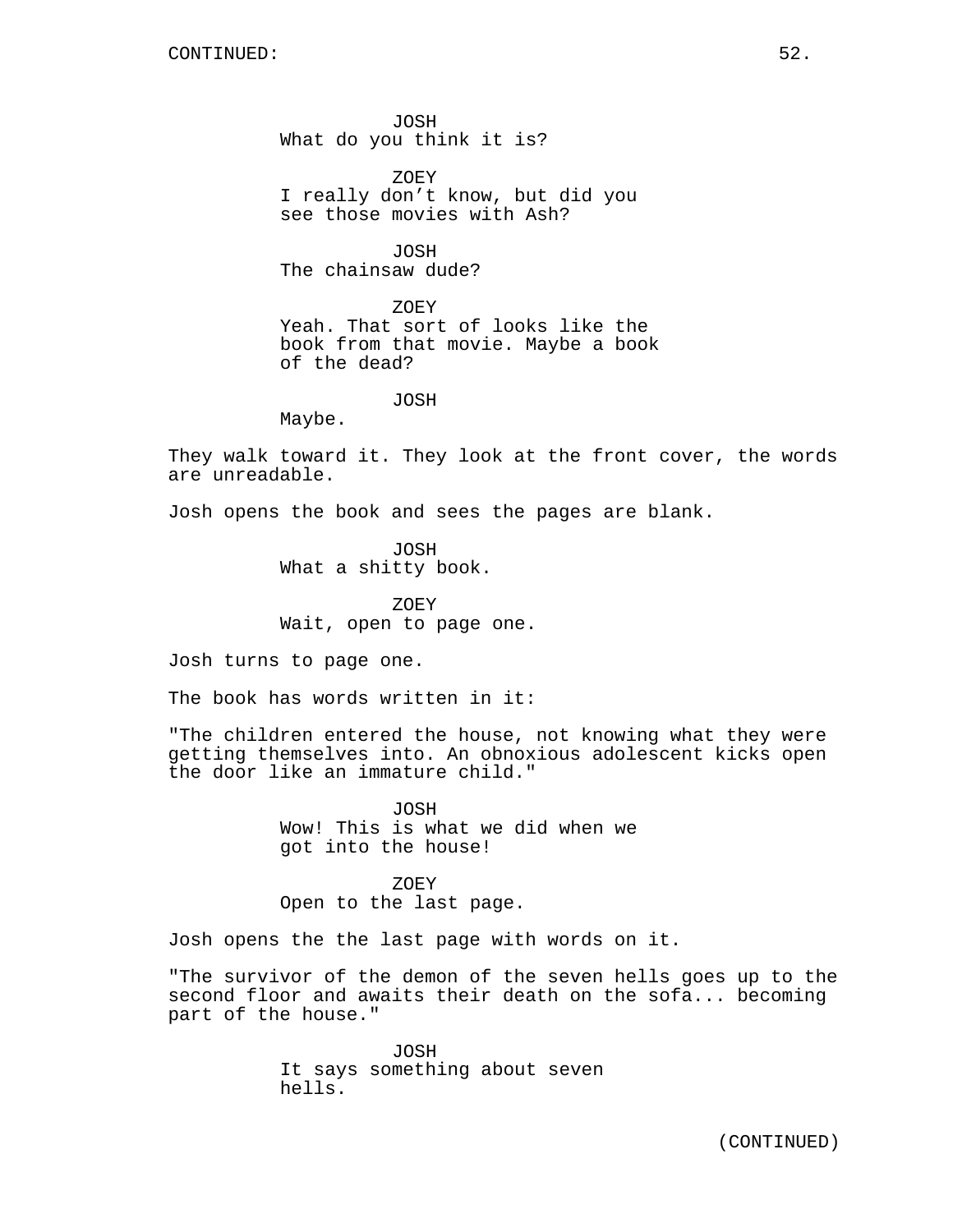A rock-tumbling noise is heard behind the wall where the book lyes.

Josh backs up.

Zoey and Josh stand side by side and watch chunks of cement come off of the wall.

> JOSH I'd say run, but I don't know where to run to.

ZOEY Well we can fight whatever it is.

JOSH Zoey! It's making impact tremors! It's gotta be fucking huge!

The wall finally tumbles down and a huge squid-like thing slithers out of the ten foot gap hole in the wall.

The thing opens it's mouth and Ben's, Jake's, Ellen's, Danni's, Kelli's, Kevin's, and Adam's heads all come out on tentacles and are screaming.

> JOSH Run like hell!

The two turn around to run and a tentacle wraps around Josh's leg and pulls him toward the huge mouth of the thing.

Josh drops his stick and reaches for it, but the thing drags him closer to it's mouth.

Zoey is standing there paralyzed in fear.

Josh punches the Ben head in the face. Then he turns to reach for the metal pole, he's too far away.

> JOSH Zoey, help for christ sakes!

Zoey snaps out of it and kicks the pole over to Josh.

Josh grabs a hold of it an spins around and shops the tentacle of Adam's head off.

The Adam head is squirming around on the floor beside Josh.

Josh looks at it and hits it with the metal pole.

Josh turns around once more and looks into the eyes of all the victims as the creature's mouth is open.

(CONTINUED)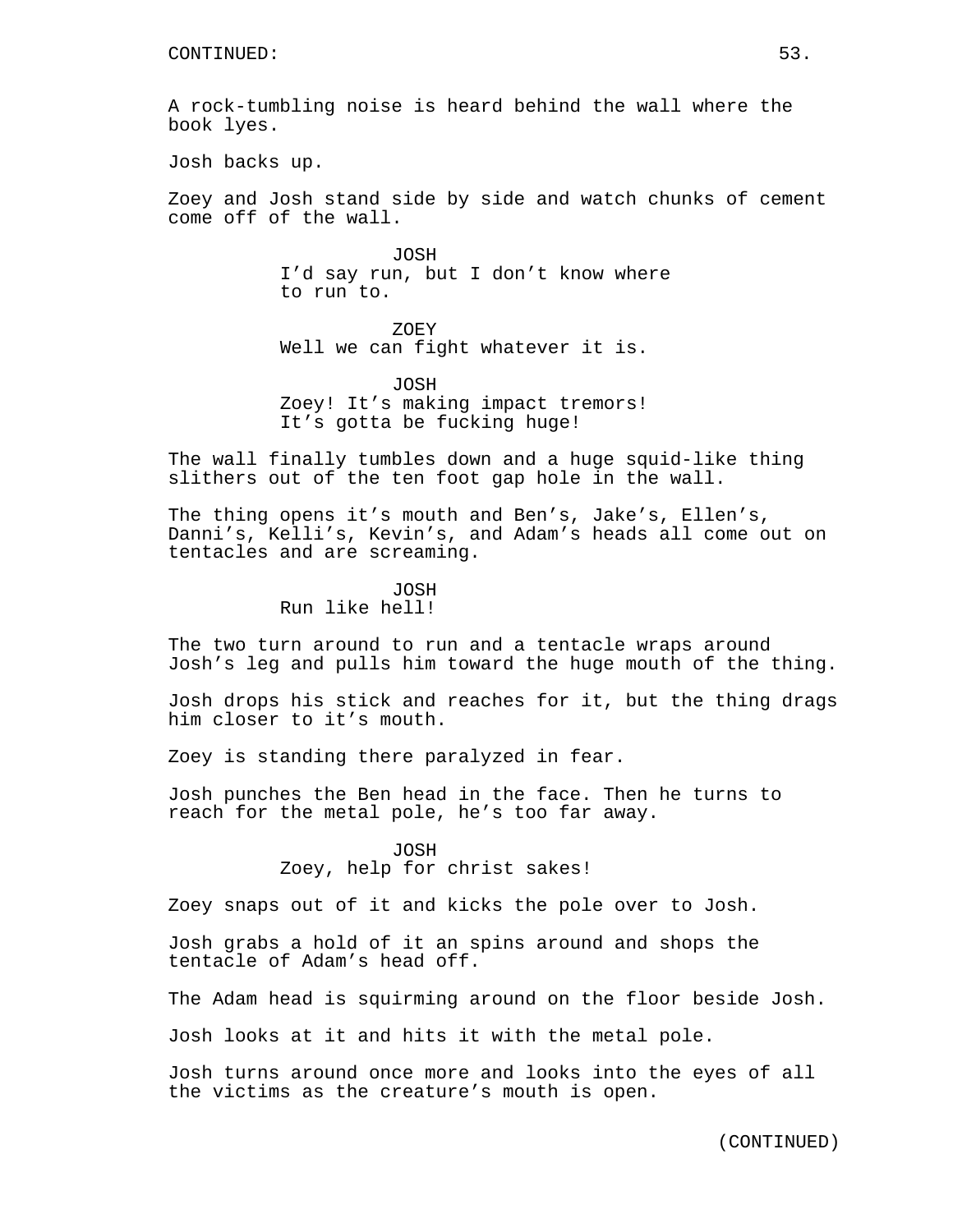JOSH Oh, the hell with it.

Josh pulls the knives out of his pocket and stabs the mouth of the giant monster as it engulfs Josh.

The mouth closes and the thing takes him in.

There is silence for a moment as the creature stares at poor, scared Zoey.

It then falls to the ground and opens it's mouth. Josh is inside the mouth screaming with the monster as he slides down the monster's throat.

The monster then goes back into the hole and the cement around the hole in the wall melts and fills the hole back in.

Zoey is still standing there in shock. She can't move at all.

There is silence for a moment, then a glass bottle beside her rolls off and smashes, snapping her out of it.

She looks around and then back at the hole in the wall.

ZOEY

Josh?

She walks over to the book, which is torn up and lying on the floor.

She picks up a page to the book and looks at it. Then she lets it go and it floats to the floor.

#### INT. BASEMENT STAIRWAY

She walks to the top of the stairs and twists the doorknob. The Door opens. She walks out.

#### INT. LOBBY

She walks out into the lobby and sits down on the sofa.

Zoey's cell phone rings, so she pulls it out of her pocket with excitement and opens the phone and holds it up to her ear.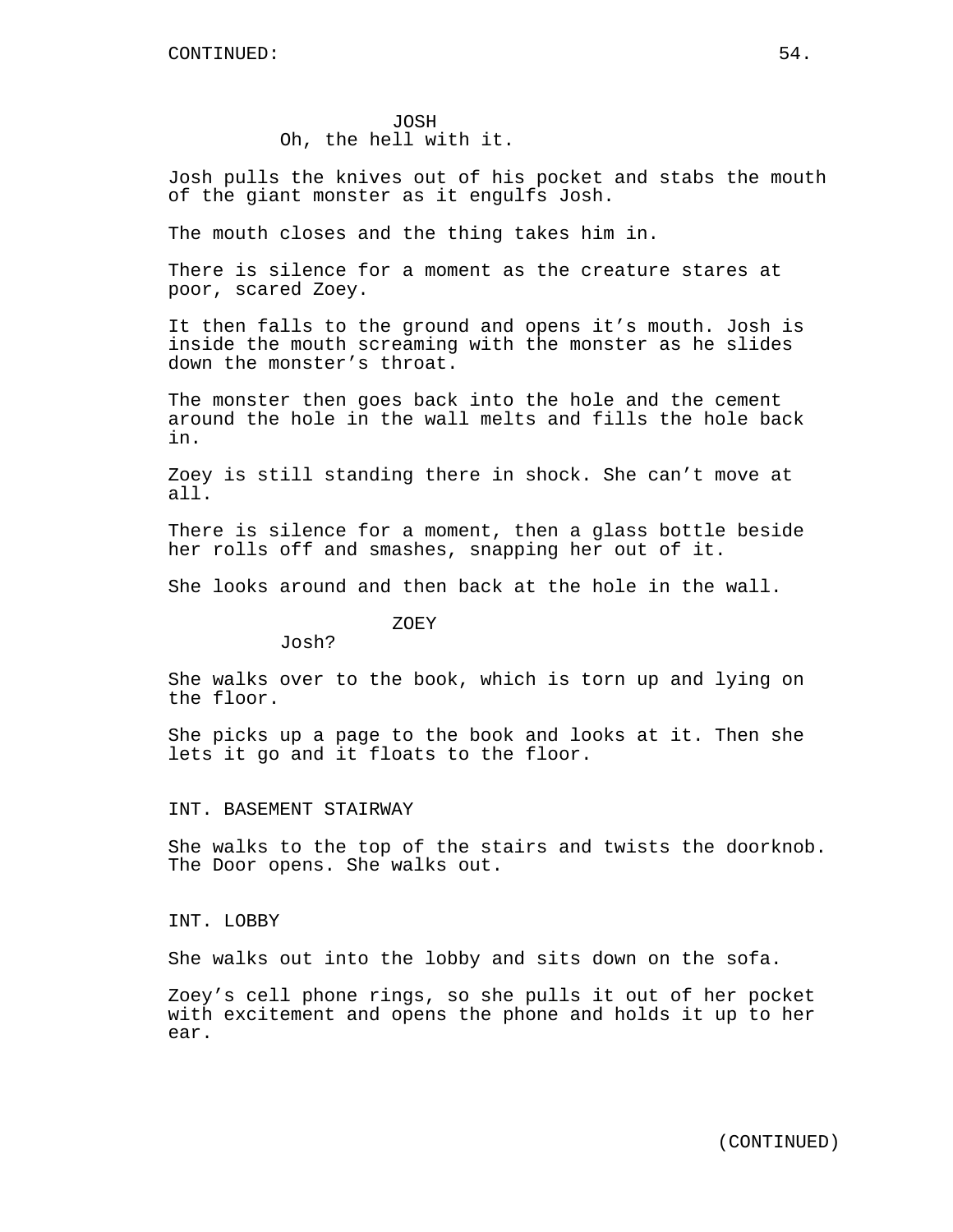ZOEY

Hello!?

VOICE

Eight.

ZOEY Listen! you have to help me! Get me out of here! I'm at---

VOICE 1253 Rose Haven Drive. Pittsburgh, Pennsylvania. 56002

"Hello Marry Lou" By Ricky Nelson blasts on the record player.

Zoey's eyes widen with terror as she drops the phone.

She turns and starts to walk away from the phone, but the voice gets louder on the phone.

The record player fades in the distance.

VOICE Eight. Eight! EIGHT!! EIGHT!!! EIGHT!!!!

Zoey covers her ears, but the sounds keep getting louder. Then they get calm again.

She uncovers her ears and looks at her phone. It is turned off. She still hears "Eight" coming from up the stairs.

Her eyes widen again as she slowly walks toward the stairs.

She looks up and sees a figure casting a shadow at the top of the stairs saying "Eight"

She turns her head and sees Josh standing there with bloodshot eyes and blood all over his face.

He grabs her face and opens his mouth and a bunch of worms crawl out.

JOSH

NINE!

Zoey lets out a horrendous scream.

FADE OUT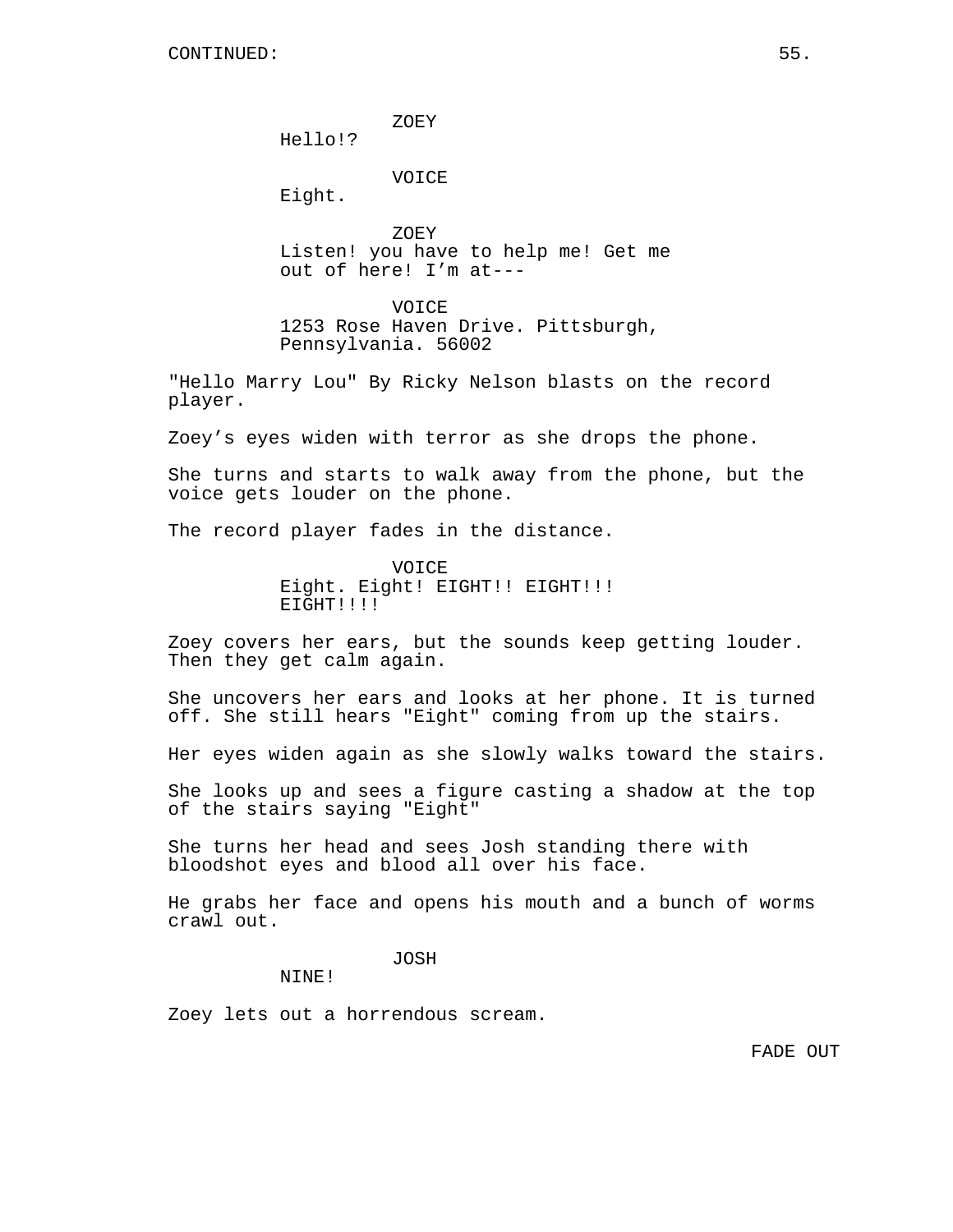INT. MR. GARRISON'S YARD- DAY

Mr. Garrison opens the frond door to his house and walks.

The sound of the birds chirping and cars driving past him as he waves makes him smile.

He opens his mailbox and pulls out a bunch of mail.

He stands there and looks at what he has gotten form the mail man.

A magazine, some bills to pay, A YELLOW ENVELOPE WITH A SMALL SMEAR OF BLOOD THAT SAYS "CRUCIFY" WRITTEN ON IT.

Mr. Garrison looks around, thinking it is a joke.

Then He looks at the envelope again.

His eyes grow wide.

INT. GARRISON'S KITCHEN

He walks into the kitchen and throws the other mail on the table.

He looks behind him to look for his wife.

MR. GARRISON Honey? Are you home?

MRS. GARRISON (voice) I'm just leaving honey.

His wife walks out of a room in the back and walks up toward him.

Garrison grabs the other mail and puts it on top of the envelope, hiding it.

> MRS. GARRISON Did you get the mail, sweetie?

MR. GARRISON What? Oh yeah the mail. Yeah. I mean no. No, no, no, no. Uh this isn't our mail.

Mrs. Garrison looks at the mail and sees their name on it.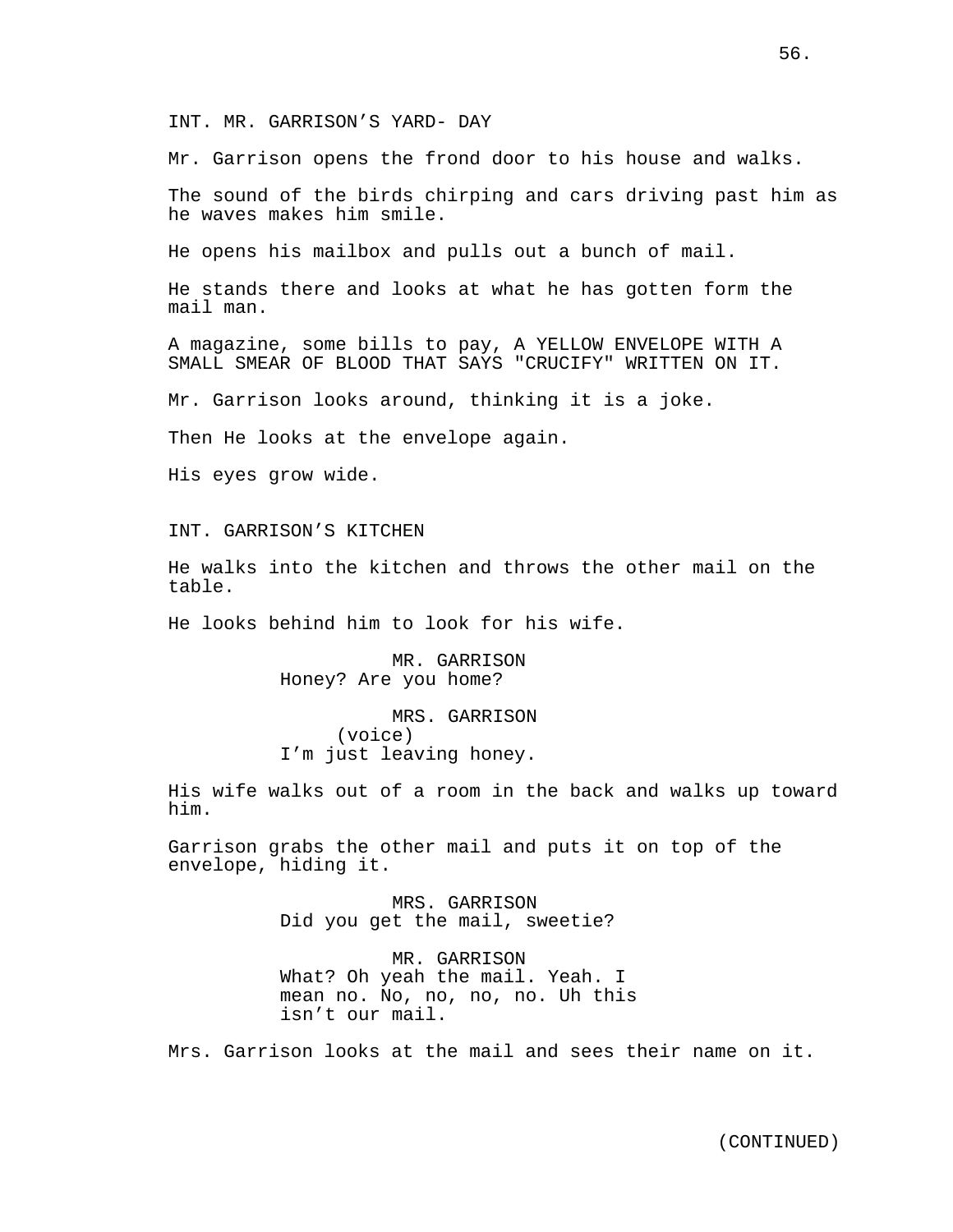MRS. GARRISON Honey, our name is right on it.

MR. GARRISON

Oh yeah, the newspaper is ours but the mailman told me he left the rest of ours at the office and I said I would take the paper and go pick up the rest of the mail later and I took the Mister and Misses Rami's mail and told him I'd give them their mail as well because they aren't home and we are good friends.

His wife looks at him for a moment.

MRS. GARRISON Is something wrong, dearey?

MR. GARRISON No, no, no... nothing is wrong I just forgot to grade these kids papers and I have to have them graded by Monday so I have to go to the office and... Hey you don't wanna be late, to ya, honey?

MRS. GARRISON Are you okay?

MR. GARRISON I'm fine. I told you I need to go back to the school to get my papers later.

MRS. GARRISON You need those papers so bad that you're sweating?

MR. GARRISON JUST GO TO FUCKING WORK!

Mrs. Garrison looks at her husband and then walks out the door and slams it shut.

Mr. Garrison takes a deep breath to relax.

He takes the envelope and rips it open.

There is a lone tape inside it. Written in blood it says "Watch" and then a bunch of blood smears.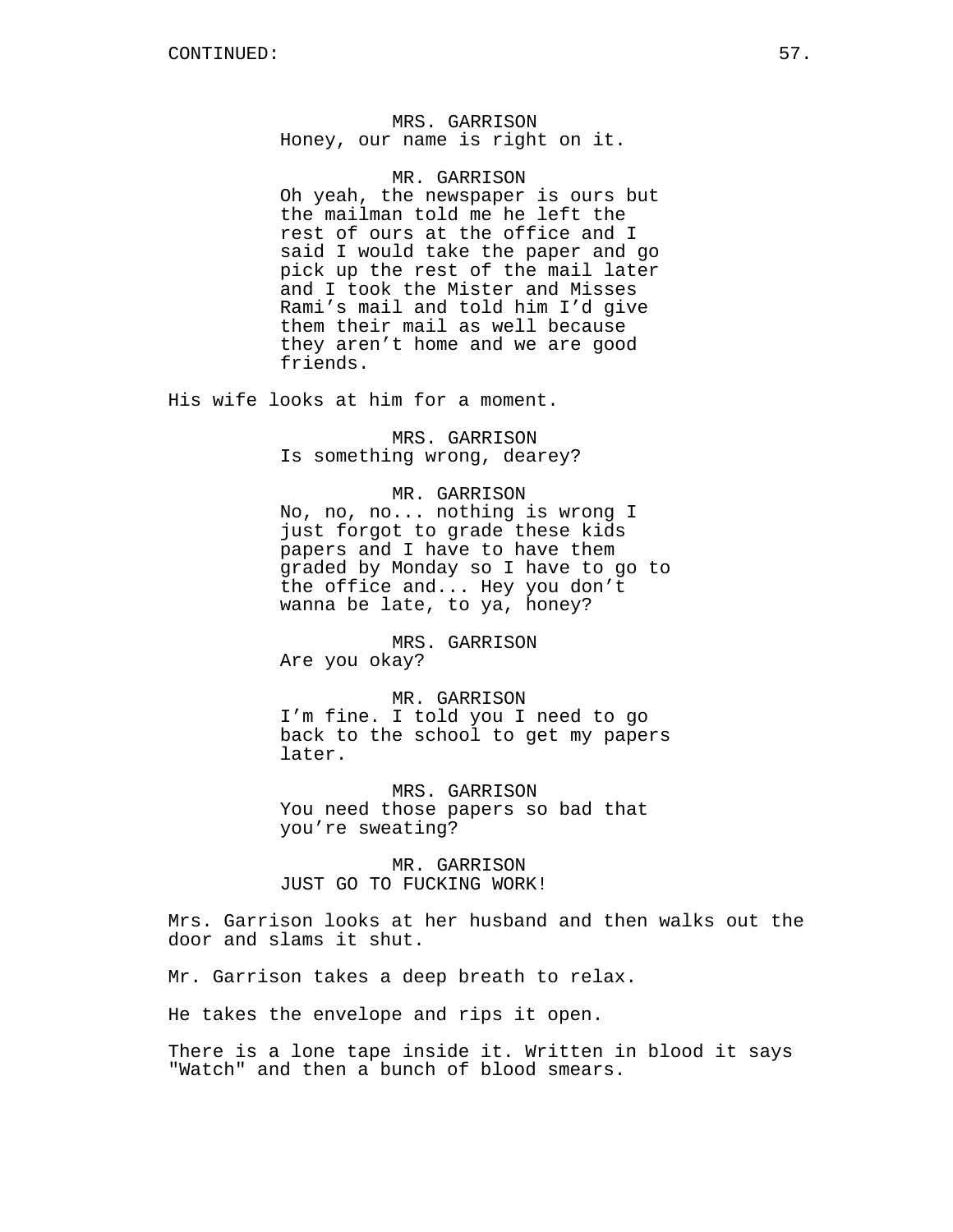INT. MR GARRISON'S LIVING ROOM

The tape goes into the VCR and Mr. Garrison turns on the TV and preses the PLAY button.

The video plays and shows somebody holding a cam corder filming the students driving up to the house.

Then it cuts to them fighting the demons.

Then it shows a bunch of other two second clips of them encountering the evil.

It shows each one of them dead and then the TV goes turns off. Then it turns back on and is just a bunch of white noise.

Mr. Garrison's face looking at the blank TV screen is terrifying and saddening.

Then all of a sudden the tape ejects and melts into the floor.

Mr. Garrison stands up and watches it disappear before his eyes.

Mr. Garrison's stereo turns on, the lights are so bright that he has to squint. "Ring of Fire" by Johnny Cash starts to play very loud on the stereo.

Then the closet door in the background opens up by itself.

Mr. Garrison doesn't even turn his head. He is too frightened to look.

Footsteps can be heard scattering around upstairs.

Mr. Garrison walks over to the stereo and turns it off.

He looks up at the ceiling and hears that the footsteps have stopped.

Running water all of a sudden can be heard from upstairs.

The stereo turns back on and continues to play the same song.

Mr. Garrison walks over to the outlet and unplugs the stereo, but the song gets louder.

Mr. Garrison backs up and turns toward the stairs.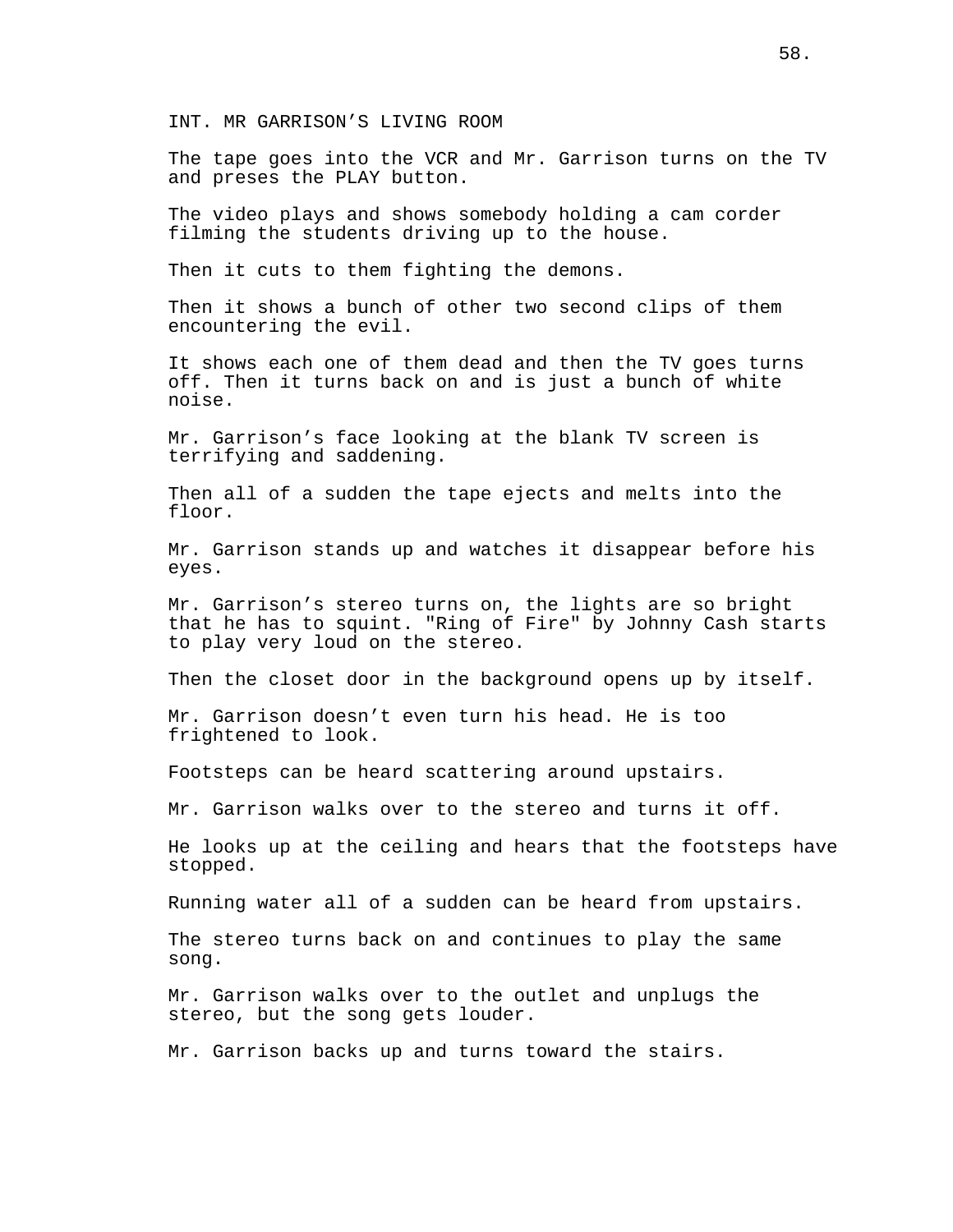Mr. Garrison opens the door to the bathroom and walks over to the bath tub very slowly.

He opens the shower curtain and sees the tub is filled with blood.

He looks in the mirror and sees a reflection of a horribly bloody and disturbing face.

Mr. Garrison turns quickly and nothing is there.

The sink below the mirror turns on in the back by itself.

MR. GARRISON I'm so sorry, Zoey. I'm so sorry, kids.

Mr. Garrison walks out into the hallway and all of the lights in the house are off except one, in a room with the door closed shut. The only light visible is through the cracks of the door.

Mr. Garrison stands in paralyzed fear and looks straight ahead down the long, dark hallway at the door.

# MR. GARRISON

Take me.

The stereo downstairs turns off instantly.

The door slowly opens by itself.

There is complete silence

FADE OUT

END CREDITS.

("Broken, Beat, and Scarred" By Metallica Plays)

McKenzie Scalese..... Zoey

Cameron Burba..... Adam

Eric Lucas..... Jake

Travis Detwiler..... Kevin

Falisha Boyer..... Kelli

Autumn Shellhammer..... Ellen